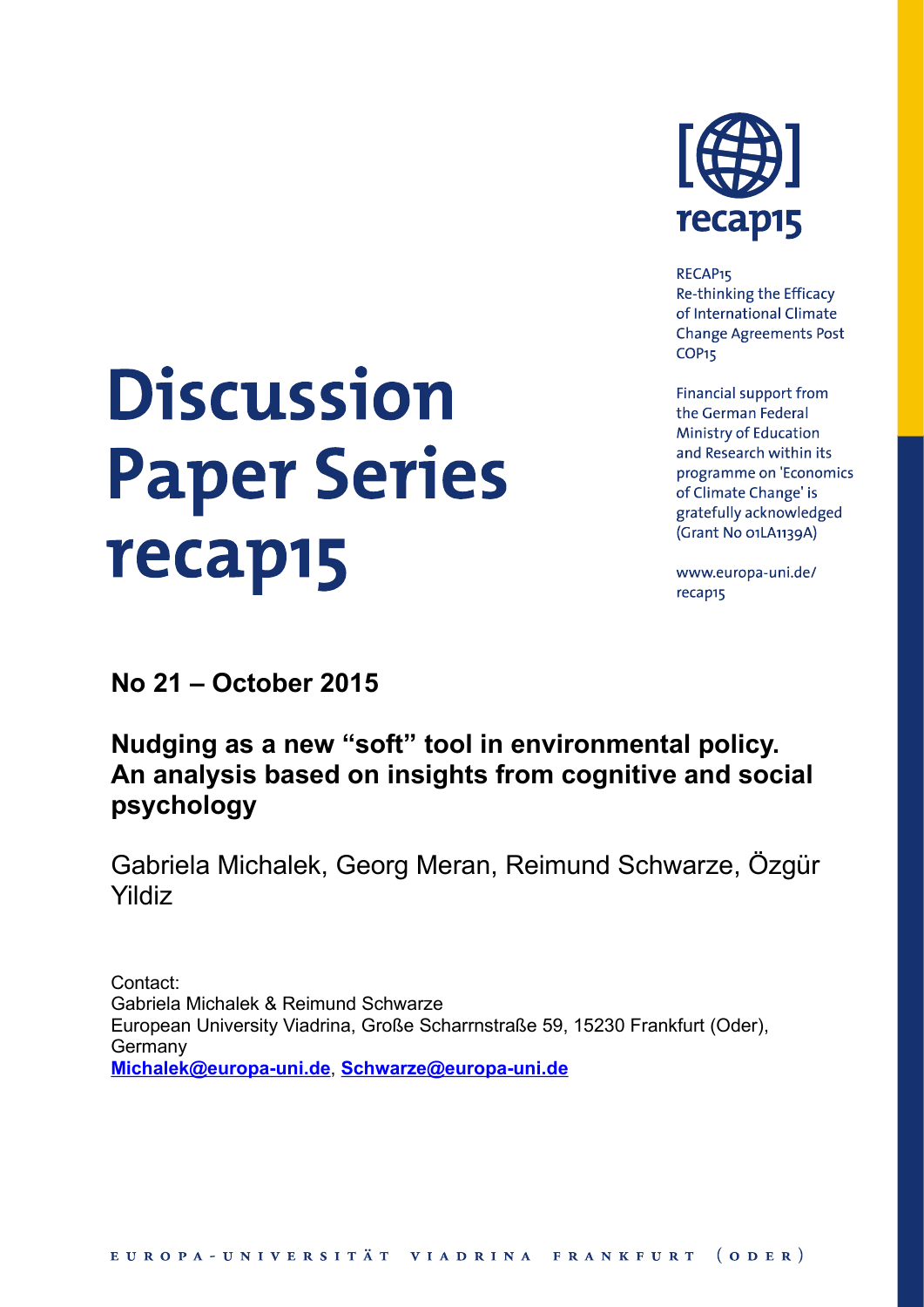# **Nudging as a new 'soft' tool in environmental policy**

# **An analysis based on insights from cognitive and social psychology**

G. Michalek, G. Meran, R. Schwarze, Ö. Yildiz

# **Abstract**

The idea of nudging has become increasingly popular in both academic and political circles. There are, however, many different interpretations of the term 'nudge' which blurs its scope. In this paper we focus on the conceptualization of nudges and its functionality in reference to the Dual Process models. Further, we discuss the potential applications of nudging in the field of environmental policy as an important extension of the current policy framework. In particular, we identify areas where nudges could be most effective. We also consider different combinations of nudges with other policy instruments. Our theoretical discussion is illustrated by a couple of examples concerning practical implementation of nudging.

**Keywords:** nudging; green nudges; behavioural economics; household emissions; environmental policy.

# **1. Introduction**

 $\overline{a}$ 

Household emissions make up a considerable share of global GHG emissions. This is especially true when the carbon emissions embedded in products and services are traced from their origin, through the world's supply chains up to the end consumers (households). Following this logic, the carbon footprint (CF) of an average (two-person) German household amounts to 30 tons of  $CO<sub>2</sub>$  equivalents per year. Indirect emissions spanning not only domestic but also foreign supply chains contribute in a major way to that figure (Miehe et al.  $2015$ ).<sup>1</sup> Thus, interventions that target emissions at the level of household consumption display considerable potential for mitigation, albeit potential that extends beyond administrative borders. As a consequence, they can also be used to address the growing problem of 'weak' carbon leakage.<sup>2</sup>

<sup>&</sup>lt;sup>1</sup> Please note that in this context direct emissions are considered to be those caused by direct use of fossil fuels, e.g. by burning coal for heating or petroleum for private transportation, while indirect emissions are considered as those released during the production of goods and services consumed by private households.

<sup>&</sup>lt;sup>2</sup> 'Weak' carbon leakage, defined as the net emission transfer between Annex B and non-Annex B countries, is a burning issue for climate policy, one which undermines its effectiveness and increases total mitigation costs. For a detailed discussion of this and other types of carbon leakage, see Michalek and Schwarze 2015.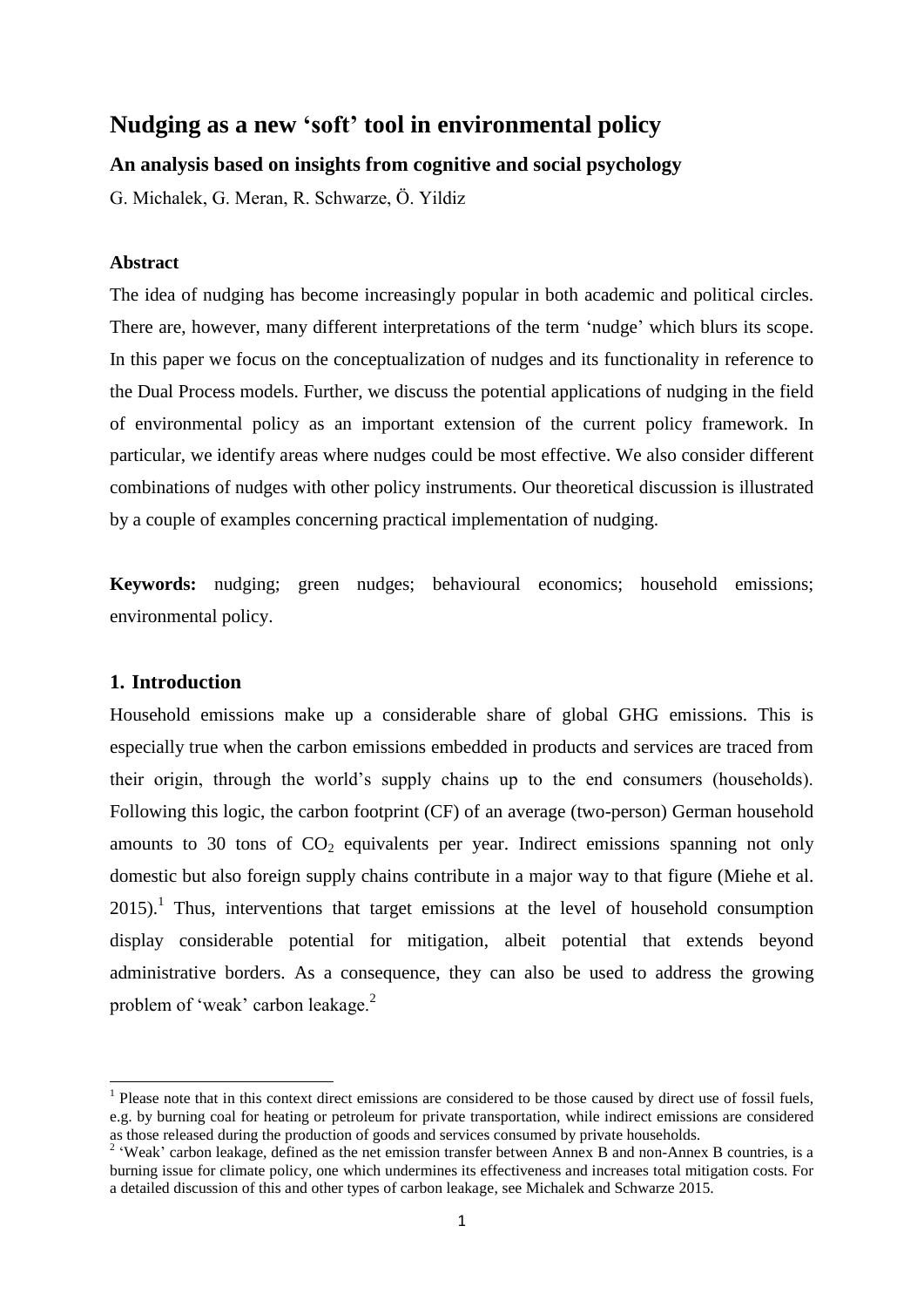This mitigation potential, however, is very unlikely to be exhausted by the 'classical' production-based emissions control mechanisms such as cap-and-trade (Vandenbergh et al. 2008) or improved knowledge about climate change. This is because human behavior and, with it, individual consumption decisions are determined by several factors in addition to prices, product information or bans on goods and practices (behaviours) that are especially harmful for the environment. Specifically, factors such as structural barriers, the decisionmaking context, people's heuristics and cognitive biases have been proven to play an important role in the process of deciding what goods or services to purchase (Reisch and Hagen 2011).

These behavioural factors have recently attracted considerable attention, both from the research community as well as from policy makers, as offering a potential means of 'nudging' human behaviour in a desirable direction. The governments of several countries including the US, the UK and, more recently, Germany have established special advisory divisions to design policy measures on the basis of insights from human behavioural research. The proponents of the nudging approach argue that this type of intervention may be particularly useful and effective in the 'pockets of behaviour' where existing instruments have turned out to be virtually ineffective or politically unfeasible (Science and Technology Committee 2011)*.* Other arguments in favour of nudges include the relatively low implementation costs and a high degree of compatibility with the values of modern individualistic societies (Moseley und Stoker 2013). $3$ 

In this paper we focus on a conceptualization of nudging and consider its potential for becoming a component of environmental policy. In particular, we investigate at what points and in what form nudging interventions could be deployed in order to achieve the best possible outcome on the basis of a positive economics approach. We begin our analysis in section 2 by introducing some basic concepts from cognitive and social psychology relating to Dual Process theories, which underlie the basic idea of nudging (Thaler and Sunstein 2008). This allows us to determine, in Section 3, the clear boundaries of the definitional and functional scope of nudges – an important task in view of the huge variety of interpretations of nudging in the literature. We also explain in this section how nudges can influence our intuitive and automatic decision-making process. The overview of the environmental policy toolkit, provided in Section 4, presents the options available to policy makers to control

<sup>&</sup>lt;sup>3</sup> Please note that the nudging approach has also been heavily criticized, among other things, for manipulation, for impairment of choice and for compromising citizens' empowerment. For a normative discussion of nudges, see e.g. Goodwin 2012, Hagman et al. 2015.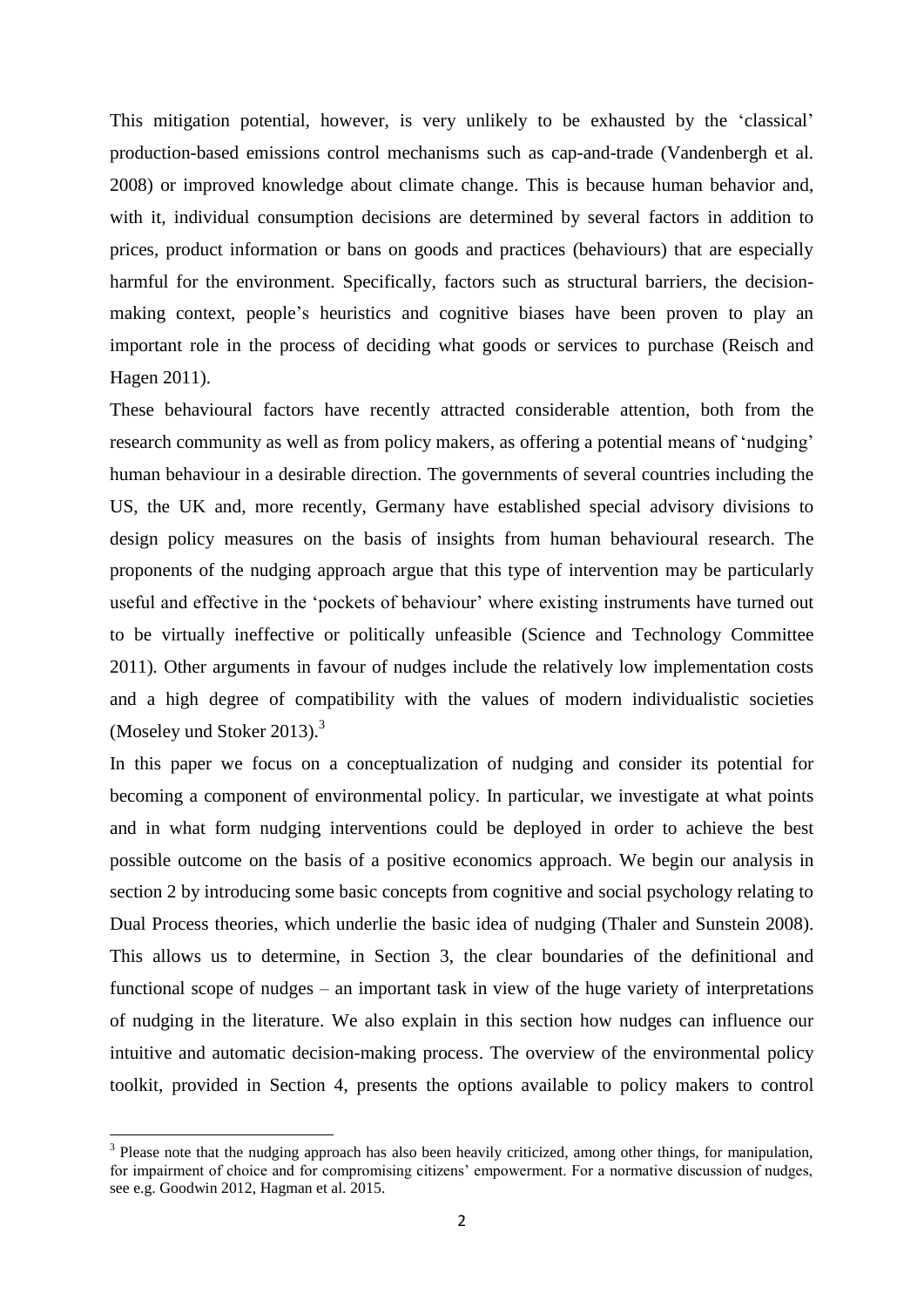emissions and identifies nudges as an important complement to 'soft' (non-restrictive) policy interventions and one which, up to now, had been absent from the toolkit. Section 5 discusses the effectiveness of nudges and related implementation issues. In particular, it identifies situations in which nudges may be most useful and effective. In section 6 we analyse the use of nudges in a policy instrument mix and investigate how nudging might improve the effectiveness of environmental regulation. Section 7 presents concrete examples of nudging options in Germany based on previous findings and on recent data regarding the CF of German households. Section 8 briefly summarizes our discussion, provides conclusions and highlights future research questions.

#### **2. Human behaviour from the perspective of cognitive and social psychology**

Analysing processes of human thinking and decision making is often based on the assumption that observed behaviour arises from two distinct but interacting cognitive processes. The same framework also applies to the social context, where an individual is defined as a member of a group (see e.g. Evans 2003, Chen et al 1999).

The distinction goes back to research conducted in the 1970s and 1980s on attitudes and human behaviour, which gave rise to the Dual Process theories. Although these models differ in their details, they are all based on the same underlying concept of two different cognitive processes and are thus mutually compatible and consistent (McElroy and Seta 2003). The first of these processes is automatic, intuitive and often emotion-driven, while the other is analytical, conscious and can be deliberately controlled (Petty and Cacioppo 1986: 'peripheral vs. central routes of processing', Epstein et al. 1992: 'rational vs. experiential systems', or Evans and Stanovich 2013: 'process 1 vs. process  $2^{\prime}$ ).<sup>4</sup> This paper adopts the terms cognitive process 1 and process 2, coined by Evans and Stanovic (2013), to refer to automatic and reflective cognitive processing respectively.

The cognitive operations entailed by process 1 can be described as fast and intuitive, and they often (but not always) lead to different types of cognitive biases that may result in suboptimal decisions. However, it should be stressed that intuitive actions can also be accurate and highly appropriate in certain decision–making situations (Simon and Chase 1973; Wilson and Schooler 1991; Klein 1998). For example, they have proven superior in decision-making contexts that demand fast decisions with minimal effort, such as those taken in traffic or while doing sports (see e.g. Gigerenzer and Brighton 2009). Further, process 1 is also responsible

 4 For a brief discussion of the Dual Process models, see e.g. Lee et al. 2009 or McElroy and Seta 2003.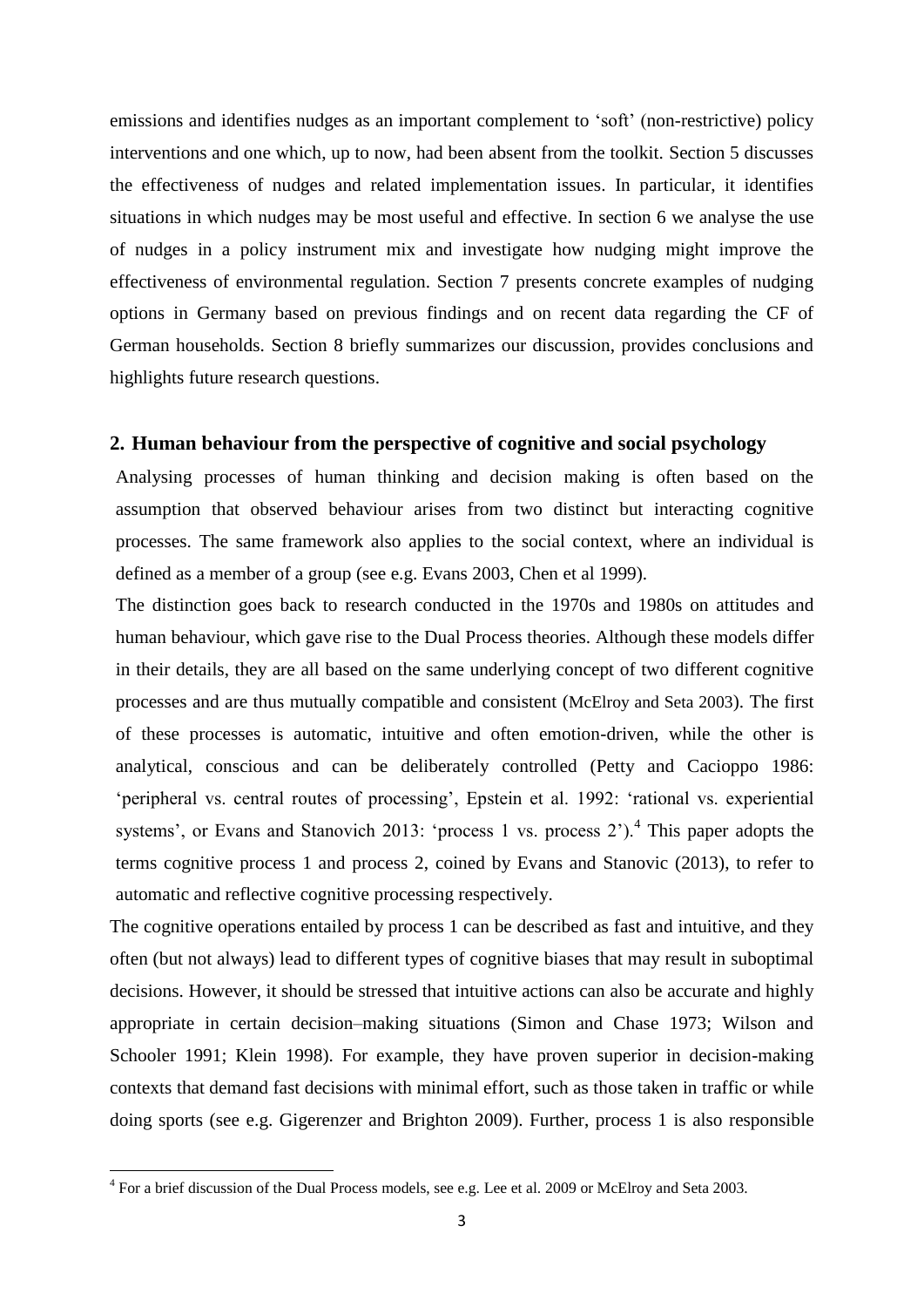for frequently repeated and highly skilled actions which often require considerable experience (Kahneman 2003b). Process 1 was also proven to drive many social judgments when people's level of motivation is low (Chen et al. 1999). It is precisely such reactions that are difficult to influence by means of regulatory tools on account of their reflexive and habit-bound nature. In contrast, the deliberately controlled cognitive operations of process 2 are relatively flexible and thus adjust easily to any pre-defined rules. They are slower and more effortful than reactions governed by process 1 (Kahneman 2003b), although this does not mean that they are error-free. Extended use of process 2, for example, can lead to the so-called overthinking bias. This in turn can lead to so-called 'cognitive noise' and, as a consequence, reduce the consistency of the preferences (Amir and Lobel 2008, Lee et al. 2009).

It is important for our conceptualization of nudges to note that the boundaries between the two processes are fluid. Indeed they often interact in practice. Effortless processes such as habitual behaviour generally neither cause nor are affected by much interference when combined with other more effortful tasks. On the contrary, actions governed by process 2 tend to disrupt parallel cognitive processes, as the overall capacity for mental effort is limited. Nonetheless, deliberate reasoning is to some extent always involved in controlling both mental processes (Kahneman2003a). Thus, cognitive processes can be arranged in the following order with regard to the frequency of their occurrence. First, the output generated by process 1 is always (though often very loosely) controlled and accepted by process 2. Second, the latter process intervenes and modifies intuitive judgments based on the perceptions and frameworks generated by process 1. Third, the decision results from a 'pure' process 2 judgment because no intuitive cues are available. Least frequently, intuitive input is rejected by reflective process 2 (Kahneman 2002).

# **3. What is nudging and how does it work?**

 $\ddot{\phantom{a}}$ 

The term 'nudge' has been popularized by Richard Thaler and Cass Sunstein. They describe a nudge as *'any aspect of the choice architecture* [decision environment<sup>5</sup>] *that alters people's behavior in a predictable way without forbidding any options or significantly changing their economic incentives. To count as a mere nudge, the intervention must be easy and cheap to avoid. Nudges are not mandates. Putting the fruit at eye level counts as a nudge. Banning junk food does not.'*(Thaler and Sunstein 2008:6).

<sup>&</sup>lt;sup>5</sup>In environmental psychology the key term 'environment' is typically used in a broader sense to encapsulate both physical and conceptual factors (Kaplan and Kaplan 2009).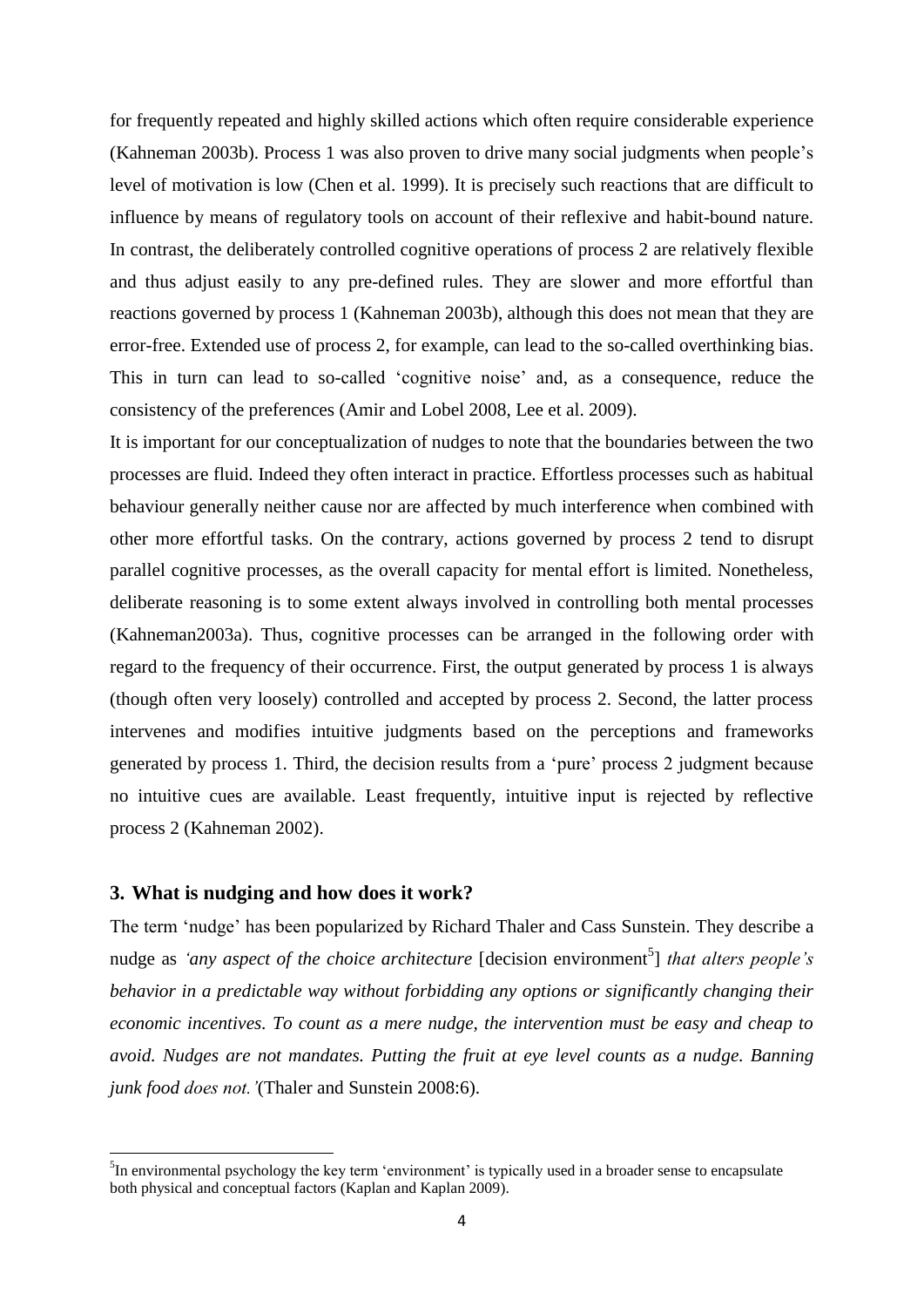The above definition mentions some important characteristics of a nudge; however, it lacks a crucial reference, namely, to the Dual Process theory of thinking, which underlies the fundamental idea of nudging and distinguishes it from other interventions. This omission has blurred the definition of nudge and nudging and has led to the emergence of different interpretations of the concept depending on the research question and/or area of application concerned (Ölander und Thøgersen 2014; Science and Technology Committee 2011).

In order to clarify this issue, we argue that behavioural interventions that are effected automatically and intuitively (process 1) and without restricting the choices available are at the heart of the nudging paradigm (Grüne-Yanoff and Hertwig 2015). However, in many cases process 1 output serves as a starting point for an informed decision and thus has only an indirect impact on the final decision; this is consistent with findings from cognitive psychology (see e.g. Kahneman 2002; Evans and Stanovich 2013). In consequence, a distinction has emerged in the literature between 'pure' type 1 nudges, which address process 1 outputs (e.g. reflexes) and type 2 nudges (e.g. 'social' nudges), which target reflective decision-making processes based on the underlying intuitive and automatic stimuli (Hansen and Jespersen 2013).

Some studies on nudging also refer to 'fuzzy nudges', a term which describes 'hybrid' instances. These can work either as a nudge (addressing process 1) or as a non-regulatory instrument such as 'pure' information provision (targeting process 2) (Selinger and Whyte 2011). The way a 'fuzzy nudge' works can be illustrated by the example of an Ambient Orb, a device that indicates real-time energy use by means of coloured light signals. The colour red, for example, represents high energy usage and can be interpreted rationally as an instruction (or recommendation) to turn off some electric appliances. However, it may also evoke an unconscious response to reduce energy use as a result of intuitive negative associations with the colour red  $<sup>6</sup>$  (Selinger and Whyte 2011, Maan et al. 2010).<sup>7</sup></sup>

Apart from the Ambient Orb, the literature (including the book by Thaler and Sunstein) contains many other contentious examples. Some of these measures were designed to

<sup>&</sup>lt;sup>6</sup> This kind of behavioural intervention is particularly effective because many people have been exposed to colour priming from their early childhood. Consequently, red is often unconsciously associated with negative features such as risk, danger or error (examples include the red traffic light, the school teacher's red pen to correct mistakes, red warning signals etc.; see Selinger and Whyte 2011). When the Ambient Orb glows with an amber-coloured light, indicating moderate levels of energy use, an observer's attention will be heightened. Green, on the other hand, indicating low energy demand, is a symbol of a stable situation and has been proven to exert a calming effect. For further details concerning the influence of colours on cognitive processes, see Gerend and Sias 2009, Elliot and Maier 2007.

 $<sup>7</sup>$  In our view, however, the Ambient Orb could also be interpreted as a 'pure' type 2 nudge, as the information it</sup> provides is particularly intuitive and accessible.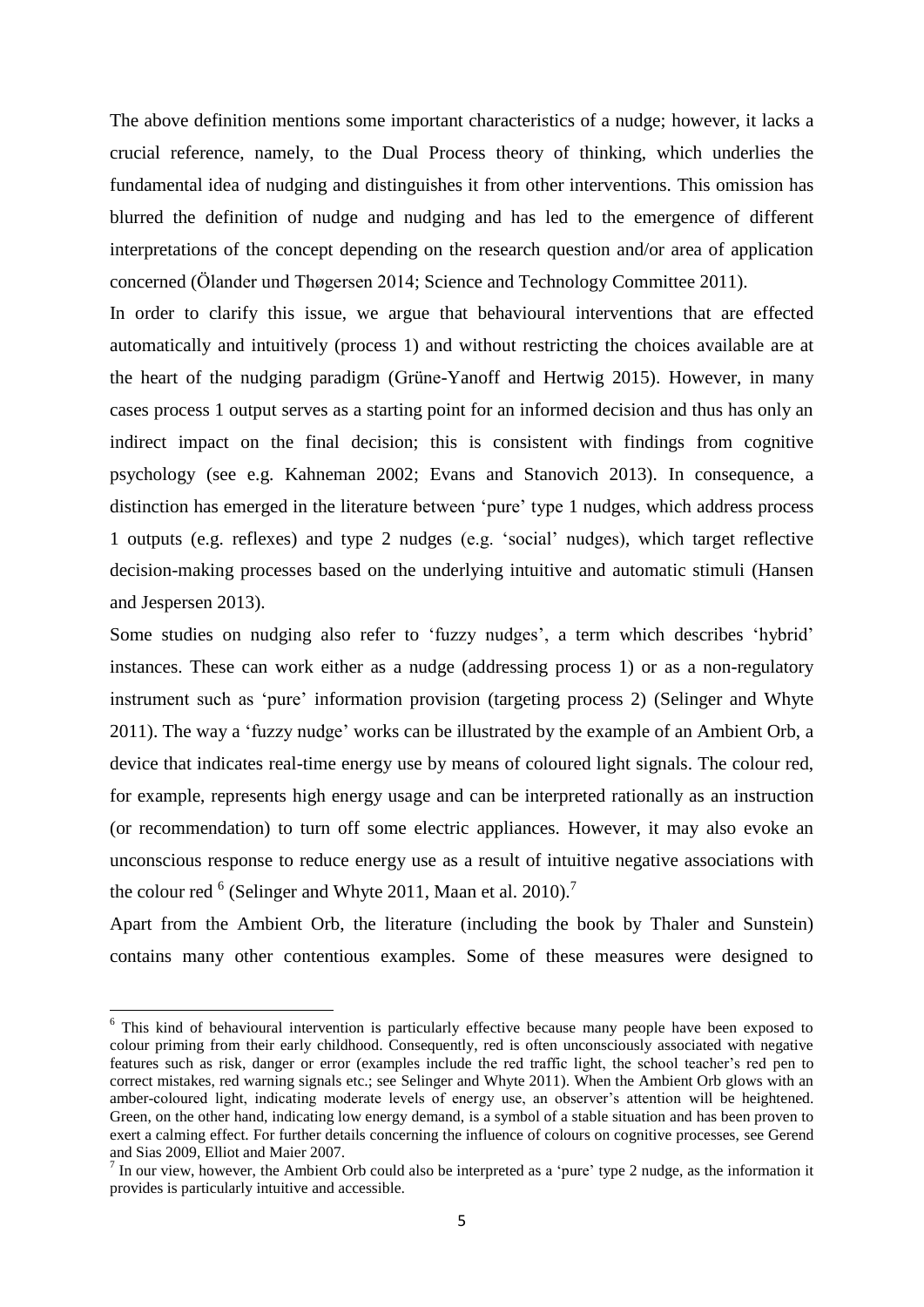explicitly to target conscious decision making governed by process 2, but have nevertheless been classified as nudges. They include, inter alia, financial incentives, bans, educational campaigns, and attempts at persuasion or creating norms (for a discussion of *'mistaken nudges'*, see e.g. Selinger and Whyte 2011, Hausman and Welch 2010).

Some of these 'outliers' have been explicitly addressed by Barton and Grüne-Yanoff (2015) who, in addition to identifying well-established heuristic-triggering nudges, have also specified two other distinct functional groups, namely, heuristic-blocking and informational nudges.

It is worth noting that the latter two categories of nudging are very distinct from the former one, although they all have a common aim: to ensure that an individual makes an 'optimal decision'. While heuristic-triggering nudges work within the environment of cognitive process 1 and thus **bias or re-bias** intuitive and automatic perceptions (so-called type 1 bias), the two remaining groups try to push an individual away from process 1 and towards the reflective thinking governed by process 2. These tools have also been referred to as selfdeliberation and correction mechanisms, since they correct and/or eliminate cognitive biases often resulting from intuitive and automatic thinking (Amir and Lobel 2008). In other words, they **de-bias** our judgments. Such de-biasing can work well in the case of 'purely' automatic and/or intuitive judgments (addressed by type 1 nudges) in contrast to thoughtful decisions based on intuitive input (Amir and Lobel 2008; Kahneman 2002). Intuitive judgments can be relatively easily corrected by explicitly pointing out possible biasing factors and logical inconsistencies and thus stimulating reconsideration (Amir and Lobel 2008; see also Fischhoff 1981 for a detailed discussion of de-biasing techniques).<sup>8</sup> Increasing the time available for deliberation may also improve a person's ability to make the 'right' decision (Kahneman and Frederick 2002). In such a case the intervention seeks to correct the 'monitoring error' of reflective process 2 which gave the biased intuitive input the 'green light'. In consequence, the intuitive judgment can be adjusted accordingly (correction) or rejected in toto (elimination of bias) (Kahneman 2002; Amir and Lobel 2008).

It should be noted, however, that cognitive process 2 can also generate biases (the so-called type 2 bias), which are generally very difficult to correct (Amir and Lobel 2008).<sup>9</sup> What is meant here is the so-called 'overthinking' bias caused by extensive use of process 2. Nudging

 $8$  Please note that 'de-biasing' - like nudging - has its limitations and may result in unexpected counter-effects. It is possible, for example, for someone to start paying particular attention to some factor that has been rendered salient by a regulator and in the process to begin to neglect another relevant factor. (Amir and Lobel 2008).

<sup>&</sup>lt;sup>9</sup> At this point we do not refer to 'deliberate heuristics' because, due to the lack of information or time, a conscious use of such shortcuts is often the only possible solution. As a result, it cannot be classified as a decision-making error (Kahneman and Frederick 2002).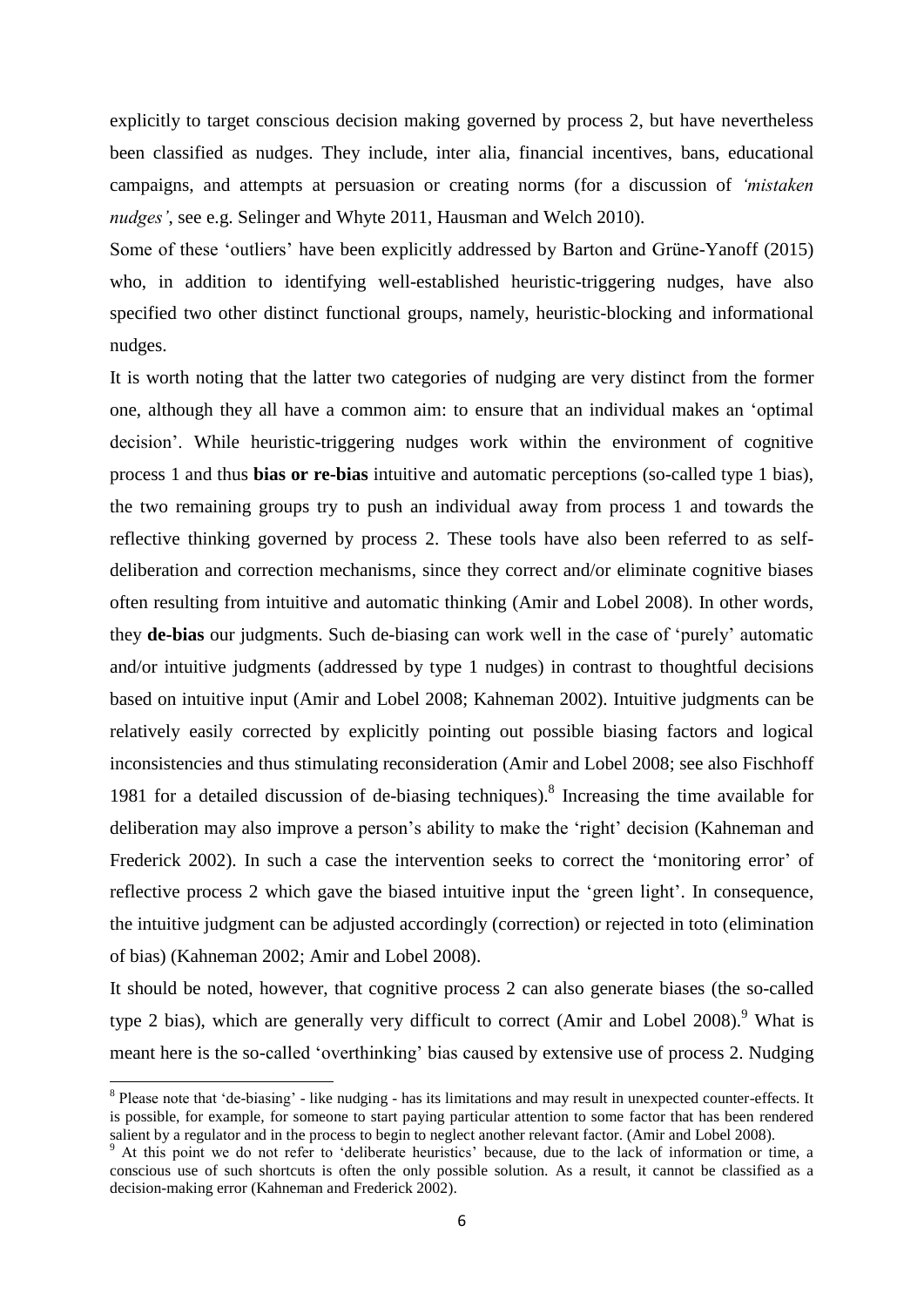interventions can support the elimination of type 2 biases. In order for this to occur, an individual should be pushed towards an intuitive, heuristic-driven mode of thinking so that the 'rationale' for deploying nudges can be established. <sup>10</sup> Such a shift can be achieved, for example, by reducing the time available for deliberation and thereby impeding the person's ability to make a reflective decision (Amir and Lobel 2008). Figure 1 summarizes the above account and indicates how policy interventions can help people to make better decisions. This includes *unconscious* **biasing and re-biasing** by means of nudging (blue area) as well as *conscious* **de-biasing** by applying self-correction and self-deliberation techniques (red area), both interventions being aimed at reaching an 'optimal' decision (Amir and Lobel 2008; Selinger and Whyte 2011).

> Suitable for: many pure intuitive judgments passively accepted by system 2 (addressed also by type 1 nudges)

DE-BIAS: 'Prompt logic' by better and clearer information: cues, comparisons, feedback, increase time for deliberation



**Fig. 1:** A graphical representation of nudging, self-deliberation and correction process in relation to the interplay of cognitive process 1 and process 2.

In this paper we follow the 'moderate' line of argument suggested by Hansen and Jespersen (2013) and assume that nudging interventions *always* aim at influencing cognitive process 1 and that this can evoke a behavioral change, both directly (type 1 nudge) and indirectly, through cognitive process 2 (type 2 nudge), (Hansen and Jespersen 2013, see Appendix for specific examples of nudges).

 $10$  Please recall that a nudge can bias or re-bias only when cognitive process 1 is involved.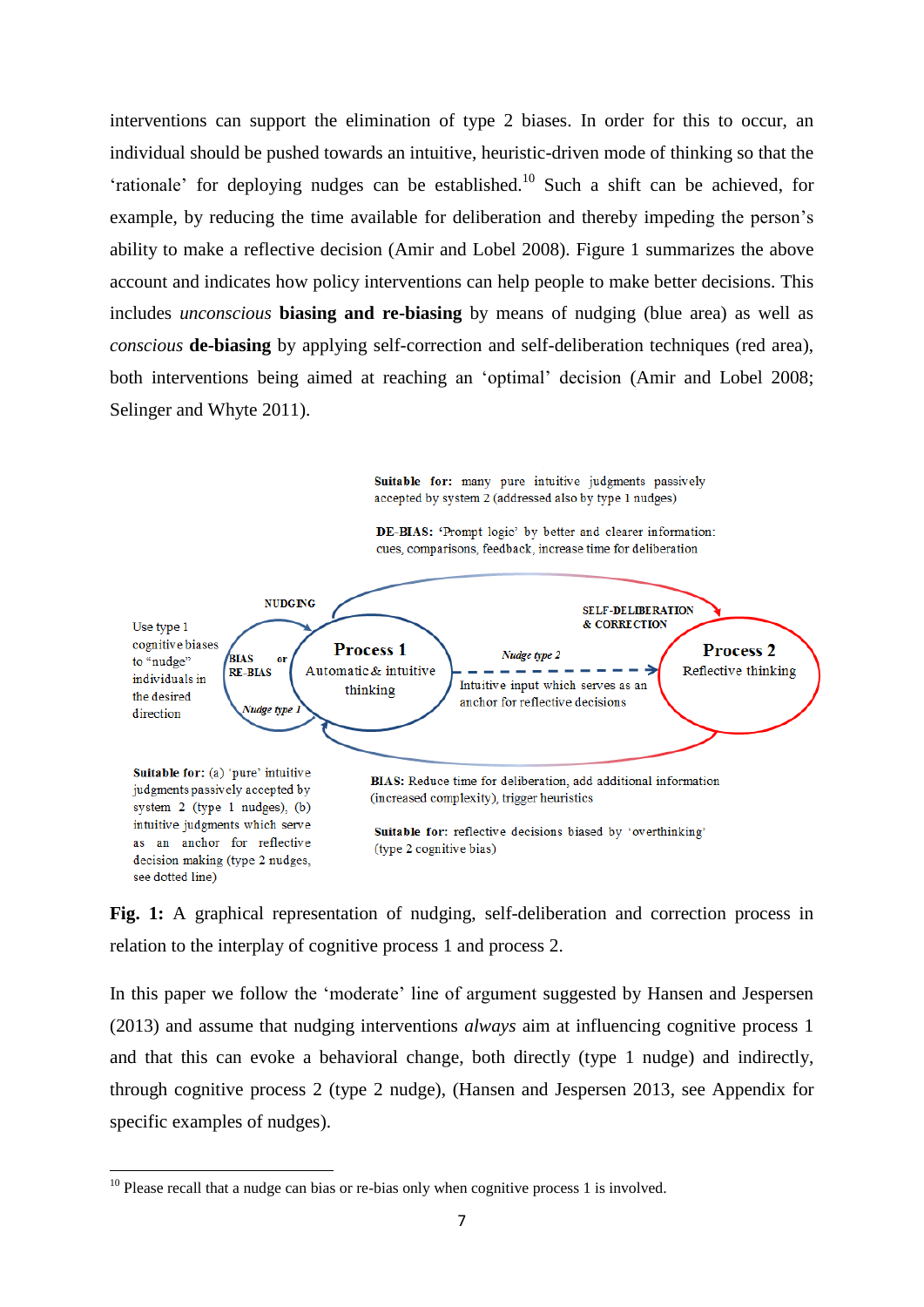But how does nudging work in practice? People often have to make decisions on the basis of incomplete information. Decisions based on complete information, if possible at all, are extremely rare and costly (in terms of time and cognitive effort). The resulting 'bounded rationality' can be the outcome of either deliberate or intuitive processing (dominated by process 2 or process 1 respectively) (Kahneman and Frederick 2002). The first case is usually determined by time and informational constraints which make an individual decide *consciously* to focus solely on a particular dimension or aspect. The second arises more naturally due to a limited attention span and cognitive capacity. Experiences, associations and heuristics stored in the associative memory which are easily accessible play an important role in this context since they enable a fast reaction. Due to the so-called 'attribute substitution' process heuristics are often used as a proxy for a related attribute to be assessed, which is not accessible in a given choice situation (Kahneman and Frederick 2002; Kahneman 2002). Some attributes, especially those encountered repeatedly in daily situations, are always at hand.<sup>11</sup> Others need to be made readily accessible, e.g. by exposure near in time to the decision or by a prior priming process (Kahneman and Frederick 2002). Such heuristic-driven behaviour often leads to cognitive biases which, however, are generally fairly predictable (Kahneman and Frederick 2002).

Nudging is based on knowledge about such intuitive, heuristics-driven processes. It takes advantage of the fact that a particular choice architecture is always present. By adjusting this architecture appropriately, nudges can shift human attention to a particular aspect of the choice and thus trigger corresponding heuristics and associations. This affects the output of cognitive process 1 and makes an individual much more likely to make a choice in accordance with the regulator's expectations. Popular nudging techniques used to implement this knowledge in practice include framing, defaults (which can be considered as a special form of framing) and priming. While the first two methods influence the decision-making process through direct changes to the choice architecture, the second of these does so indirectly by referring to a previously primed piece of information or impression (Scheufele and Tewksbury 2007).

 $\ddot{\phantom{a}}$ 

 $11$  Kahneman and Frederick present a short list of attributes – heuristics which are accessible by principle. These include e.g. size, distance or similarity, to name only a few (Kahneman and Frederick 2002).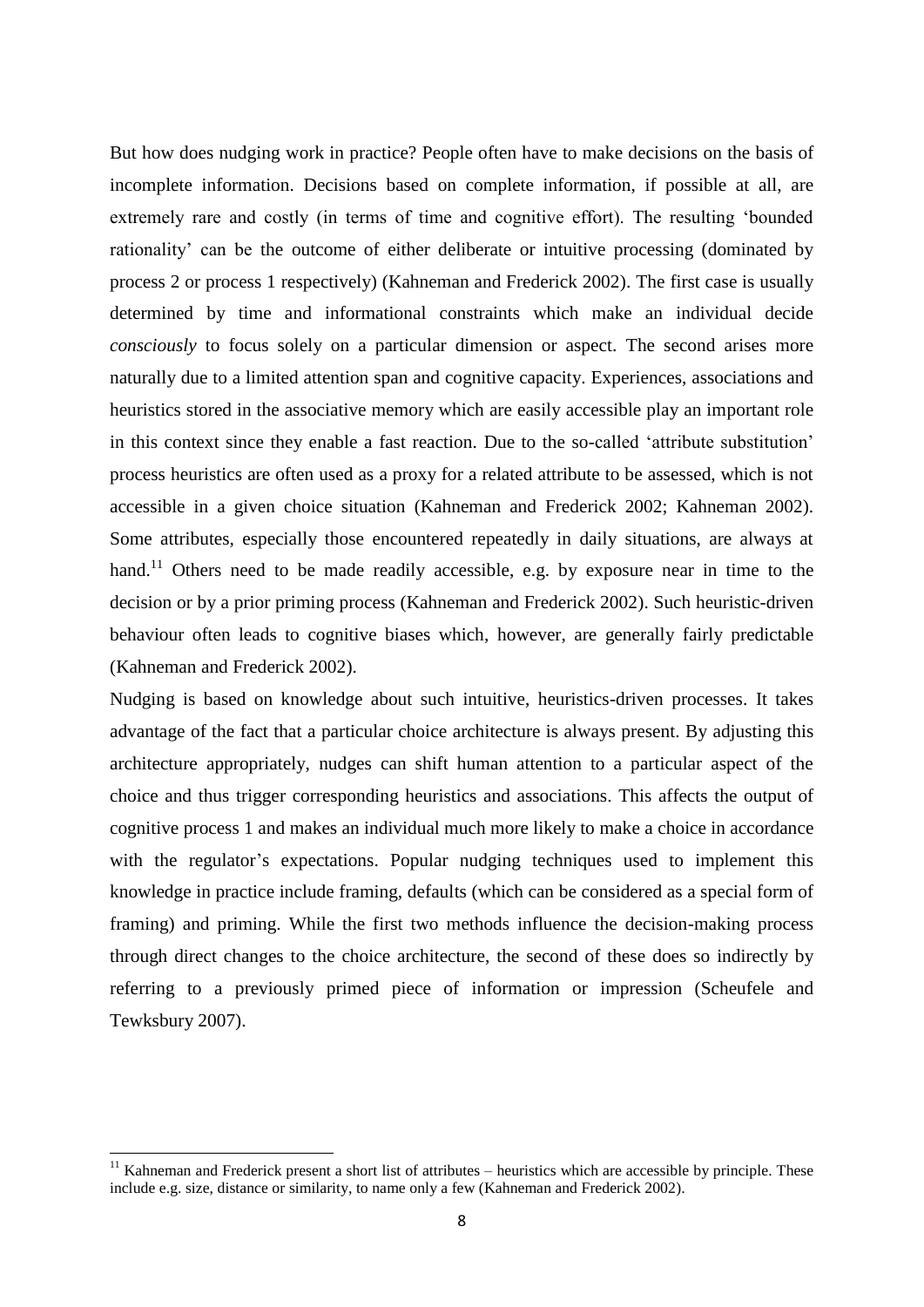In particular, framing refers to the presentation of a given choice situation where particular attributes are made salient.<sup>12</sup> This evokes information and/or associations and feelings connected with the emphasized attribute (Morewedge and Kahneman 2010). In consequence, the perception of a given choice situation as well as the preferences of the choice maker can become affected (Kahneman 2002).

In a similar vein, defaults can be considered as a special type of framing. Simple defaults denote a pre-defined (standard) option in addition to the other choice options.<sup>13</sup> The preselected option is determined in advance by the regulator and remains unchanged in most cases. The reasons for such 'stickiness' can vary greatly and include first and foremost (a) limited cognitive capacity to make a decision (e.g. due to thinking effort, time pressure etc.) as well as several cognitive biases.<sup>14</sup> These encompass (b) the perception of a default as an implicit recommendation evoked by uncertainty or a lack of expertise in a given field, fear concerning changes in the status quo resulting from (c) the endowment effect (Ölander and Thøgersen 2014; Sunstein and Reisch 2013) or (d) the so-called omission bias. In the latter case, an active negative behaviour is considered to be worse than inaction with an equivalent final outcome (Beretti et al., 2013). Finally, some scientists have tried to explain the effectiveness of defaults by means of 'query theory', according to which the order of a person's thoughts influences their decision-making process (Johnson et al. 2007). Thus, the first thought or choice option can be understood as an anchor in relation to which other options are considered (Reisch and Hagen 2011).

Priming, in turn, influences cognitive process 1 only indirectly by means of a stimulus experienced prior to the choice situation in question, e.g. a stimulus of self-confidence before solving a complex mathematical problem. Such previous exposure increases the accessibility of particular thoughts, attributes and impressions and thus makes them more likely to appear in subsequent – sometimes thematically very different – situations (Hallahan 1999). The

 $12$  Depending on the type of feature emphasized (risk connected to choice, characteristic of an object or outcome of a behaviour), the factor affected (preferences for risk, assessment, intention to engage in a particular behaviour) and the resulting evaluation of the framing intervention, one can distinguish between 3 categories: risky choice, attribute and goal framing (Levin et al. 1998).

However, the notion of framing can also be extended beyond the conceptual level to the physical environment. In art sciences, for example, the term framing refers typically to the position of physical objects and pictures. In these cases framing influences the interpretative meaning and subjective understanding of the situation or observed object (Brown et al. 2015). Please note that physical positioning is also an example of a nudge.

<sup>&</sup>lt;sup>13</sup> For a detailed discussion of different types of defaults, see Johnson et al. 2012.

 $14$  It should be noted that, like heuristics, defaults can also be effective in the framework of reflective thinking governed by process 2. This is the case when a person decides rationally to rely on the pre-defined option and thus saves cognitive effort and time which they can invest in other activities to maximize their own utility. The potentially broad application of defaults (in decisions governed by both process 1 and process 2) explains the high degree of effectiveness of this tool.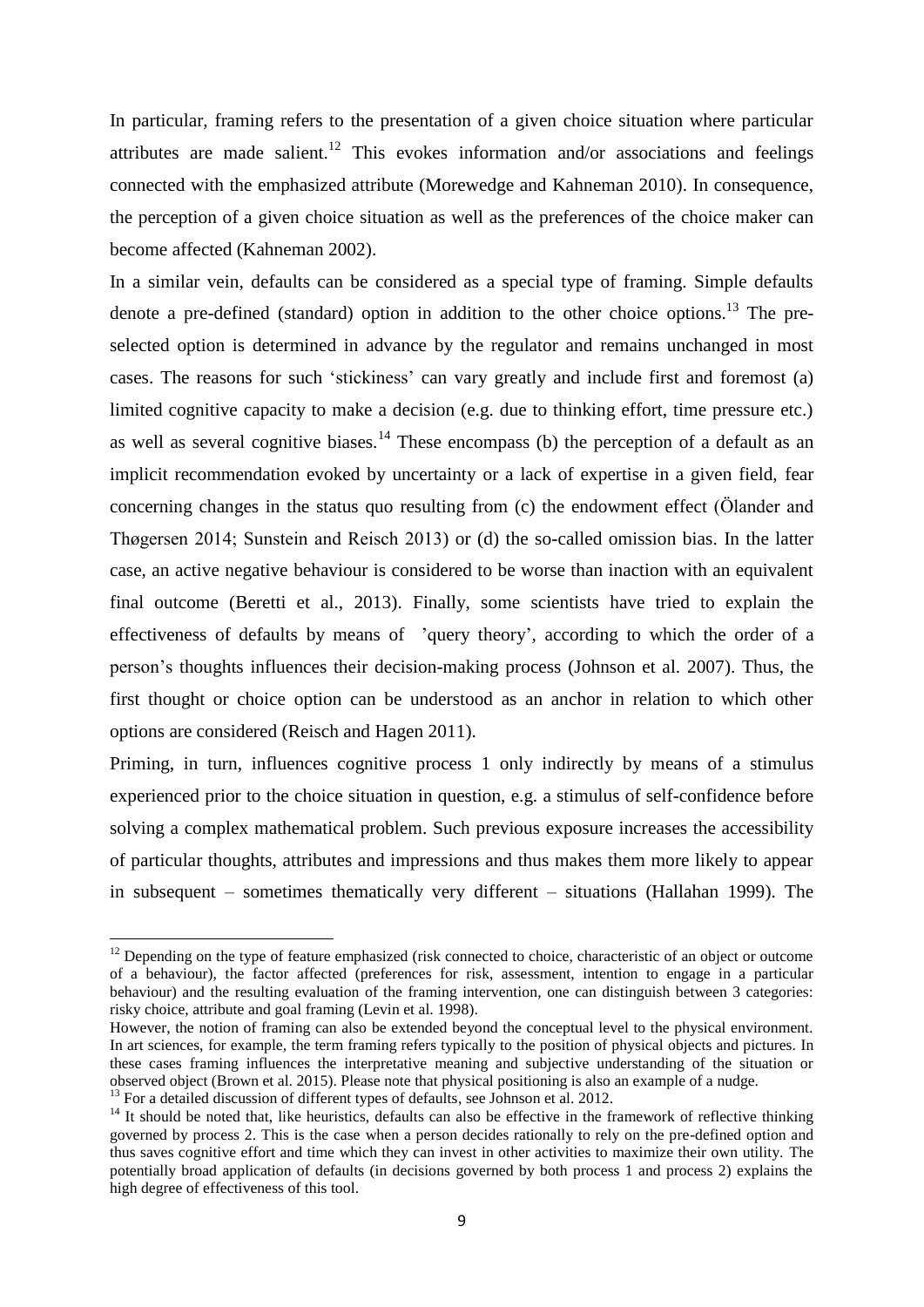frequency and recent timing of exposure to a stimulus (which determine its accessibility in the memory) are of crucial importance to the effectiveness of priming (Brewer et al. 2003).

# **4. Nudges as an extension of the policy toolkit**

Environmental policy which seeks to prompt behavioural change at the consumer level (e.g. consumption of low-carbon goods, use of renewable energy, sorting waste, or buying energysaving appliances etc.) encompasses a wide range of different interventions. Here we focus on those that target individual consumers directly. However, most of them (including nudges) can also affect consumers indirectly by directly regulating the supply side; this is sometimes called 'budging' (Oliver 2013; Oliver 2015; Science and Technology Committee 2011).

Environmental interventions can be broadly divided into two categories: those that restrict choice and those that are non-restrictive. The former include primarily mandatory regulations and bans as well as command and control (CAC) measures, such as standards. They influence human behaviour by restricting or eliminating particular choice options e.g. a smoking ban in public areas, an obligation to vaccinate etc. The overall improvement in social welfare that can be achieved by these behavioural commands constitutes the main legitimization behind this kind of policy to control externalities, and it is *normatively undisputed*. However, potential societal resistance towards the regulation, which may significantly undermine its effectiveness, constitutes a *non-negligible* problem within this group of instruments (Science and Technology Committee 2011).

The second category encompasses tools that guide individual behaviour in a direction deemed beneficial by the regulator (e.g. environmental protection and/or sustainability), but *does not formally restrict* an individual's freedom of choice. As such, these tools can be called 'soft' policy instruments. This group includes in particular such established policy instruments as economic incentives (positive or negative monetary incentives), persuasion through information provision, moral suasion and educational campaigns.

These instruments clearly differ in their degree of 'softness'. The high costs of a particular option do not formally prohibit its being chosen, but they do often rule it out of the set of feasible choices due to budgetary constraints.<sup>15</sup> Information and appeal to moral arguments, on the other hand, have a much lesser impact on this set of feasible choices; they may be acknowledged or neglected regardless of the financial conditions. Despite these differences, all the instruments mentioned above have one important feature in common: they assume that

 $\ddot{\phantom{a}}$ 

 $15$  One can argue that this point is significantly weakened by the broad availability of financial instruments such as loans.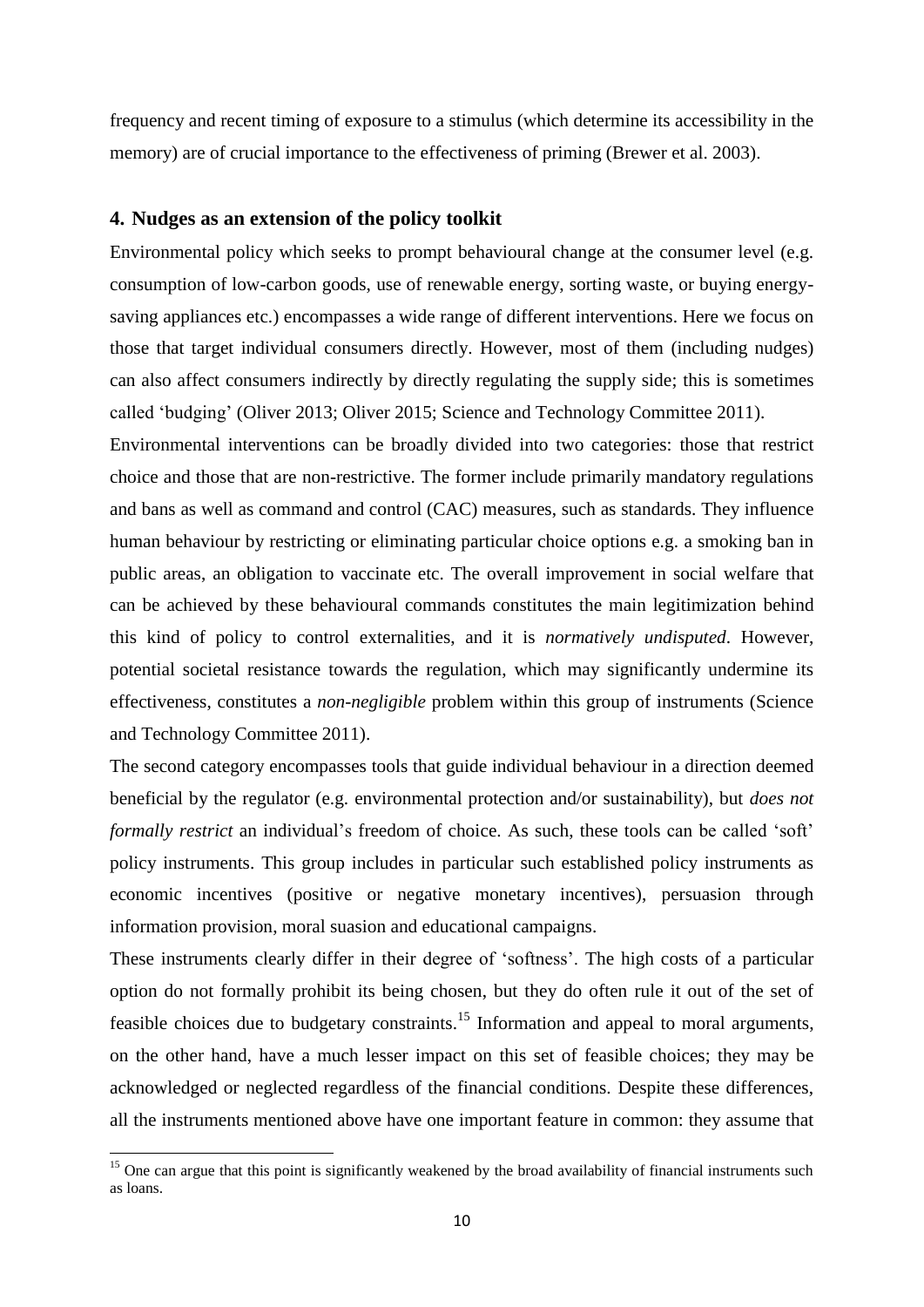people think about and compare the options available and finally make a utility-maximizing decision in accordance with their individual (stable) preferences. Thus, the underlying cognitive operation is ruled by reflective process 2. However, human behaviour is much more often driven or strongly influenced by the automatic and intuitive responses generated by process 1 (cf. section 2). These are, in turn, determined by various heuristics, mental shortcuts and cognitive biases arising from restricted cognitive capacity and attention span (Reisch and Hagen 2011). This particular type of decision-making process is addressed explicitly by nudges, which exploit the above-mentioned characteristics of intuitive thinking. Thus, nudges extend the spectrum of 'soft' policy instruments beyond interventions that address deliberate thinking into the sphere of intuitive and automatic decision making. This extension constitutes an important step forward towards more effective regulation that targets changes in human behaviour. Table 1 illustrates how nudges complement the existing policy toolkit from a regulator's perspective, taking into account the psychological foundations of human behaviour.

|                        |                                                                             | Dominated by process 1                                                                            |                                                | Dominated by process 2                                                                                                                                                               |
|------------------------|-----------------------------------------------------------------------------|---------------------------------------------------------------------------------------------------|------------------------------------------------|--------------------------------------------------------------------------------------------------------------------------------------------------------------------------------------|
| softness<br>5<br>egree | <b>Instruments</b><br>that restrict<br>choice*                              | Regulation that has<br>become deeply rooted in<br>the culture, beliefs,<br>societal style of life | <b>Bans</b><br>Mandatory rules<br>CAC measures | Bans and mandatory rules with<br>low-level punishment for non-<br>compliance (incentive to<br>consider whether obeying the<br>regulation 'pays off',<br>Tenbrunsel and Messick 1999) |
|                        | <b>Instruments</b><br>that do<br>– not<br>restrict choice<br>('soft' tools) | 'Pure' Nudge (Type 1)                                                                             | Nudge (Type 2)                                 | Monetary incentives<br>Non-monetary incentives<br>Persuasion<br>Moral suasion<br>Pure information provision<br>etc.                                                                  |

**\*** In an extreme case, instruments that restrict choice can lead to a *physical elimination of choice*, e.g. commandand-control measures such as technical standards, which prohibit non-complying products from entering regulated area. If a particular option is not available in the choice architecture, the individual cannot process it mentally, and so this extreme case is not reflected in the table above. Please note that in the case of choice restricting instruments the undesirable options do not vanish from the choice architecture – they are simply beyond the scope of choice due to the regulatory stipulations. Disobeying the regulations may broaden the scope of choices but is done at the expense of incurring the consequences of non-compliance (punishment).

**Table 1:** Regulatory vs. psychological perspective on policy instruments to control emissions at the household level.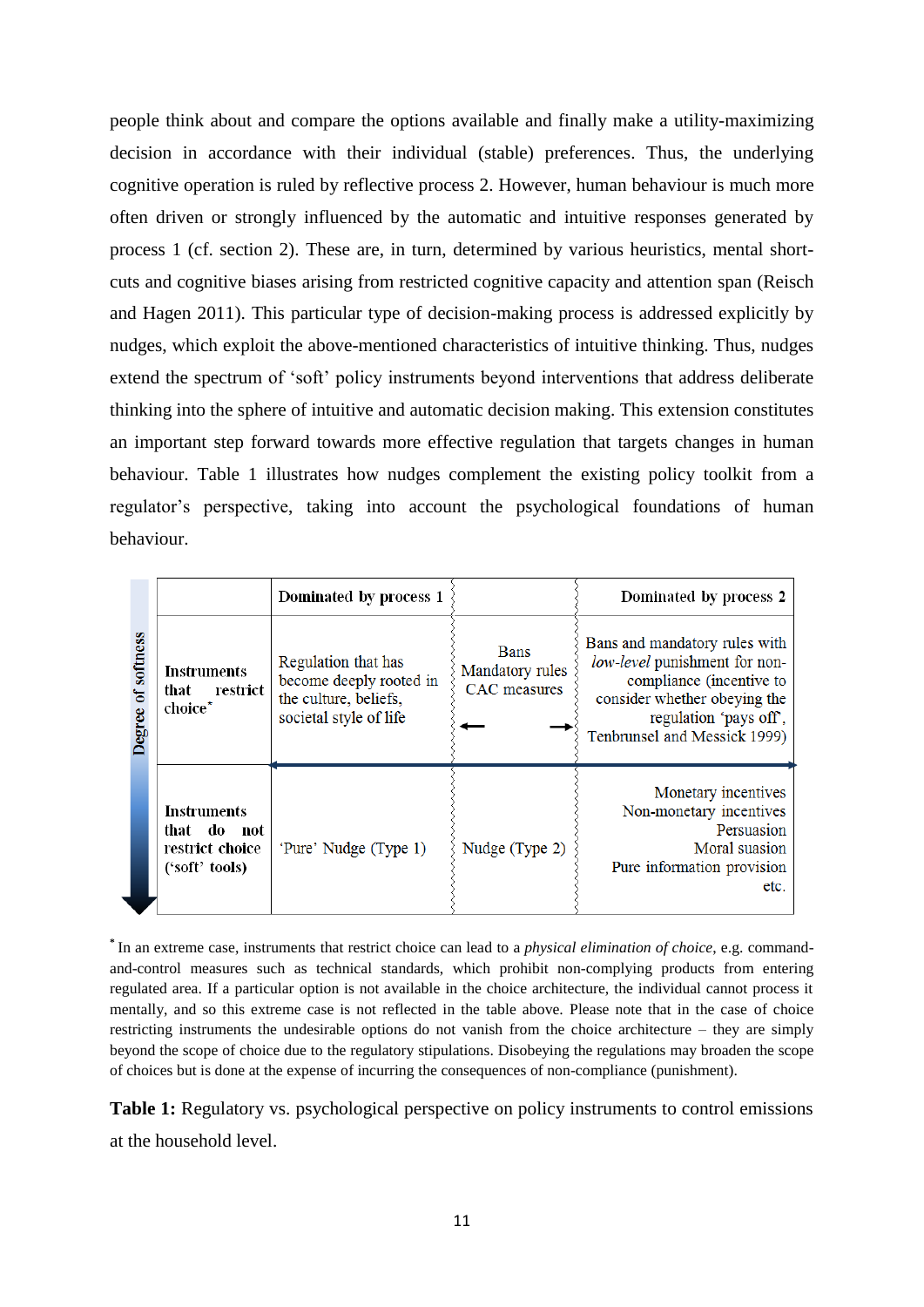#### **5. On the effectiveness of nudges**

 $\ddot{\phantom{a}}$ 

The practical application of any policy instrument is determined largely by its effectiveness. Other important factors include the costs associated with the intervention (will it be cost efficient?) and political feasibility (will the citizens of a given society accept it?). Since most nudges can be implemented at a *relatively* low cost and are less restrictive of choice than standard economic instruments such as price mechanisms (cf. degree of 'softness'), we need to focus primarily on effectiveness when discussing nudging in the policy making context. One important question to be answered is this: to what extent and in what situations can nudges be particularly effective?

**Evaluating the effectiveness** of a policy tool is not an easy task. A naive approach would be to infer a general statement about the performance of nudges based on a large number of relevant case studies. Following this logic, it could be said that nudges can induce behavioural changes in a number of different domains such as environmental policy and energy efficiency (see e.g. Pichert and Katsikopoulos 2008; Sunstein and Reisch 2013; Ölander and Thøgersen 2014), health (see e.g. Downs et al. 2009; Marteau et al. 2011; Dayan and Bar-Hillel 2011), organ donation (Johnson and Goldstein 2003; McKenzie et al. 2006), savings (see e.g. Madrian and Shea 2001; Willis 2013; Clark et al. 2014), insurance decisions (see e.g. Johnson et al. 1993), and car purchase decisions (see e.g. Park et al. 2000), to name a few examples.

However, it has to be acknowledged that methodological issues and the design of the study (such as characteristics of the study participants and the experimental setting or the type of nudge involved) can have a substantial influence on the final results. This makes it very difficult – if not impossible – to make any reliable statements about the general effectiveness of nudges. Consequently, different nudging tools implemented in specific environments (determined by the decision-making context, population etc.) can be expected to show different levels of effectiveness (Baldwin 2014; Bao and Ho 2015).<sup>16</sup> Finally, it should be noted that experimental tests do not always accurately predict how individuals would behave under real-world conditions (Alemanno and Spina 2014).

In light of these limitations, theoretical insights from cognitive and social psychology concerning human decision-making may prove to be very helpful. Based on the theoretical discussion in section 2 one can deduce that nudges, which are rooted in automatic and intuitive processes, should be *most effective* when applied to behavioural situations dominated by cognitive process 1 such as reflexes and to frequent (repeatable) actions characterized by a

<sup>&</sup>lt;sup>16</sup> See different results on saving behaviour in Madrian and Shea (2001) compared to Beshears et al. (2010) and Bronchetti et al. (2011).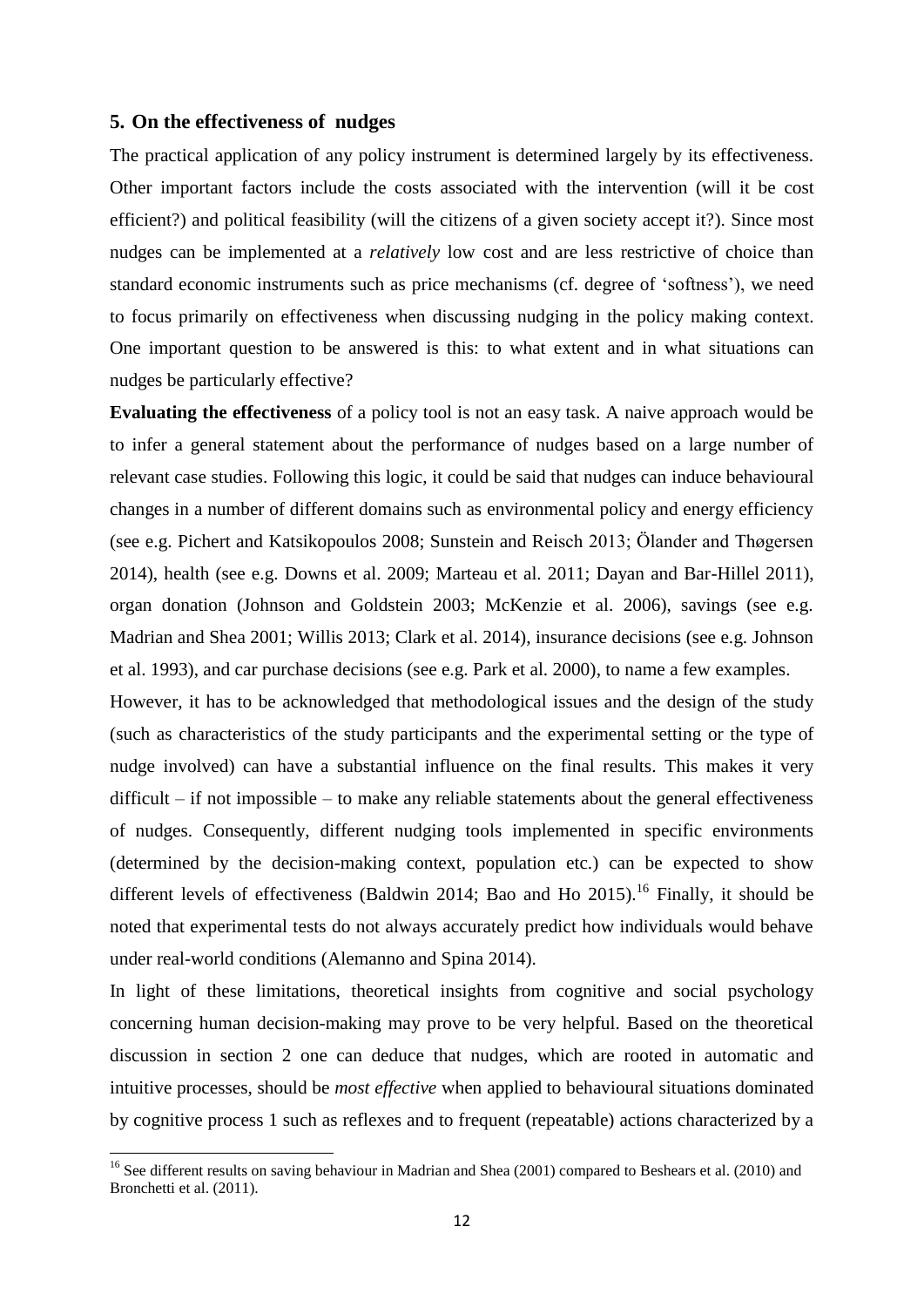relatively low degree of personal relevance. Such 'low involvement' decisions<sup>17</sup> include many activities performed on a daily basis such as choosing a lunch option, doing the grocery shopping, using a means of transport to go to work/school etc. Many of these decisions become 'automatic' habits over time. It is worth noting that this category can also include highly complex behaviours that have become extremely well learned and thus no longer require any (conscious) thinking (cf. section 2).

This hypothesis has been supported empirically by analysing people's susceptibility to framing effects, an established nudging technique. As anticipated, the respondents working on a personal low-relevance task (the effect obtained by purposeful manipulation) were more likely to modify their judgment as a consequence of a corresponding framing than those who received personally relevant tasks. Similar though less homogenous results were obtained in a second experiment where natural predispositions towards 'analytic' vs. 'holistic thinking' were studied (see McElroy and Seta 2003 for a detailed description of both experiments and a brief overview of other studies with similar results). The enhanced performance of nudging interventions (in this case 'social nudges' relating to the social context) in low-involvement situations was also confirmed in a large field experiment. The results showed that people were much more likely to follow the descriptive normative beliefs (anticipation of another's behaviour - a form of 'social nudge') if they were not personally involved in the issue. The effect of descriptive normative beliefs on the behaviour of highly-involved people was proven to be still positive but weaker (Göckeritz et al.  $2010$ ).<sup>18</sup>

This effect could not be observed, however, in the studies on framing effects in personally relevant situations (McElroy and Seta 2003). Thus, the results on the nudges' impact on behaviour under conditions of high involvement are not unambiguously conclusive. From the psychological perspective, this can be explained by several different reasons. First and foremost, the two cognitive processes are not entirely unconnected to one another – very often they are both involved in the decision-making process. In particular, intuitive input such as emotions or impressions can underlie and thus indirectly influence a reflective judgment (see

<sup>&</sup>lt;sup>17</sup> The term 'low involvement' is commonly used in marketing research to describe activities or products that induce low personal motivation to consume a specific product, search and/or interpret relevant information concerning this product (cf. Gordon et al. 1998). In fact, some academics argue that the nudge approach is not new and that it has been used for many years in practice by marketing people. Thus, they argue, nudging as a policy tool is very similar to marketing efforts, with one substantial difference: the maximization of individual/social welfare instead of profit maximization which can result in substantial redistributive effects (cf. Mont et al. 2014, Reisch and Hagen 2011, Amir and Lobel 2008).

<sup>&</sup>lt;sup>18</sup> It should be noted that involvement can be defined and measured in many different ways, depending on the subject of the study. The common denominator of these definitions is high personal relevance and potential consequences for the individual taking the decision (Petty et al. 1983, Göckeritz et al. 2010).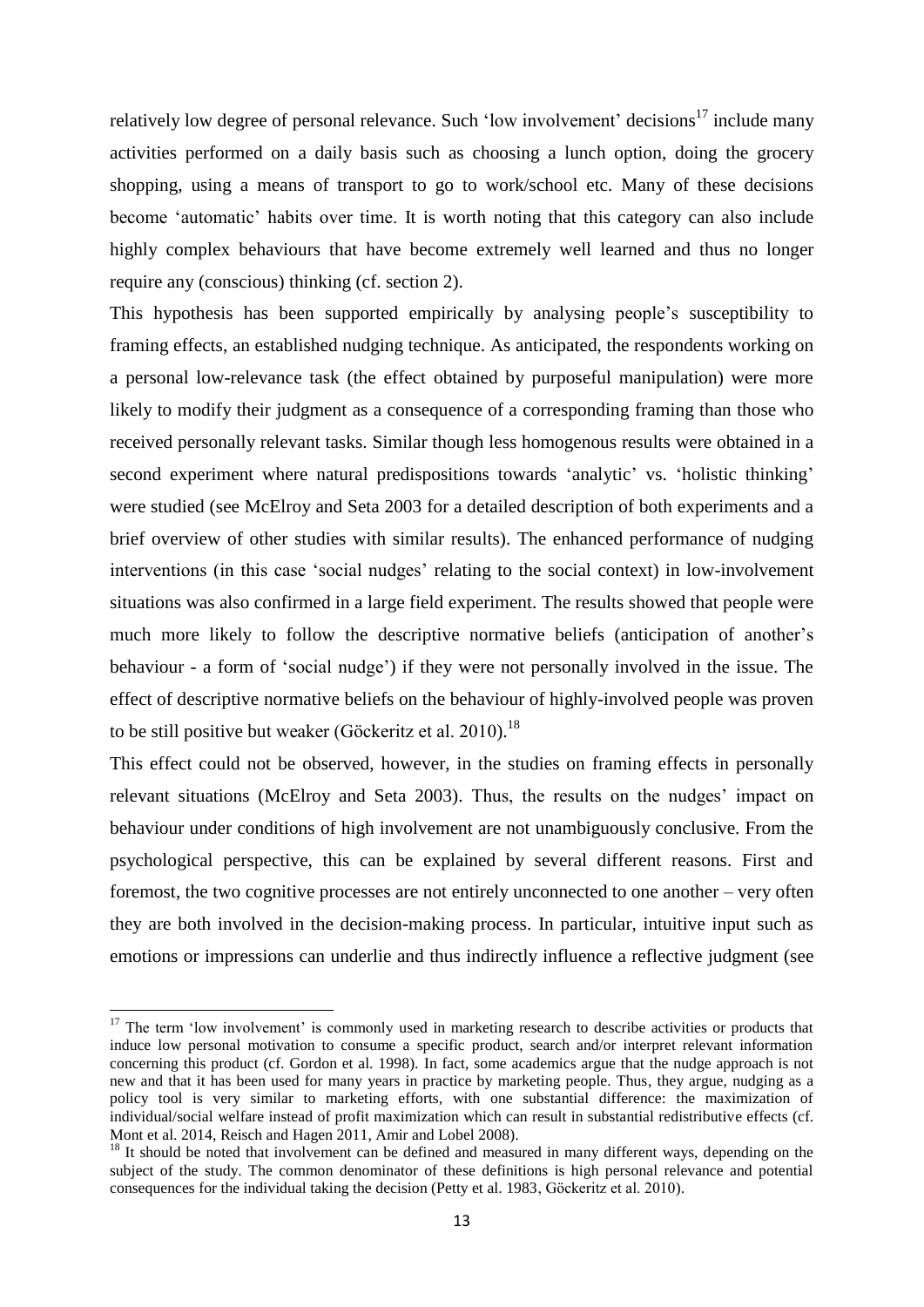e.g. Kahneman 2002). Second, individuals differ in their 'need for cognition', i.e. some people tend to engage in the decision-making process in a deliberate and reflective way more than others (Petty et al. 2009). Third, the same stimuli can be processed in different ways, depending on which process dominates: deliberative or automatic. For example, a picture can influence a judgment by evoking particular associations or impressions (an intuitive process). Alternatively, it can be interpreted and evaluated by another person as a source of relevant information (see e.g. Petty and Wegener 1999). Last but not least, the effortful and deliberate decision-making process is determined not only by motivation (e.g. personal relevance) but also by one's own (perceived) ability to solve the problem. The latter factor can be broken down further into the person's capability (e.g. knowledge of the specific subject, necessary skills etc.) and mental capacity (reduced by other tasks that need to be done in parallel, by time constraints, and by distractions) to perform the task in question. Thus, constraints affecting a person's ability to make a judgment exert a negative impact on the reflective decision-making process and encourage intuitive and automatic processing (McElroy and Seta, 2003, Ronis et al. 1989).

Changes (in attitude) evoked by automatic and intuitive process 1 are generally temporary and context dependent (Petty and Cacioppo 1981). In fact, some 'pure' nudges (type 1) that are driven primarily by process 1 (such as visual illusions) can be very strong – indeed almost irresistible, especially upon initial exposure.<sup>19</sup> However, as times passes and people gain experience with particular types of nudges, there is a high risk of the effect wearing off. This is very likely to occur in the case of visual illusions like speed control markings on roads. Local drivers travelling along a dangerous route every day may start to ignore the markings, whereas non-local drivers (to whom the markings are new or unfamiliar) are likely to heed them (Amir and Lobel 2008). In addition, there is a risk that individuals aware of such 'unavoidable' (quasi coercive) nudging might feel manipulated. This, in turn, may evoke psychological reactance, leading perhaps to an intentional countervailing action that is undertaken in an attempt to preserve one's own 'perceived freedom of choice' in response to a restrictive regulation (see e.g. Brehm and Brehm 1981; Bovens 2009; Wortman and Brehm 1975).

The performance of 'pure' nudges in canteens (a 'technical' adjustment of the choice architecture involving the highly accessible and visible positioning of healthy food) has not so far been reported to deteriorate over time, although serious concerns have been raised when it

 $\ddot{\phantom{a}}$ 

<sup>&</sup>lt;sup>19</sup> However, professionals familiar with visual illusions (such as photographers or painters) tend to be an exception to this rule - they can often recognize visual illusions immediately (Kahneman 2002).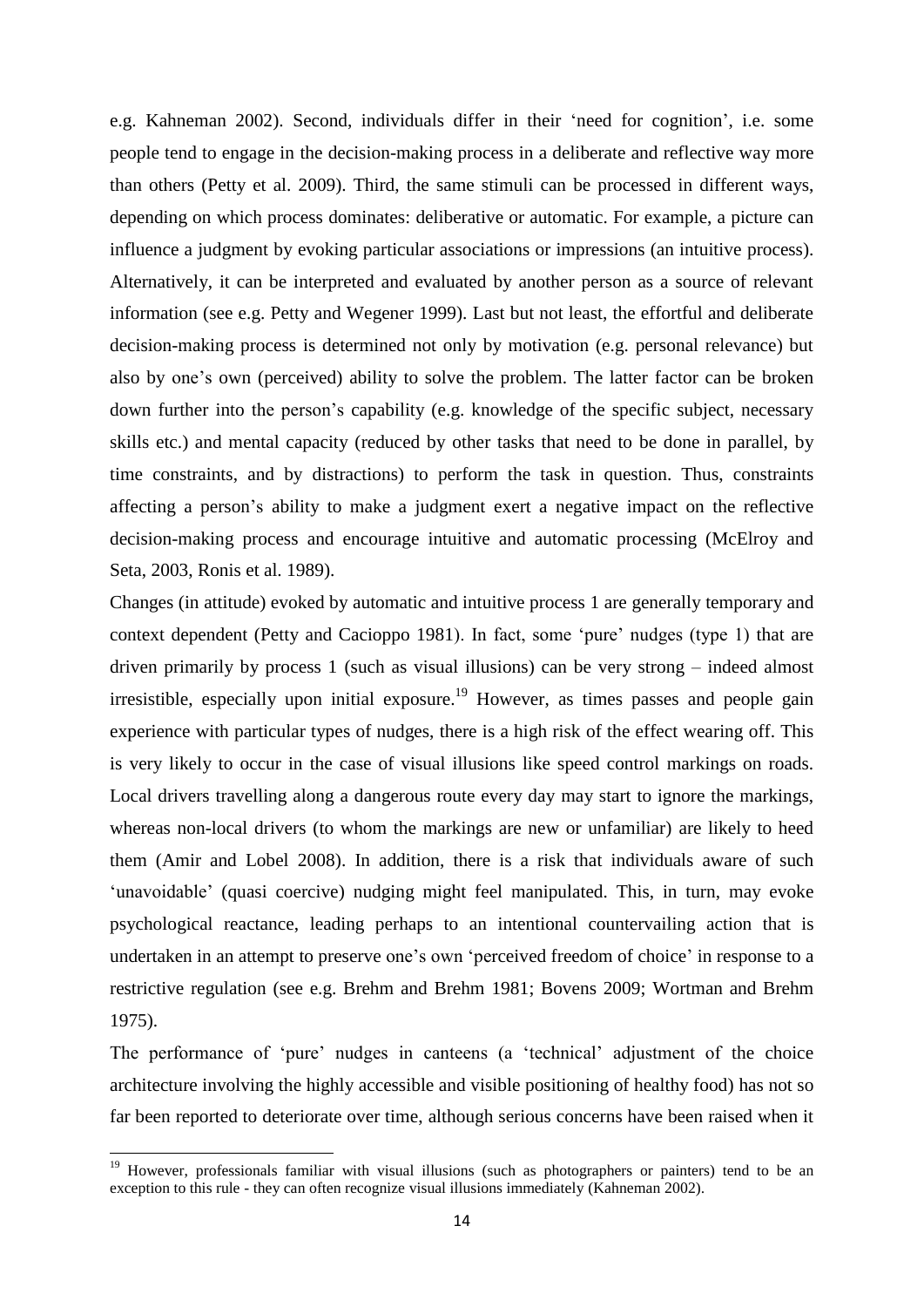comes to people's behaviour after they leave the canteen. This situation has barely been addressed at all by studies of nudges used to promote healthy food. However, Wisdom et al. (2010) have highlighted the plausible risk that, after having had a light (low calorie) and healthy meal, people may become hungry and/or more tempted to eat more after lunch, to buy snacks etc., and that this can undo the good done by eating a healthy meal. In addition to this, very slight nudging interventions involving only one category of food (sandwiches, but not beverages or starters) have been shown to be ineffective due to an increased consumption of soda (fizzy) drinks and high-calorie snacks (Wisdom et al. 2010). Similar problems may arise in other domains as well. For example, the policy goal of reducing GHG emissions may be easily undermined by spending the money saved through energy saving on other aspects of consumption (e.g. going on holiday by plane) - the so-called indirect re-bound effect (see Druckmann et al. 2011 for a study on rebound effects with respect to GHG emissions).

The cases discussed so far refer to situations in which a nudge is used continuously. One might expect that the effectiveness of a nudge would be eliminated (or would decline rapidly) after it has been removed from the choice architecture because the 'decision' to engage in a particular action has been automatic and/or intuitive (one cannot expect drivers to slow down at a particular spot if the visual illusion is not evoked). In a similar vein, a person is rather unlikely to look for a healthy food that used to be located at the canteen entrance if they always take 'whatever' option is placed near the entrance<sup>20</sup>. Behavioural persistence could be generated by deploying four different techniques: (1) habit formation, (2) influencing a person's way of thinking, (3) changes in future costs, and (4) creating behaviour-reinforcing loops in the choice environment (for a detailed discussion, see Frey and Rogers 2014).

'Pure' type 1 nudges operating in the domain of cognitive process 1 are rather unlikely to fully exploit these 'persistence pathways' when used as a standalone tool. However, when combined with some deliberate thinking to initiate a new behavioural pattern (either a type 2 nudge or a type 1 nudge combined with a 'classical' non-restrictive instrument), nudges might become capable of developing persistence, provided that the intervention was repeated over a fairly long period of time. This can be illustrated by the example of Home Energy Reports (HER), sent out as a special service by the US energy efficiency company OPOWER, which are based on social comparisons and are thus a 'social' nudge. Initially, HERs were proven to prompt significant reductions in energy use a couple of days after being received; after that,

 $20$  This example assumes that the choice of a meal (e.g. during a short lunch break) is almost automatic. Of course, the situation might be different if the person has a lot of time to think about their choice and displays high involvement in relation to nutrition (e.g. I may choose my food very carefully because I am on a diet and am therefore determined to spend time and effort on finding suitable food).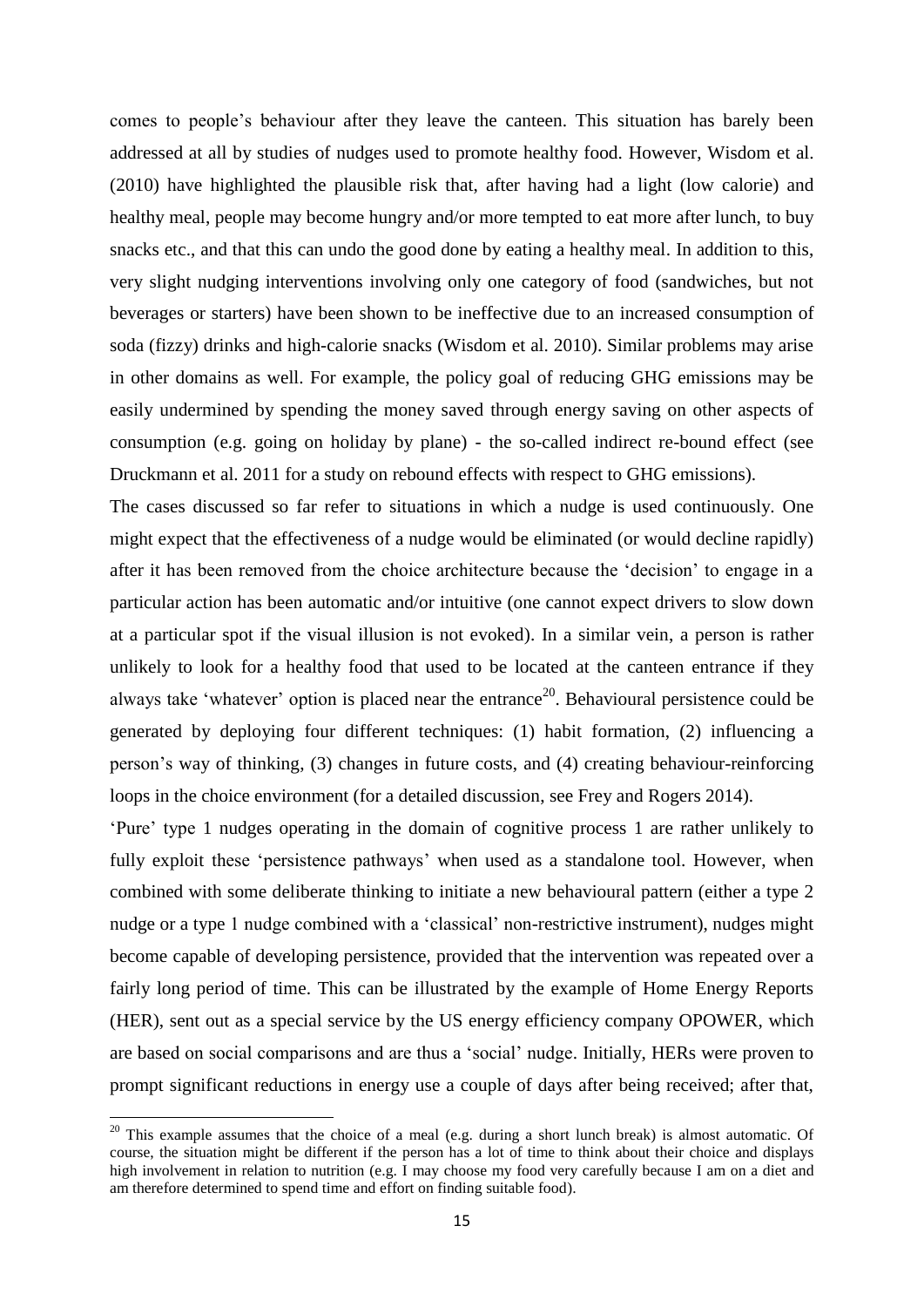however, the effect dropped off so fast that it would most likely disappear totally if the intervention was halted. However, after 2 years of regularly receiving the service, some indications of persistence were observed, albeit decreasing at a rate of 10-20 % each year. Such long-term effects could be explained primarily by a strengthening of habitual behaviour (HER acts as a 'reminder' to repeat daily energy-saving actions) and by a growth in 'physical capital' (HER encourages people to invest in energy-saving equipment that produces energy savings in the long  $run^{21}$ ). The habit was not fully developed after two years, however, as households that continued to receive their HERs achieved much better energy-saving results than those which discontinued the service (Allcott and Rogers  $2014$ ).<sup>22</sup> Since habit formation was proven to follow an asymptotic curve in terms of effectiveness (Lally et al. 2010), it is important to continue with the intervention until the curve becomes flat and a habit is fully established.

The psychology literature provides some evidence that nudging can indeed facilitate habit formation – 'habit' referring to an *automatic* behaviour which is activated by a contextual cue and does not involve conscious thinking. Habits can evolve as a consequence of a repeated behaviour performed in a stable context (Lally et al. 2010; Orbell and Verplanken 2010).

The two stages of each repeated behaviour, *initiation* and *persistence*, are usually determined by different factors. Initiation requires that, in order to engage in a particular action to achieve a specific goal, a person attains awareness and engages in an 'active' mode of thinking. This process typically occurs in novel situations or when accustomed conditions change. In such a case the degree of thoughtfulness and thus the potential to establish or modify a behavioural pattern will depend on the personal relevance of the new situation. This can range from 'naturally' occurring changes, such as a change in appearance or changes in the choice environment (e.g. the unexpected absence of an option that is usually selected), to planned interventions, such as informational campaigns, attempts at persuasion, and so forth (to be discussed in greater detail in the following section on potential policy mixes). Persistence, on the other hand, is strengthened by resources and enabling factors such as skills, knowledge and, most importantly, memory (Ronis et al. 1989).

The so-called favourable environment – one which does not hinder but rather makes it easier to perform the desired action – also plays an important role. Actions that are easy to

<sup>&</sup>lt;sup>21</sup> Psychological studies show that even the first small positive changes in behaviour (e.g. energy-saving behaviour) can enhance a person's perception of their self-efficacy and thus encourage them to continue to behave accordingly; this can lead to involvement in further related activities (such as buying energy-saving appliance that amplify the initial effect, see e.g. Gardner et al. 2012).

The time required to form a robust habit is still the subject of extensive research. Experiments indicate that it takes about 10 weeks on average to form a habit if an action is performed daily (Gardner et al. 2012).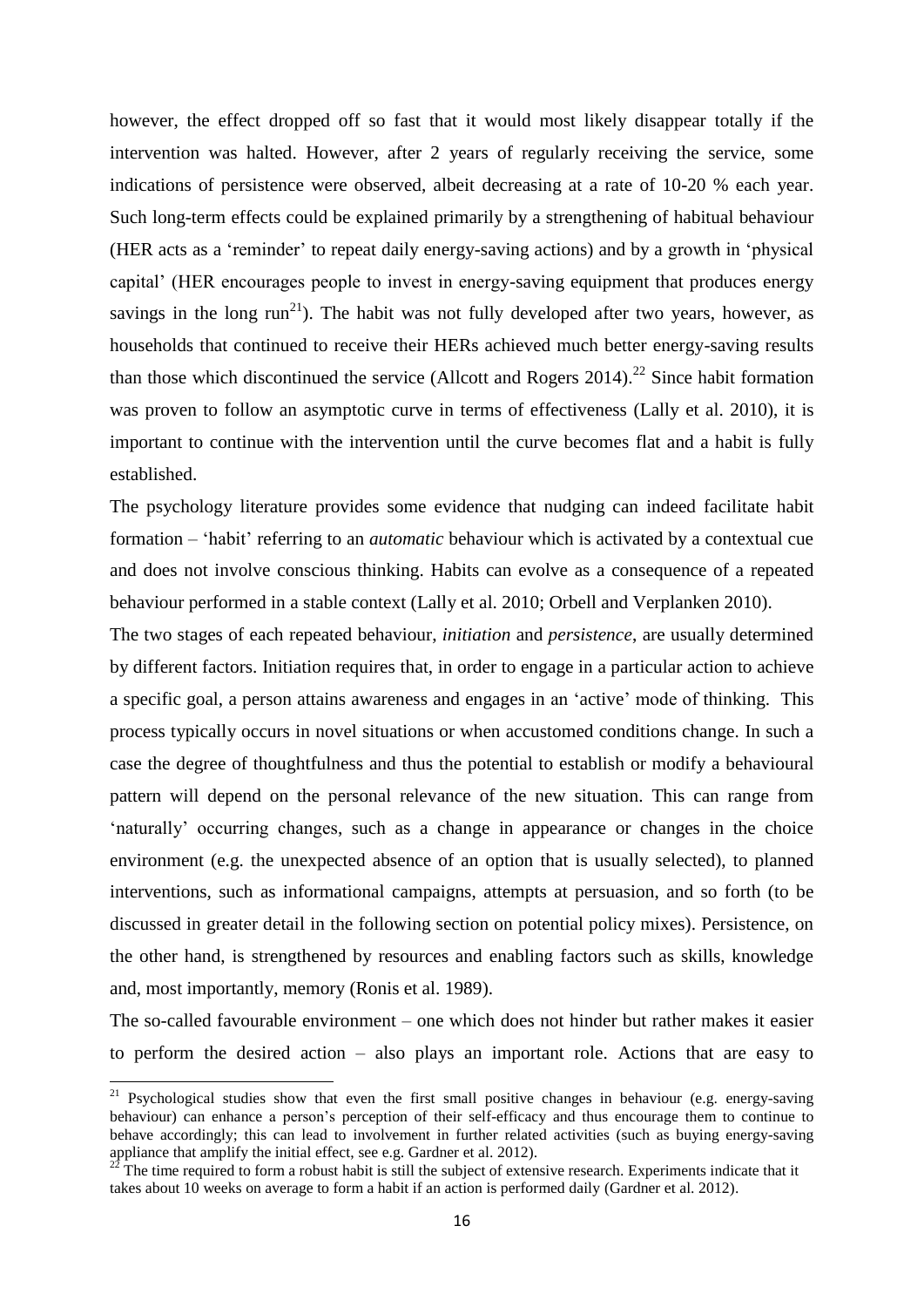accomplish can be turned into automatic habits faster with the passing of time. Further, successful accomplishment reinforces the behaviour in question and encourages further related outreach possibilities (Gardner et al. 2012). Since many people decide deliberatively to start a certain behavioural pattern but then falter when it comes to continuing it, persistence plays a crucial role in habit formation (Ronis et al. 1989).

Nudges encompassing a wide range of different measures could effortlessly adjust a given choice architecture to facilitate the enactment of certain behaviours in the habit formation stage. These might include physically re-arranging objects (positioning), providing memoryenhancing cues (implemented by the means of framing or priming), implicitly offering a recommendation in complicated knowledge-intensive decisions (defaults) and, finally, inducing specific thoughts and associations to trigger the automatic response when the habit has been already formed (cf. Orbell and Verplanken 2010).

To sum up, we can conclude that there is a positive relationship between the involvement of cognitive process 1 in the decision-making process and the effectiveness of nudging. Nudging interventions can undoubtedly improve and simplify the human decision-making process by creating or re-shaping the cognitive biases generated by process 1 (so-called **type 1 bias**), which determines automatic responses or generates the cues that underlie reflective decisions (Amir and Lobel 2008). In particular, 'pure' (type 1) nudges can be recommended when a *fast, accurate<sup>23</sup>and situation-specific* response (no durable behavioural change) is desired. In such a case, however, policy makers must bear in mind the risk of psychological reactance. Nudges which encompass a degree of deliberate thinking (type 2), on the other hand, can prove highly suitable when regulators are seeking to achieve a lasting effect and have enough time and other resources to continue nudging over quite a long period of time. In fact, a nudge that involves some deliberate thinking to engage in a particular behaviour may help to develop a habit – a highly robust and durable form of behavior which may persist even once the underlying intention or motivation has disappeared (Ronis et al 1989; Gardner et al. 2012). Particular attention should be paid, however, to the design of such interventions in order to avoid the formation of a bad habit – which is equally difficult to change as a good one. Last but not least, it should not be forgotten that nudging is also used to correct biases generated by cognitive process 2 (the so-called **type 2 bias**), which are generally very difficult to tackle (Amir and Lobel 2008, cf. section 3).

 $^{23}$  It should be noted that 'pure' nudges such as reflexes or visual illusions are almost irresistible.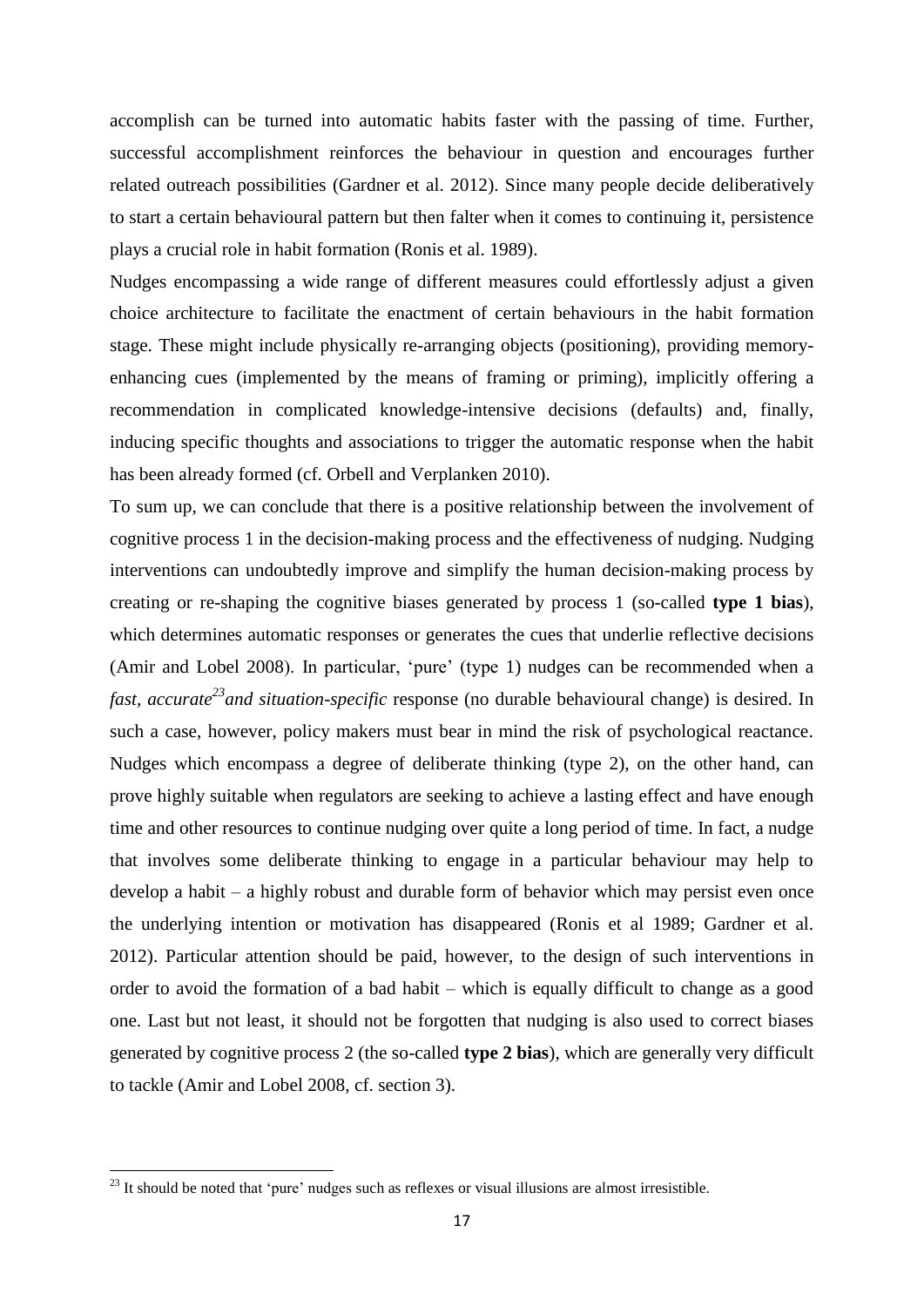#### **6. Nudges in the Instrument Mix**

The following section extends our conceptual and functional analysis by discussing the way nudges can be combined with other types of policy measures and the possible results of such instrument mixes.

The idea of implementing nudges 'in a package' to prompt behavioural change on a large scale has generally been supported by policy makers (Science and Technology Committee 2011). However, so far there are no coherent guidelines in existence for creating an effective mix of instruments containing nudges. This section aims to fill out this gap. First, we discuss the characteristics of an instrument mix and a more comprehensive policy mix. In a second step, we present some specific instrument mixes which contain elements of nudging.

The debate about 'instrument and policy mixes' in the domain of environmental and sustainability policy and analyses of their respective effects have recently attracted considerable attention in the literature (e.g. Howlett and Rayner 2007; Flanagan et al. 2011). This has resulted in a diversity of definitional approaches, ranging from equating the term 'policy mix' with the term 'instrument mix' to more nuanced approaches. According to the former view, the term 'instrument mix' refers to the combination of different instruments and their interaction (e.g. influences and modifications resulting from this interaction). In contrast to this, a more comprehensive definition of the term 'policy mix' includes a process-oriented perspective, i.e. it also considers the processes by which policies emerge and the long-term strategic implications of a policy (Rogge and Reichardt 2013). In the following, the focus will be on the 'instrument mix' perspective and on a discussion of the effects of their combined use.

Beginning with a discussion of the mixed use of nudges with bans, mandates and command and control mechanisms (collectively sometimes labelled as 'shoves', see e.g. Sunstein 2014), these policy instruments are generally considered to be of a highly intrusive character. As such, they can hardly be regarded as a policy intervention derived from insights about the cognitive characteristics of decision making. In fact, regulators might be aware of various behavioural patterns that influence a person's decision making but may nonetheless consider the risk of the regulated subject not responding to a non-restrictive measure to be too high or not acceptable at all. Critics point out that bans and mandates can lead to over-regulation. Hence, if (empirical and/or experimental) evidence is gathered to show that a detrimental behaviour can be avoided by nudges (at least for the majority of the population), then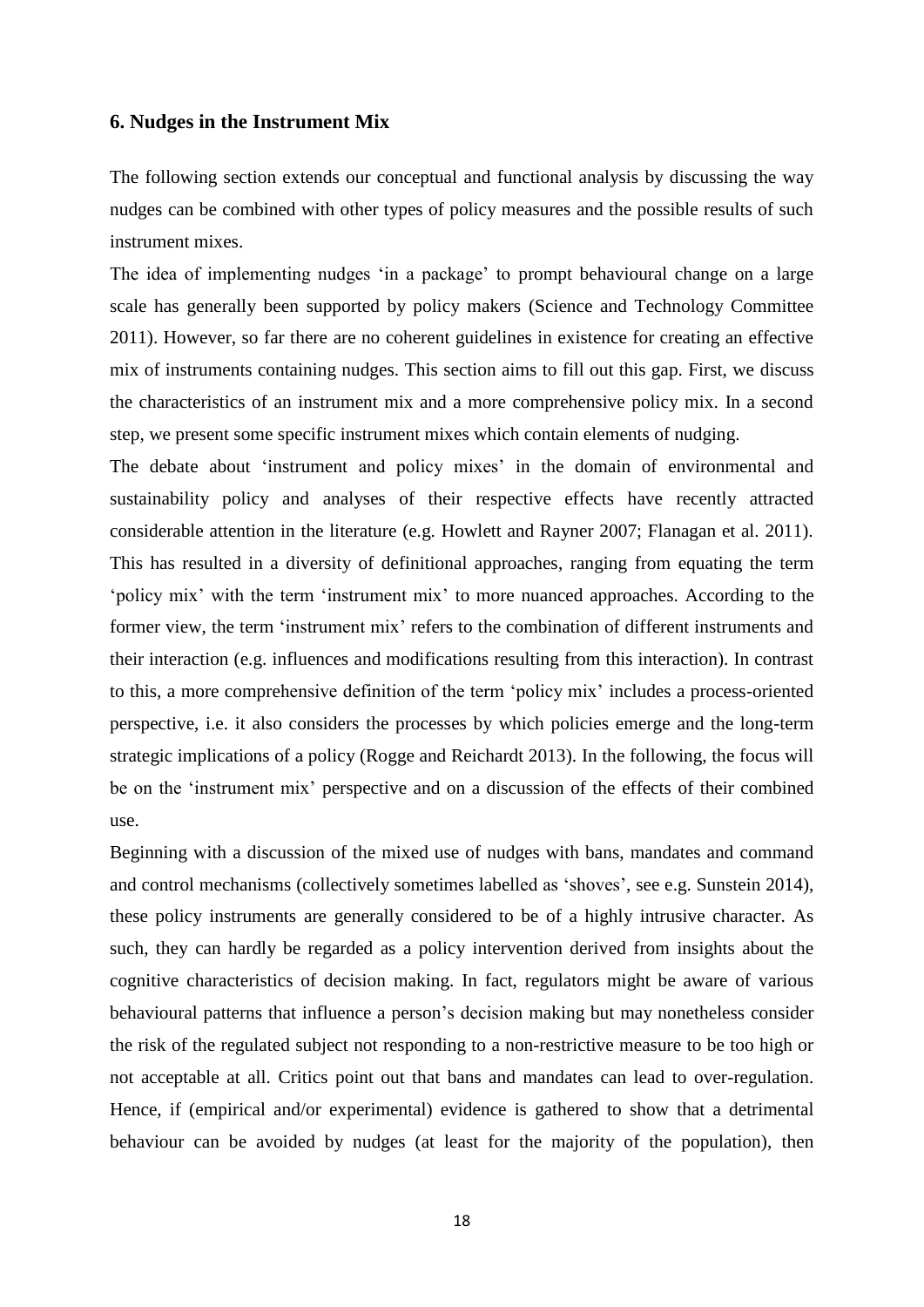replacing restrictive mechanisms with nudges might avoid over-regulation from a strategic point of view (Di Porto and Rangone 2013).

Because of the restrictive nature of bans, mandates, and command and control mechanisms, a strategy that involves mixing them with nudges (i.e. mixed strategies) hardly seems feasible. Nonetheless, it might be possible to deploy such a combination in the form of mandatory cool-off periods (e.g. Guala and Mittone 2015; Mills 2015). The cool-off period can be described as a temporary limited ban aimed at reducing or eliminating fast and emotional responses often characterized by type 1 bias (Barton and Grüne-Yanoff 2015). With regard to our discussion above we would classify this intervention as a mix of self-deliberation (cf. section 3) and regulation. However, it can be also regarded as a nudge enhanced by a ban when viewed from another point of view (cf. heuristic-blocking nudges described by Barton and Grüne-Yanoff 2015). In addition, it should be borne in mind that command and control policies implicitly include some elements of nudging because the 'command' sets the normative default of socially desired behaviour.

In addition to the human-centric perspective that usually underlies nudges, the rationale behind them – i.e. knowledge of cognitive processes, decision making and resulting behavioural patterns – can be the starting point for regulation informed by behavioural economics. This instrument (that is, combining the idea behind nudging with the tools of regulation and labelled in the literature as 'budging') starts from a supply side perspective in order to counteract efforts at manipulation by the private sector on their own territory, instead of developing measures to counter harmful effects through behavioural changes on an individual, demand-side level. Behavioural economics in this context, then, is not a rationale for choice-preserving nudges but rather provides a theoretical foundation for the limits of nudging (Oliver 2013). According to the idea of behaviourally informed regulation, budges can be divided into two types. In the first type, policy makers require knowledge of behavioural economics in order to detect private sector actions that are aimed at exploiting the behavioural patterns of individuals. A second type goes one step beyond this, consisting of regulatory measures that are informed directly by insights from behavioural economics in order to strengthen the effect of a budge. An example of the first type would be a ban on positioning unhealthy food at eye level in a supermarket in order to avoid companies using the influence of salience on individual behaviour. An example for the second type would be to introduce a ranking system that addresses the characteristic of loss aversion and motivates companies to aim for a higher ranking (Oliver 2015).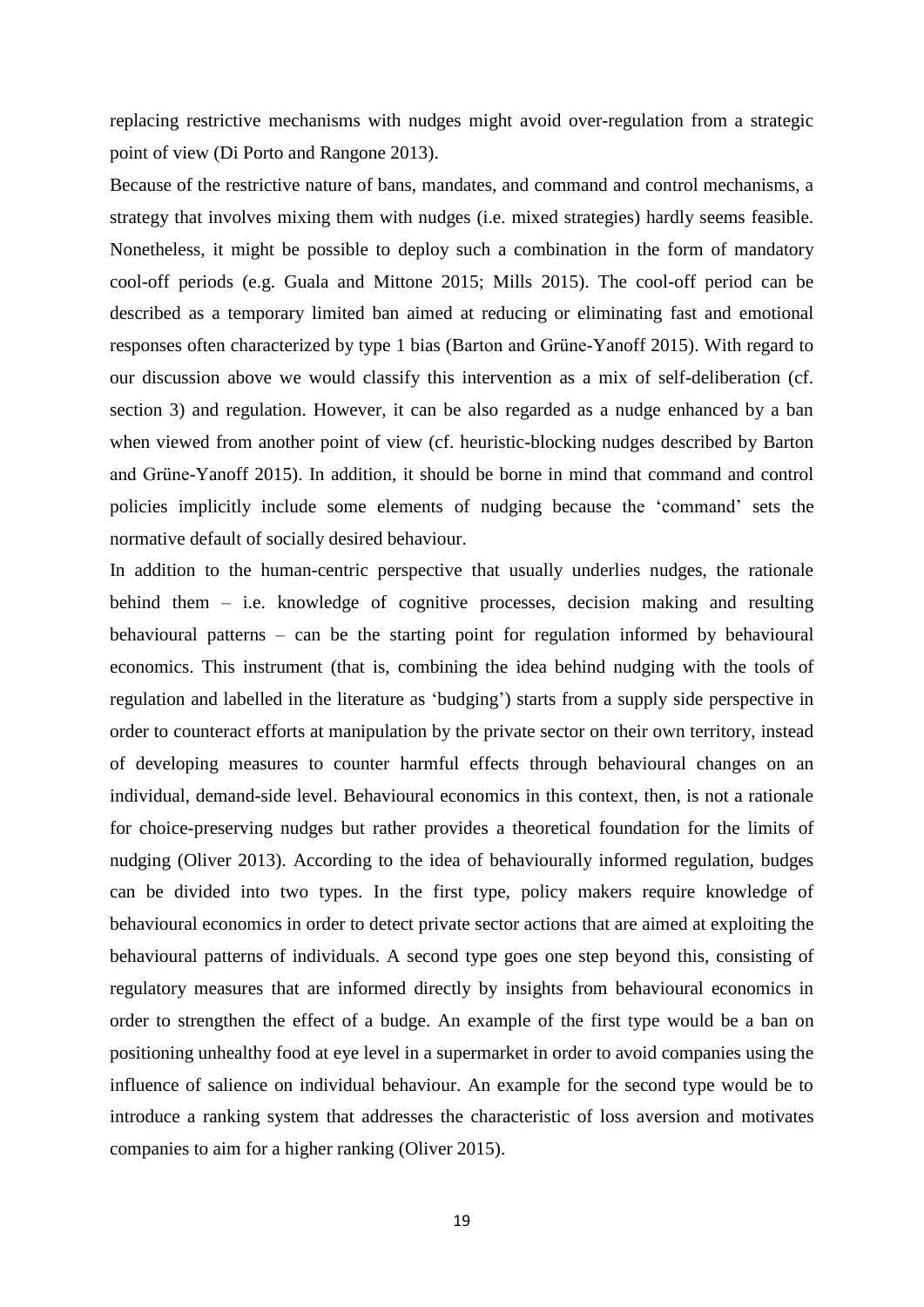Turning our focus to nudges combined with classical non-restricting policy tools, such as monetary incentives or the provision of information, we now offer a (brief) review of these tools in light of the insights about human decision making and cognitive processes presented above. Policy makers' expectations of these established tools are often shaped by the linear thinking of the neoclassical model, where individuals consciously process the information they are given<sup>24</sup> and respond 'rationally' to it. Thus, policy makers considering the use of these established non-restrictive policy measures generally depart from this perspective when making projections on their expected effects (Selinger and Whyte 2011).

In contrast to these projections, the analysis of monetary incentives in particular suggests that a more differentiated perspective is needed. Here, a large amount of empirical and experimental evidence suggests that price instruments tend to be not as effective as expected (see e.g. Chetty et al. 2009; Gneezy et al. 2011; Bowles and Polania-Reyes 2012; Goldin and Lawson 2015). In this context, insights from cognitive processing and human decision making reveal that the informational effects of monetary incentives are accompanied by various behavioural patterns that operate through process 1 (i.e. intuitive and affective behaviour). One significant example is salience: individuals know about monetary incentives when their attention is drawn to them but pay no attention to instruments that are not transparent to them when deciding what to buy (Chetty et al. 2009). Other affective patterns of monetary incentives include the importance of reference points when judging the value or utility of a monetary incentive, loss aversion (which makes losses appear larger than gains), the greater significance accorded to small probabilities, and the allocation of money to 'discrete mental accounts' (Dolan et al. 2012). A third aspect is the interaction between social norms and monetary incentives. Here, the introduction of monetary incentives may crowd out intrinsic motivations and consequently diminish the incentives' effects (Gneezy et al. 2011).

Nudges place a greater emphasis on the duality of intuitive and deliberate thinking and work explicitly with the influence of intuitive thinking on human decision making (Selinger and Whyte 2011). In particular, they acknowledge that there is a heterogeneous population consisting of both active and passive choosers. Here, active choosers are representative of the deliberative decision process in that they consider the available information and make a choice according to their preferences. In contrast, passive choosers follow the pattern of intuitive behaviour which (among other behavioural patterns) implies that they often simply pick whichever option is the default one (Goldin and Lawson 2015). Taking this

 $\ddot{\phantom{a}}$ 

 $24$  Monetary incentives are a type of information but are also considered to have affective components, as we shall discuss below.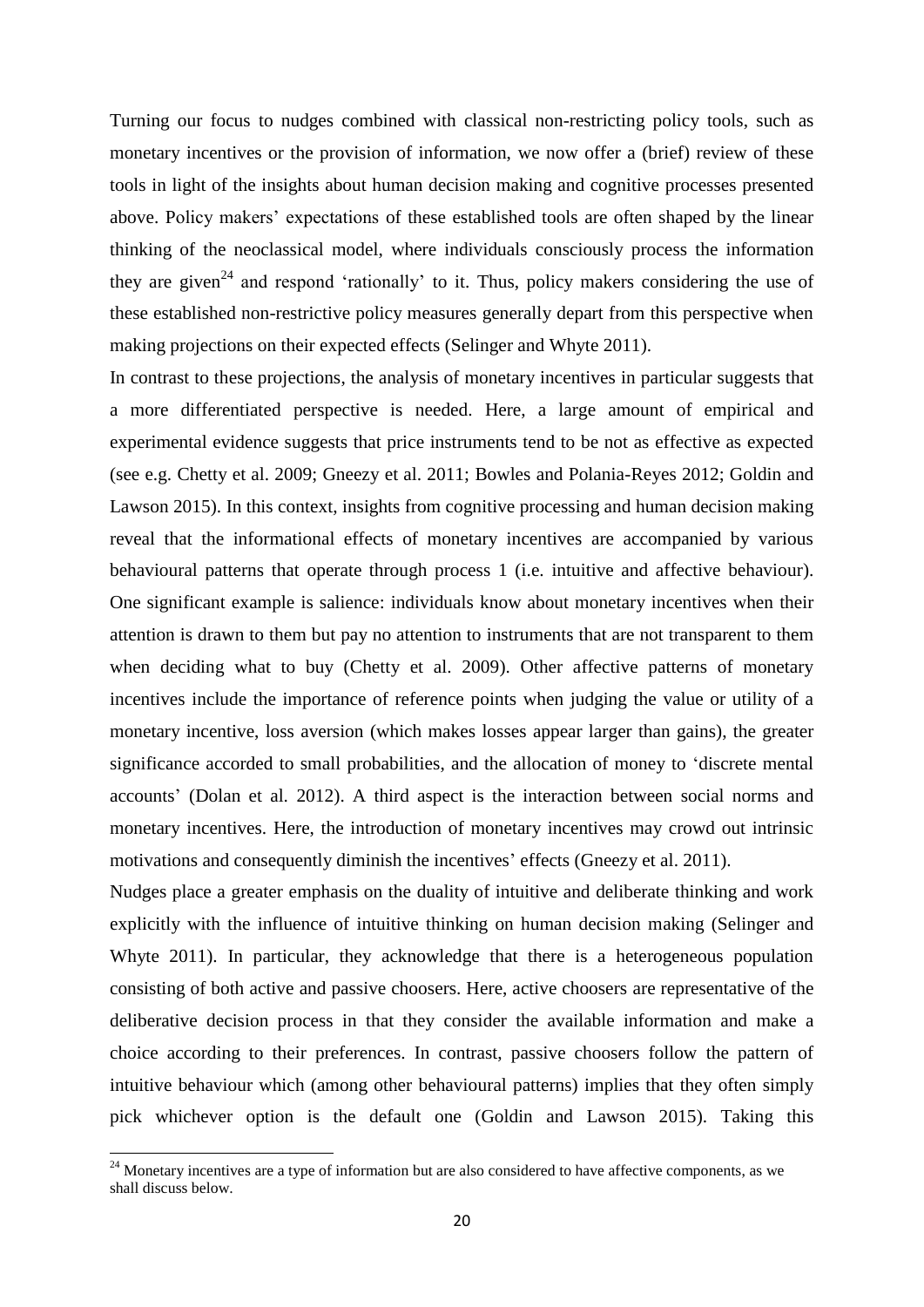heterogeneity into account, a mixed strategy of nudges and other non-restricting tools seems particularly appealing, as the mix would influence each group in turn, both the active and the passive choosers, through the appropriate channels (Griffith et al. 2014). However, there is still little knowledge about how these groups of policy interventions operate in practice, mainly due to the rather limited amount of empirical and experimental evidence available. Given the crowding-out effects of monetary incentives on voluntary contributions to public good provision due to social norms, an analogous situation might be conceivable here.

In this context, existing empirical findings so far have not revealed any negative interaction between nudges and pure information provision or feedback. In fact, health and nutrition studies have suggested that a combined use of both these tools may have a habit forming impact (Wisdom et al. 2010). Further research indicates that information and advice which explicitly address the techniques of how to engage cognitive process 1 can significantly increase the chances of producing long-term behavioural change (Gardner et al. 2012). Hence, habit formation might be one of the most promising aspects of an instrument mix that includes nudges and other non-restrictive policy instruments.

Additional implications for the design of an instrument mix emerge when efficiency is taken into account. Given a set of heterogeneous actors addressed by a certain policy intervention, the above mentioned rationale of active and passive choosers implies that there might be scenarios (e.g. a high proportion of passive choosers) in which command and control policies outperform monetary incentives. This evaluation of the efficiency of policy tools changes again when a particular type of nudges – namely defaults – are considered. As mentioned above, both defaults and command and control mechanisms set a standard for the addressees of a policy measure. In contrast to the restrictive command and control policy which solely foresees sanctions in the case of non-compliance, the default can be combined with explicit incentives so that deviations from the standard lead to additional costs *and* benefits. This mixed strategy offers active as well as passive choosers flexibility and 'allows' them to make optimal choices according to their preferences. The result of this mixed strategy therefore outperforms one-dimensional policy measures, be they monetary incentives or command and control policies (Meran and Schwarze 2015).

Alongside the discussion of various instrument mixes that include nudges, it is also interesting to consider the parallel use of multiple nudging interventions ('a double nudge'). The empirical and experimental research in this area is still very limited. Empirical evidence from social psychology indicates that the effectiveness of descriptive norms (often used as a 'social' nudge) can be greatly enhanced by salience. In particular, it has been shown that in a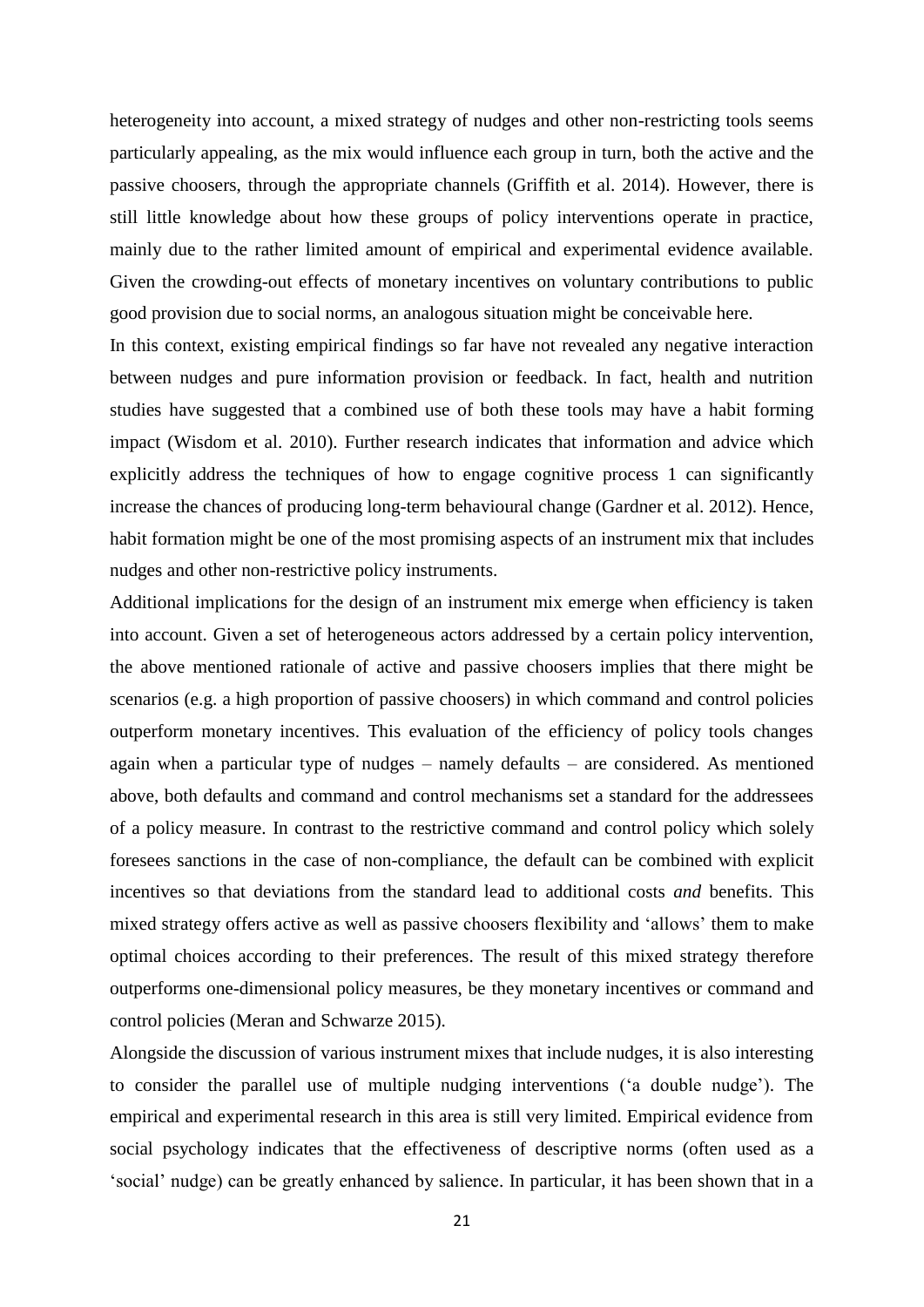littered environment (circumstances clearly implying a negative descriptive norm) people pay greater attention to the status quo when they see a person dropping waste and thus tend to litter more compared to a 'neutral' passer-by. In a similar vein, they litter less in a clean environment if their attention is caught by a person dropping waste and thus *evidently*  violating the existing descriptive norm compared to the case of a person just passing by (Cialdini 2003). Further, empirical experiments indicate that using descriptive and injunctive norms in combination to point at desirable behaviours can be particularly effective. It has been hypothesized that this effect can be explained by the fact that these two types of social norms involve a different degree of cognitive processing and thus impact intentions and behaviour in different ways. While descriptive norms are rather intuitive, injunctive norms typically require more cognitive effort, such as the interpretation and assessment of their content (Cialdini 2003) These considerations could be further extended to discuss the combined use of type 1 nudges (e.g. defaults) and type 2 nudges (e.g. an additional reference to social rules – a 'social nudge'). Since these two types of nudge would also require different levels of cognitive processing and use different impact channels (cf. section 3), one might expect a mix of the two to improve their performance, particularly within a heterogeneous population (a hypothesis requiring empirical validation).

#### **7. Possibilities for applying nudges** – **the example of Germany**

The above theoretical discussion of nudges and of the situations in which they can potentially be applied has been based on insights from the Dual Process model and on considerations of efficiency and can be illustrated by reference to practical examples from the environmental domain. A recent study conducted by Miehe et al. (2015) identified those areas of consumption that contributed most to the average German household's carbon footprint in the year 2008 (GHG emissions were calculated using the MRIO model and were thus traced through global supply chains to German household final consumption). The results indicate that the largest amounts of (global) emissions induced by an average German household come from housing (34%), transportation (24%), food (18%), goods (15%) and services (9%). A considerable proportion of housing emissions come from direct use of fossil fuels, including oil and gas for heating and cooling, or electricity (indirect emissions). As regards transportation, most of the emissions comprised a direct use of fuel, followed by emissions from air transport. In the food category, most of the emissions were traced back to products of animal origin such as meat, eggs or cheese, largely due to the high amount of methane  $(CH<sub>4</sub>)$ generated, which is a by-product of livestock farming. In the category 'consumption of goods'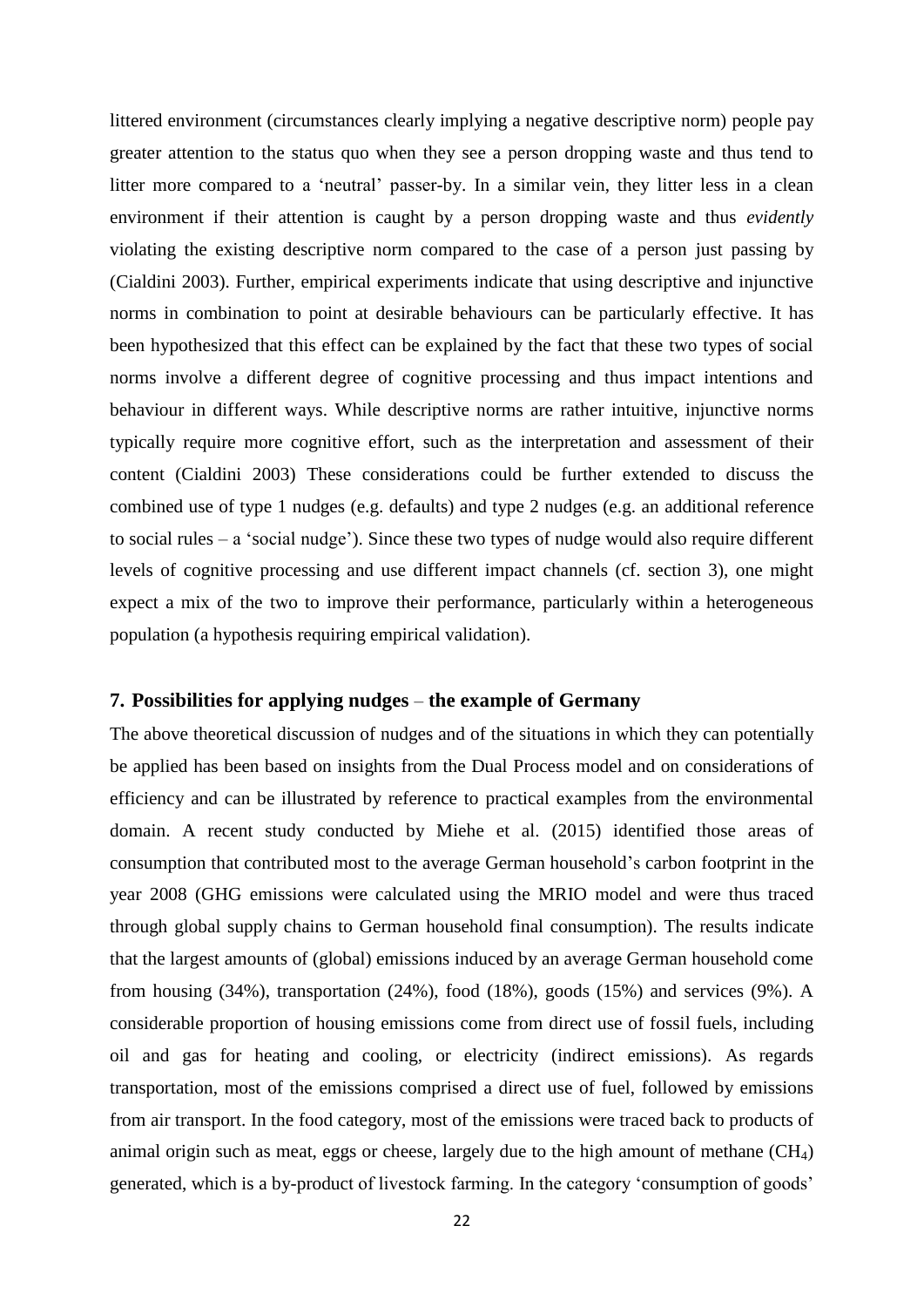many embedded emissions could be accounted for as a result of recreation, culture and sports as well as clothing. Services entailed the lowest share of embedded emissions, which derived mainly from health care, education and other services (Miehe et al. 2015).

Empirical studies show that many nudges have been implemented successfully in areas of consumption such as housing, transportation and traffic, and food as a means of achieving various socio-political goals (see e.g. Rozin et al. 2011 and Marteau et al. 2011 for a study on how nudges can be applied to tackle the obesity problem, and Putnam 2015 for a system of 'dancing traffic lights' that helped to increase pedestrian safety). It is interesting to note that these areas also turn out to be the most carbon-intensive. Within these broad categories, however, it is necessary to identify concrete mitigation actions where nudges could make a significant contribution towards climate protection.<sup>25</sup> The analysis presented above of the effectiveness of nudging in low- vs. high-involvement situations may be very helpful in this respect.

Home insulation can reduce direct energy use considerably; it is usually a decision taken just once, but one that requires significant investment. As a novel situation that places a burden on a household's budget, it can be considered a high-involvement decision which will not be taken without careful consideration and a comparison of options available on the market. A similar logic applies to private investments in renewable power generation, such as solar panels installed on the roof of a house. Here, monetary incentives, tax deductions, and educational campaigns that highlight the long-term savings can be expected to be most useful. However, as already mentioned, the benefits of taking particular actions may be stressed or made 'more intuitive' by the use of nudges. This will make the decision-making process easier and faster for those who would use logic in any case to arrive at the optimal solution ('active choosers') and will help those who may stumble during that process (e.g. due to information overload, limited attention), that is, the 'passive choosers' (Goldin and Lawson 2015).

Several studies have shown that applying defaults to electricity contracts increases the rate of use of renewable energy. Choosing an electricity provider is also a task undertaken rather infrequently; however, the cost difference connected with the choice of energy provider/ energy mix is rather small compared to the above mentioned investments. This activity can therefore be assumed to be lower in involvement than the previous two. It is very difficult to state clearly, however, the reasons why defaults show a high level of stickiness in this area

 $\ddot{\phantom{a}}$ 

 $25$  Grießhammer et al. (2010) identified ten activities to reduce GHG emissions most effectively at the household level using data from Germany (Table 51). In the following we refer to some of these examples.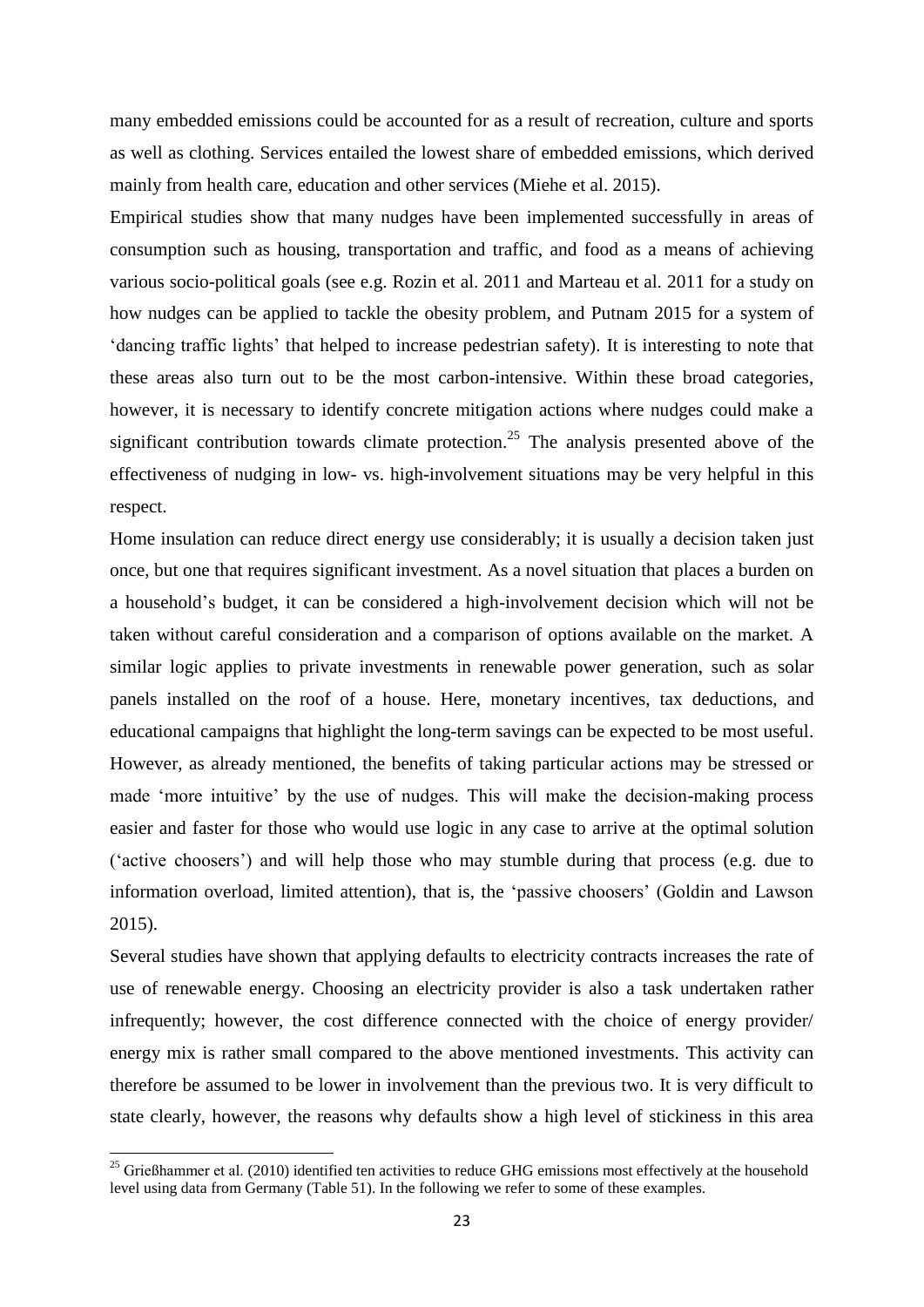and achieve results comparable to monetary incentives. A recent experiment conducted by Ebeling and Lotz (2015) revealed that almost 84% of respondents recalled well their choice of renewable energy as a default and thus took the decision consciously. This may indicate that, in many cases of choosing an electricity provider, people decide consciously to stick to the default, perhaps because of an implicit recommendation, their lack of expertise in the area, time constraints etc. It should be kept in mind, however, that defaults may be effective for any number of reasons and that these can vary between individuals (cf. section 3). Regardless of the underlying reason, defaults display a high level of effectiveness in increasing the proportion of renewable energy used by household consumers; this suggests they should be applied increasingly in that particular domain. The question that policy makers should keep in mind concerns available renewable energy capacity: if from tomorrow all German households were to update their energy contract and a considerable proportion of them decided to keep the renewable energy mix set as a default, could this demand be satisfied (Ebeling and Lotz 2015)?

At the same time, nudges can prompt behavioural change much easier and faster than economic instruments when they are applied to many simple, repeatable activities performed daily, in other words in 'low-involvement' situations. The decisions taken on a daily basis are usually associated with rather low costs; they are of rather low or moderate personal relevance, and they often turn into 'automatic' habits. Although the potential GHG emissions reductions are rather low within each individual activity, when combined and aggregated over a longer period of time they make a significant difference. Such behavioural change could be achieved, for example, in the domain of transportation by improving public transportation to workplaces and schools (better coordinated network with a high-frequency service, increased number of stops which are visible and available within walking distance etc.) while also making appropriate infrastructural adjustments. This might include new bus and bicycle lanes as well as an altered 'street geometry' – the strategic arrangement of parking spaces that makes it impossible for drivers to reach their destination faster than pedestrians (Kordansky and Hermann 2011).

Considerable emissions reductions – often underestimated – could also be achieved in the category of food and nutrition. By placing seasonal, locally grown fruit and vegetables appropriately in shops (preferably those from organic farms that use no synthetic fertilizers, which are a source of nitrous oxides  $N_2O$ , a long-lived GHG, see United States Environmental Protection Agency), regulators can nudge consumers towards low-emission food that does not have to be transported by plane or ship or be stored for months in cooling warehouses. Even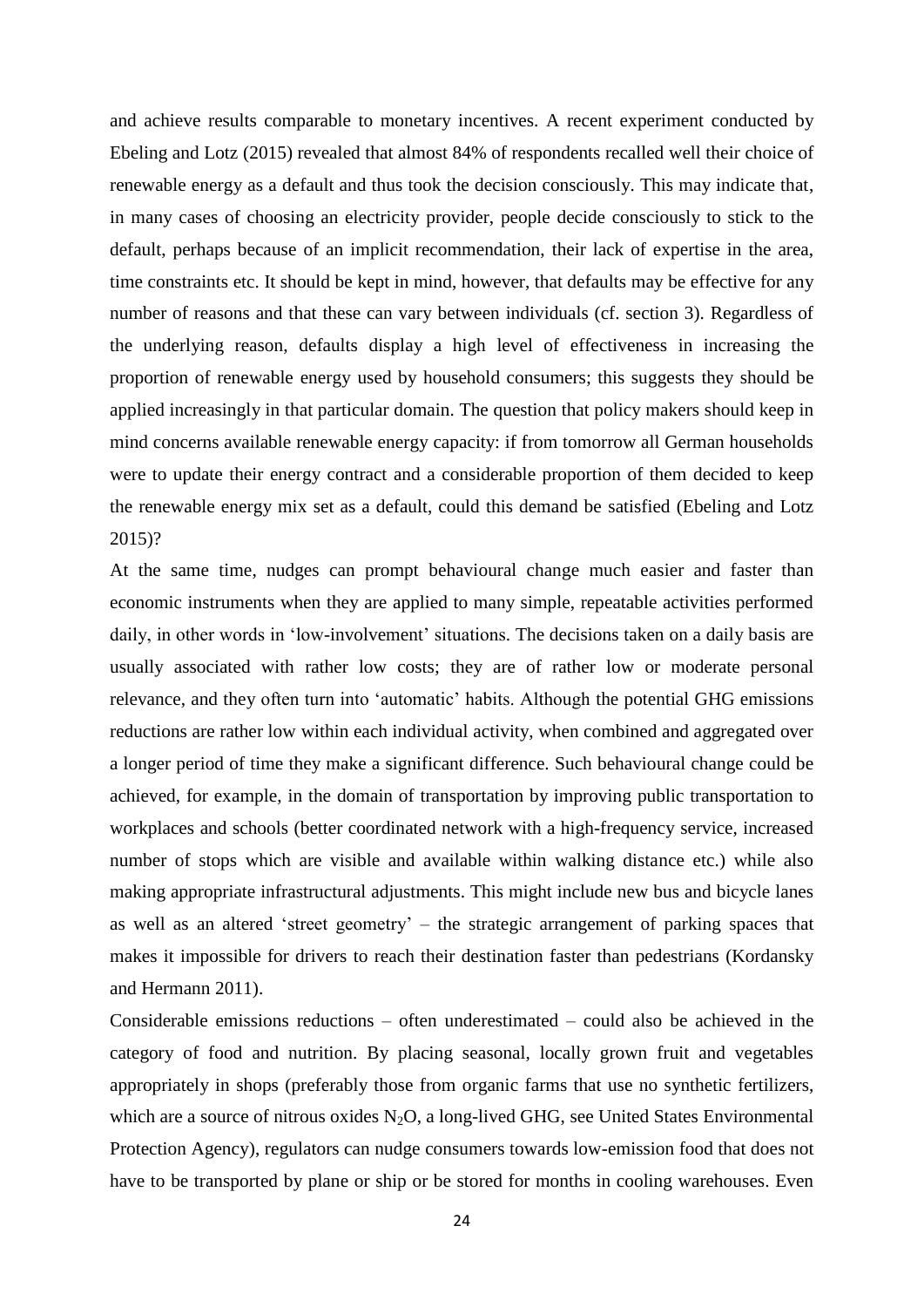greater GHG emissions reductions in private consumption could be achieved by promoting vegetarian (non-meat) dishes in canteens and cafeterias, by improving the visual presentation of such meals, by making them more accessible (e.g. placing them near the entrance) or by applying knowledge about favourable ambient features (e.g. appropriate lighting, temperature, aroma etc. (Wansink 2004). A study of the carbon footprint of the most popular food products in Sweden conducted by Carlsson-Kanyama and Gonzalez showed that the consumption of 1 kg of beef results in the same amount of GHG emissions as the average emissions per passenger generated over a distance of 160 km using the European car fleet benchmark (Carlsson-Kanyama and Gonzalez  $2009$ )<sup>26</sup> In addition, the use of 'green' nudges to reduce GHG emissions in low-involvement areas of everyday life could in many cases create desirable socio-political co-benefits, such as the health benefits of healthier food, a reduction in local pollution, not to mention individual budgetary savings.

#### **8. Conclusion**

 $\ddot{\phantom{a}}$ 

By focusing on the use of nudges in environmental policy, we have obtained a number of insights concerning both the fundamental conceptualization of nudging and the practical implementation issues involved.

Nudges are often introduced to a broader audience through the work of Sunstein and Thaler, who, by way of numerous case studies, describe how nudges might alter people's choice architecture and consequently influence their behaviour. However, as we have shown, a closer look at the cognitive and social psychology literature is necessary in order to better understand the nature of nudges and their distinctive characteristics. With regard to our findings on Dual Process theories, one distinguishing characteristic of nudges is that they explicitly work with behavioural patterns resulting from intuitive and automatic cognitive processes. This accentuation of the importance of intuitive cognitive processes allows for a clear distinction between nudges and other 'soft' policy measures such as monetary incentives or educational campaigns, which are intended to target deliberate thinking. It also makes it possible to identify different types of nudges; 'pure' type 1 nudges and type 2 nudges, to use the nomenclature introduced by Hansen and Jespersen (2013).

Starting from these findings and the resulting categorization, nudges prove to be an important instrument within the environmental policy toolkit, as they are a key mechanism when it comes to addressing intuitive and habitual environmental behaviour through policy

<sup>&</sup>lt;sup>26</sup> In the case of a tropical fruit an analogically calculated distance to produce the same amount of embedded emissions would be 60km.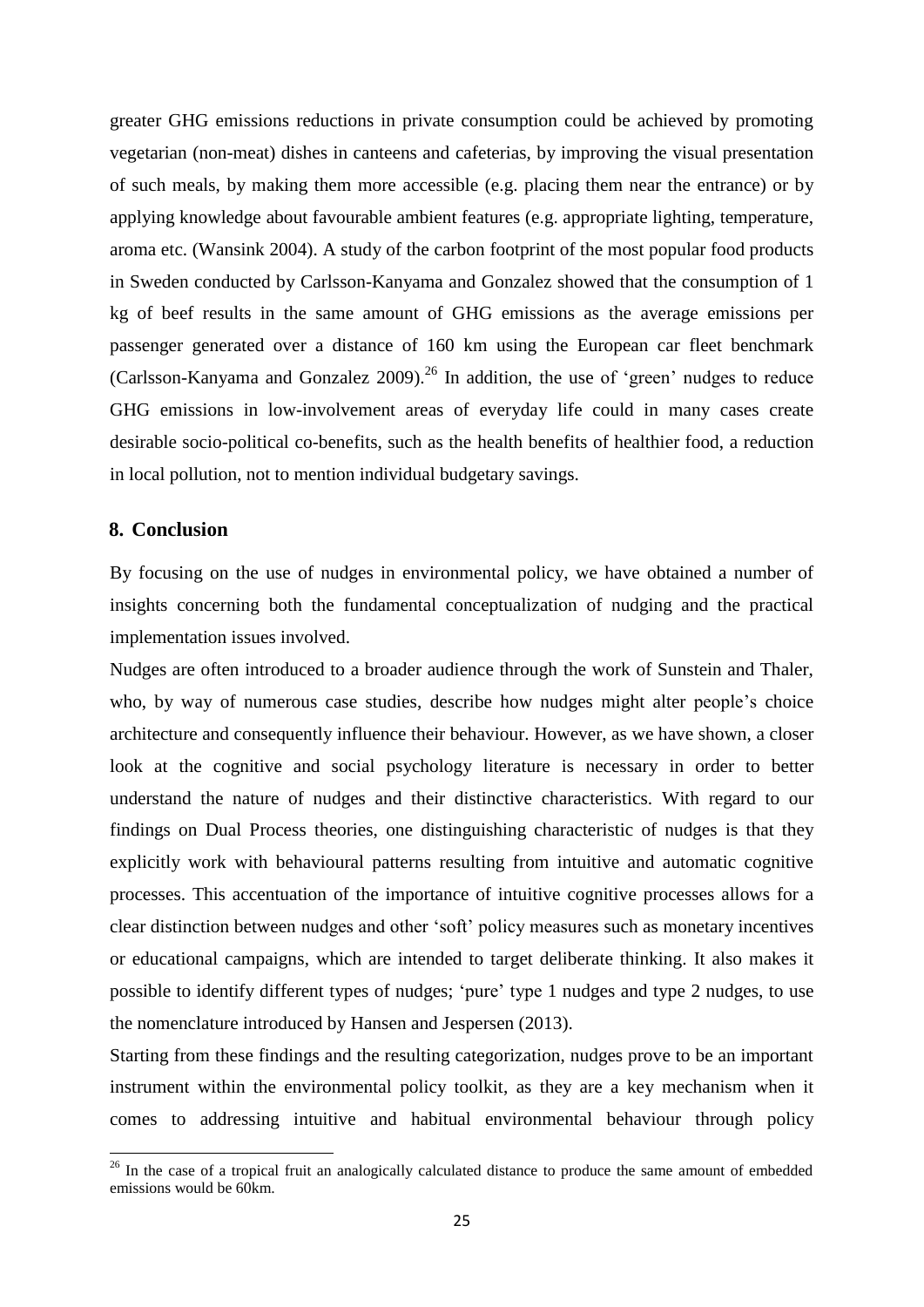instruments. Nudges can serve as a corrective measure in order to bias or re-bias human judgments in a desired direction without the use of active reflective reasoning. They therefore fill an important gap in the domain of non-restrictive, 'soft' policy instruments targeting reflective cognitive processes.

When evaluating the effectiveness of nudges, a variety of aspects have to be taken into account. Cognitive psychology offers a rationale of how nudges work, but when it comes to practical implementation, it becomes clear that the 'nudgee's' personal attributes and social circumstances as well as the broader perception of the nudge in society can result in a range of context-specific outcomes for the same tool, including potentially unexpected countervailing effects. Thus, policy design issues should be particularly well thought through.

With regard to a mixed strategy including other policy tools, nudges can be combined – as the group of type 2 nudges implies – with other non-restrictive policy measures. Here, a combination of nudges and other 'soft' measures promises to address both kinds of cognitive processes and therefore to be particularly efficient given a heterogeneous population consisting of active and passive choosers (Goldin and Lawson 2015). A mixed strategy that includes restrictive measures ('shoves') seems to be difficult due to the intrusive character of the latter. However, 'budges' – behaviourally informed regulation – combine the rationale underlying nudges with restrictive measures and provide a tool for supply side interventions.

Although the amount of research on nudging is growing continuously, a number of research questions still remain unanswered. The theoretical rationale for nudging along with numerous case studies provide evidence for the effectiveness of nudges in many different domains, but there are also a few empirical examples of nudges having failed (see e.g. Beshears et al. 2010; Willis 2013). Some of these unsuccessful attempts at nudging might also have negative consequences for individuals. Given a heterogeneous population, particularly simple defaults or 'social nudges' can potentially damage the welfare of some individuals (Madrian 2014). Hence, further research is urgently needed regarding the effectiveness of nudges in the face of heterogeneous 'nudgees' and the possible negative spillovers. Furthermore, the combined use of classical policy tools with nudges is an area that requires further empirical verification. In the context of the long-term effects of nudges and their use in a mixed strategy, additional empirical and/or experimental research could be very useful when it comes to designing policies that reinforce certain beneficial habits. Finally, the combined use of different types of nudges ('double nudges') also largely remains an area in need of further research, especially in terms of practical implementation.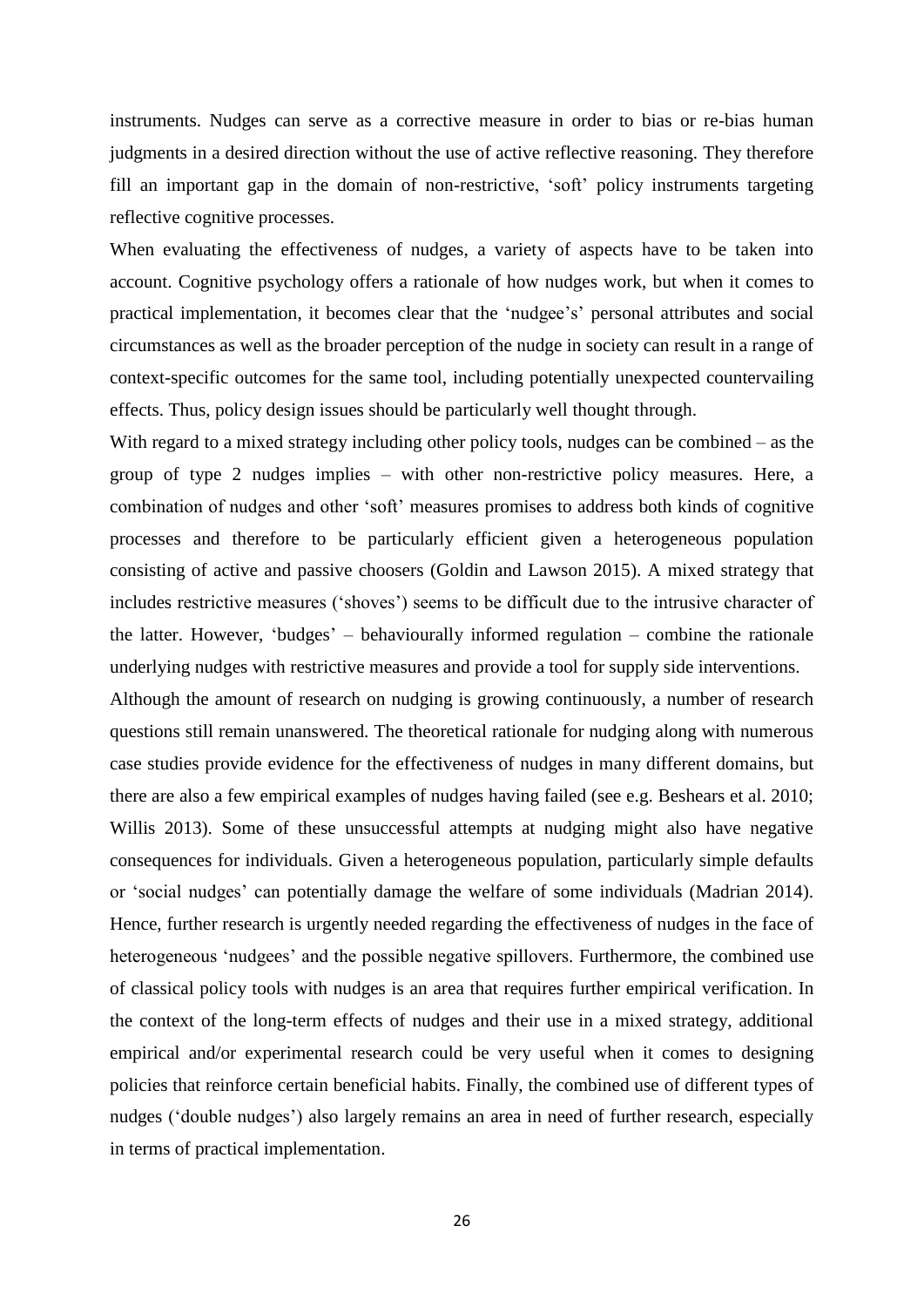#### **Acknowledgements**

The study received support from the Viadrina International Program for Graduates (VIP), which is gratefully acknowledged. The VIP is promoted by the German Academic Exchange Service (DAAD) and funded by the German Federal Ministry of Education and Research.

**Appendix:** Examples of type 1 and type 2 nudges

|                                                                              | Type 1 nudge                                                                                                                     | Type 2 nudge                                |                                                                                                  |                                                                                                                                                                                                                                                |
|------------------------------------------------------------------------------|----------------------------------------------------------------------------------------------------------------------------------|---------------------------------------------|--------------------------------------------------------------------------------------------------|------------------------------------------------------------------------------------------------------------------------------------------------------------------------------------------------------------------------------------------------|
| General application<br>$\rightarrow$                                         | Extensions to environmental domain                                                                                               | General application                         | →                                                                                                | Extensions to environmental domain                                                                                                                                                                                                             |
| 1. Visual illusions:                                                         |                                                                                                                                  | 1. 'Social' nudges:                         |                                                                                                  |                                                                                                                                                                                                                                                |
| traffic control: they make<br>drivers believe they are going                 | - support for fuel-efficient driving:<br>highways<br>reduction<br>on<br>speed                                                    | behaviour.                                  |                                                                                                  | - applied in several different domains to guide - prevention of timber theft and littering in<br>the forest (Cialdini 2003)                                                                                                                    |
| faster than they really are (see<br>e.g. Thaler and Sunstein<br>2008)        | (driving at 90 km/h reduces fuel<br>consumption by 20% compared to<br>120 km/h), <sup>27</sup> cf. (Thaler and Sunstein<br>2008) |                                             | References to <i>positive</i> descriptive (practised)<br>and / or injunctive (approved of) norms | - water and energy conservation through<br>multiple use of towels by hotel guests<br>(Goldstein et al. 2008)                                                                                                                                   |
|                                                                              |                                                                                                                                  |                                             | <b>Using social comparisons</b>                                                                  | - energy conservation by sending reports<br>indicating a household's own energy<br>usage and a comparable neighbourhood<br>household's energy usage (see e.g.<br>Schultz et al. 2007; Allcott 2011; Costa<br>and Kahn 2013, Ayres et al. 2013) |
| <b>Physical</b><br>ambient<br>2.<br>and                                      |                                                                                                                                  | 2. Framing /salience                        |                                                                                                  |                                                                                                                                                                                                                                                |
| choice<br>features<br>the<br>-of<br>environment<br>• Positioning of objects: | - propagation of low-carbon food:                                                                                                | (based on a typology by Levin et al. 1998): | - Presenting choice in positive or negative terms                                                |                                                                                                                                                                                                                                                |
| Obesity<br>prevention.                                                       | placement of vegan dishes and food                                                                                               |                                             | • Framing risky choices: positive framing (emphasis                                              | - climate change communication (see e.g.                                                                                                                                                                                                       |

<sup>27</sup> http://eartheasy.com/move\_fuel\_efficient\_driving.html

27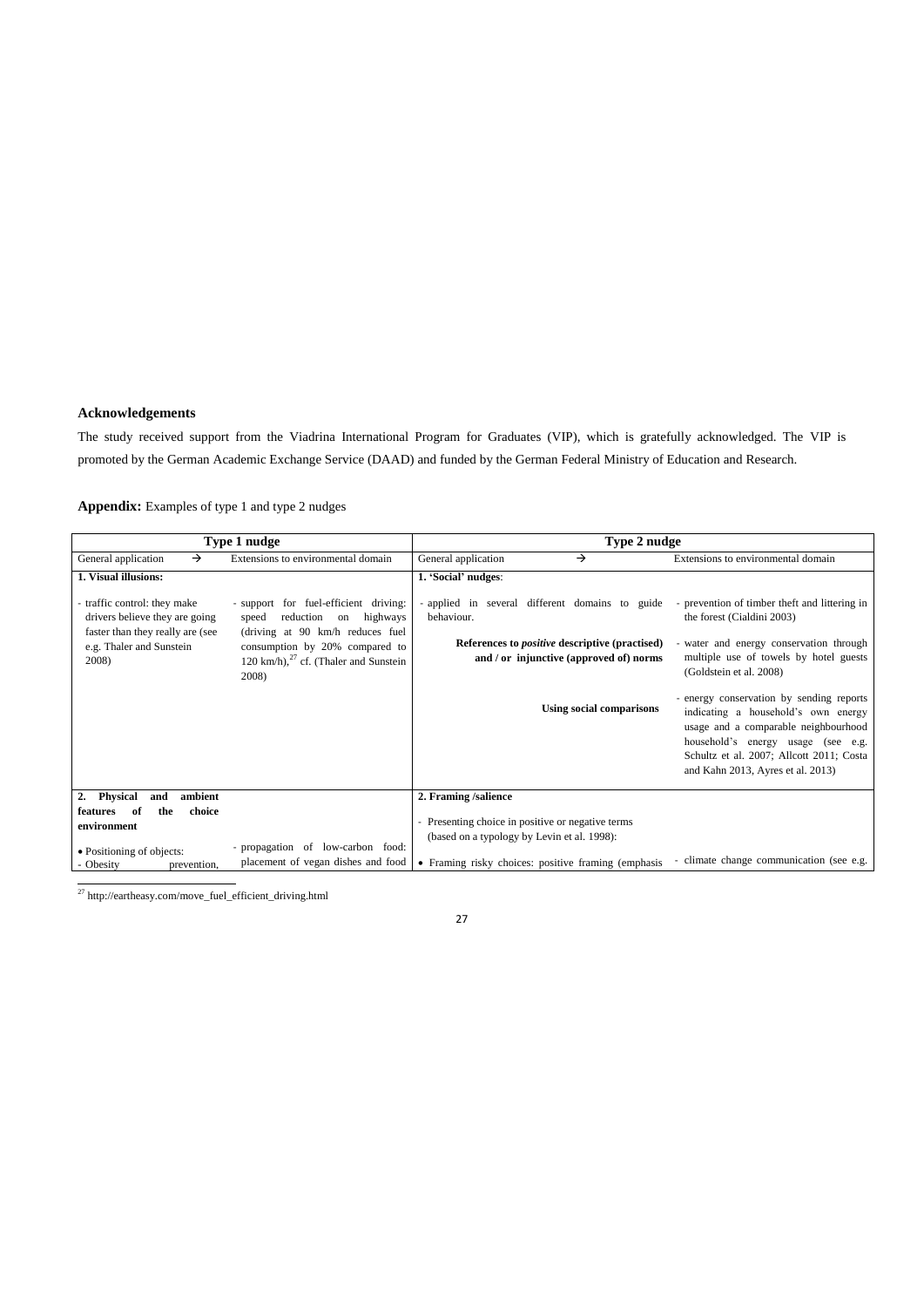| of<br>healthy<br>propagation<br>nutrition: healthy food is<br>presented in visible and easily<br>accessible places in canteens,<br>lunch bars and shops (see e.g.<br>Marteau et al. 2011: Rozin et<br>al. 2011; Skov et al. 2013) | made from locally grown organic<br>products in visible, accessible places<br>in supermarkets and canteens, see<br>e.g. Reisch and Hagen 2011)<br>- public<br>transportation:<br>improved<br>accessibility by public transportation | on gain) supports risk aversion, while negative<br>framing (emphasis on loss) encourages risk taking.<br>- bargaining: risk-averse decisions were made more<br>frequently when the emphasis was put on the<br>potential gain; risky behaviour was observed more<br>often when potential loss mitigation was stressed<br>(Schurr 1987) | Morton et al. 2011)                                                                                                                                                                                                       |
|-----------------------------------------------------------------------------------------------------------------------------------------------------------------------------------------------------------------------------------|------------------------------------------------------------------------------------------------------------------------------------------------------------------------------------------------------------------------------------|---------------------------------------------------------------------------------------------------------------------------------------------------------------------------------------------------------------------------------------------------------------------------------------------------------------------------------------|---------------------------------------------------------------------------------------------------------------------------------------------------------------------------------------------------------------------------|
|                                                                                                                                                                                                                                   | (more forms of transport operating at<br>shorter intervals)                                                                                                                                                                        | · goal frame: positive framing stresses gains from<br>performing an action / negative framing highlights<br>losses resulting from doing nothing.<br>- increasing work productivity<br>by<br>framing                                                                                                                                   | presenting inertia/inaction as a loss: non-<br>adoption of energy-saving behaviour and<br>appliances results in a monetary loss (see<br>e.g. Beretti et al. 2013)                                                         |
| • Using ambient characteristics:<br>- 'soft lighting'<br>such as<br>candlelight encourages people                                                                                                                                 | techniques<br>ambient<br>- using<br>to<br>encourage pro-climate consumer<br>choices, e.g. divisions in a shop/<br>canteen where low-carbon food is<br>sold, cf. (Wansink 2004), in public<br>transportation etc.                   | performance bonuses in terms of a loss (Hossain and<br>List 2012)                                                                                                                                                                                                                                                                     |                                                                                                                                                                                                                           |
| to stay longer in a restaurant<br>and order additional food<br>(Wansink 2004)<br>classical music played loudly<br>in public areas and shops<br>deters<br>vandalism<br>and<br>misbehaviour among young                             |                                                                                                                                                                                                                                    | - effective healthcare and disease prevention: loss-<br>framed messages increase mammography and HIV<br>test rates; gain framing is very useful for<br>encouraging physical exercise, application of sun<br>screen (Salovey and Williams-Piehota, 2004)                                                                               |                                                                                                                                                                                                                           |
| adults (Hirsch 2007)                                                                                                                                                                                                              |                                                                                                                                                                                                                                    | • attribute framing: placing emphasis on a particular<br>aspect of an object influences its evaluation<br>- labelling: a product contains 10% fat vs. a product is<br>90% fat-free (Levin and Gaeth 1988, Levin et al.<br>1998)                                                                                                       | - eco-labelling:<br>a product<br>has<br>been<br>manufactured using 80%<br>'grey'<br>coal<br>a product<br>energy vs.<br>has<br>been<br>using $20%$<br>manufactured<br>'green'<br>renewable energy, cf. (Levin et al. 1998) |
| 3a Defaults (Opt-out)                                                                                                                                                                                                             |                                                                                                                                                                                                                                    | 3. Prompted defaults (people are forced to make an                                                                                                                                                                                                                                                                                    |                                                                                                                                                                                                                           |
| donation:<br>Organ<br>organ                                                                                                                                                                                                       | Promotion of renewable energy: a<br>$\overline{\phantom{a}}$                                                                                                                                                                       | active choice)                                                                                                                                                                                                                                                                                                                        |                                                                                                                                                                                                                           |
| donation is presented as a pre-<br>defined option (Johnson and<br>Goldstein 2003)                                                                                                                                                 | renewable energy mix is a pre-<br>defined option in an energy contract<br>(see e.g. Pichert and Katsikopoulos<br>2008, Sunstein and Reisch 2013)<br>- Paper savings: double-sided printing<br>defaults (see e.g. Sunstein and      | - Retirement savings plans: enforcement of active<br>choice increases enrollment in $401(k)$ savings plan<br>compared to an opt-in option. This solution is<br>particularly useful when the population has<br>heterogeneous preferences (see e.g. Carroll et al.<br>2009).                                                            | - Paper savings: stickers 'no ads please'<br>half-attached to mail boxes (attach or<br>remove) (Liebig and Rommel 2014)                                                                                                   |
|                                                                                                                                                                                                                                   | Reisch 2013; Egebark und Ekström                                                                                                                                                                                                   |                                                                                                                                                                                                                                                                                                                                       |                                                                                                                                                                                                                           |

28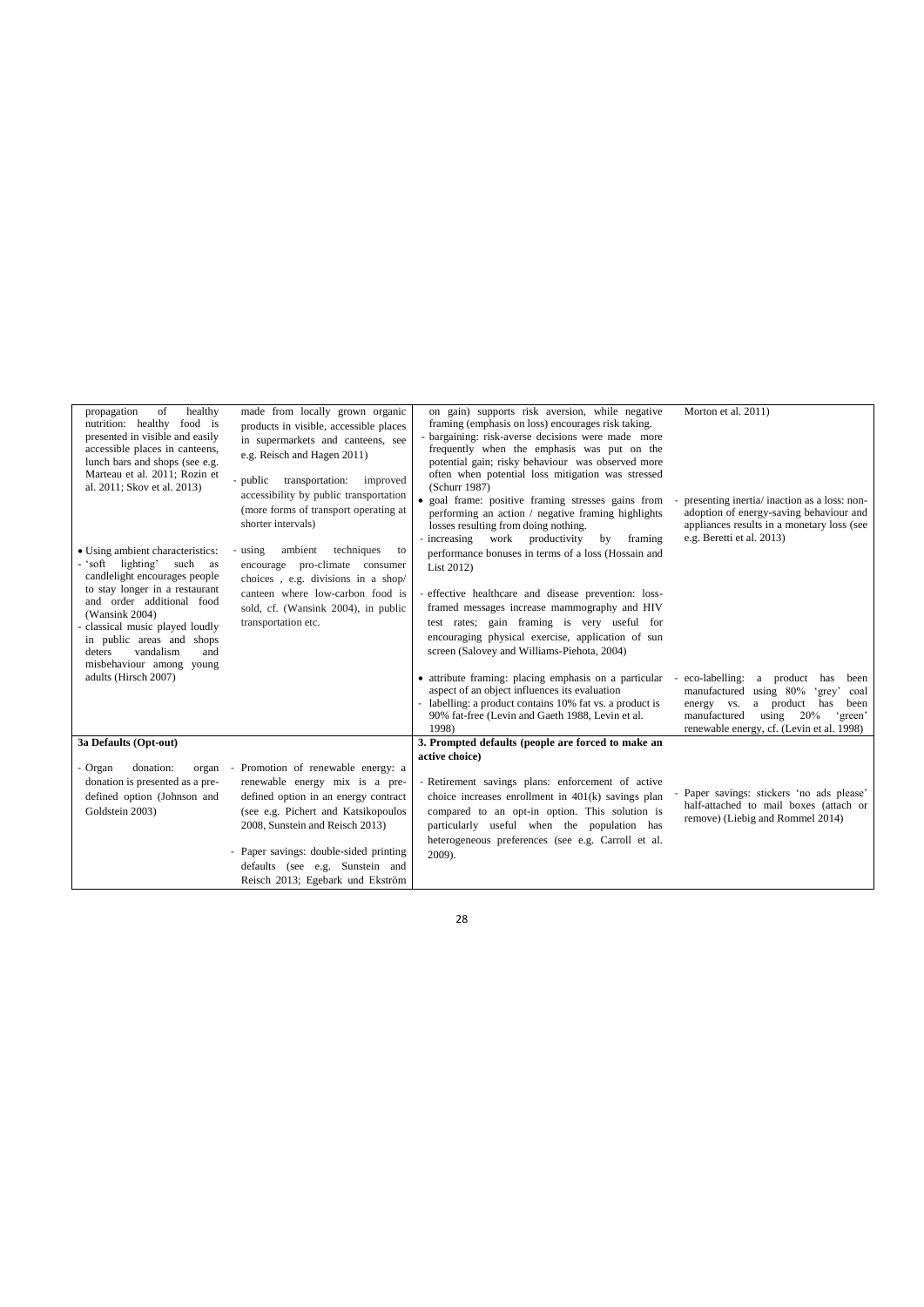|                                                                                                  | 2013)<br>- Heating savings: pre-defined settings<br>on office thermostats (Brown et al.<br>2013), air conditioning.<br>$-CO2$<br>compensation<br>payments:<br>compensation for $CO2$ emissions is<br>included in price (Araña and León<br>2013) |                                                                                                                                                                                                 |                                                                                                                                                          |
|--------------------------------------------------------------------------------------------------|-------------------------------------------------------------------------------------------------------------------------------------------------------------------------------------------------------------------------------------------------|-------------------------------------------------------------------------------------------------------------------------------------------------------------------------------------------------|----------------------------------------------------------------------------------------------------------------------------------------------------------|
| 3b Default size/amount of<br>goods                                                               |                                                                                                                                                                                                                                                 |                                                                                                                                                                                                 |                                                                                                                                                          |
| - obesity prevention: smaller<br>plate and glass in canteens<br>and lunch bars (Wansink<br>2004) | - water/ paper conservation: pre-<br>defined amount of water in tap to<br>wash/paper towel to dry hands                                                                                                                                         |                                                                                                                                                                                                 |                                                                                                                                                          |
|                                                                                                  |                                                                                                                                                                                                                                                 | 4. Intuitive labelling, symbols                                                                                                                                                                 |                                                                                                                                                          |
|                                                                                                  |                                                                                                                                                                                                                                                 | ( <i>accessible</i> information)                                                                                                                                                                |                                                                                                                                                          |
|                                                                                                  |                                                                                                                                                                                                                                                 | - obesity prevention, healthy nutrition: traffic light - propagation of low-carbon (climate<br>labels on products - green: healthy, yellow: caution<br>recommended, red: unhealthy (Hagen 2010) | friendly) food: traffic light labels on<br>products (green: low, yellow: moderate,<br>red: high CF compared to other food<br>products), cf. (Hagen 2010) |

29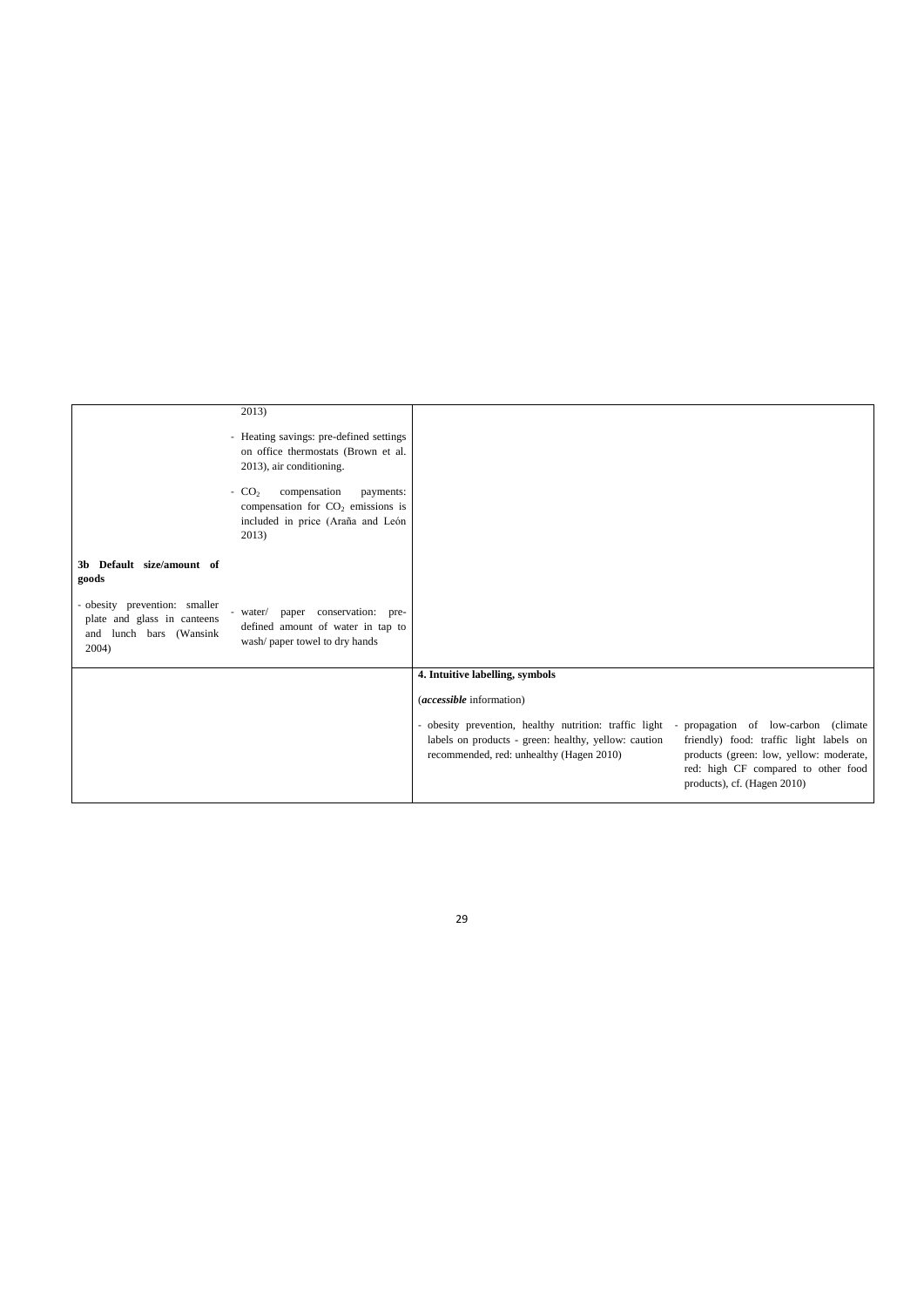#### **References:**

- Alemanno, A., Spina, A. (2014): Nudging legally: On the checks and balances of behavioral regulation. *International Journal of Constitutional Law*, 12(2), 429-456.
- Allcott, H. (2011): Social norms and energy conservation. *Journal of Public Economics*, 95(9), 1082-1095.
- Allcott, H., Rogers, T. (2014): The Short-Run and Long-Run Effects of Behavioral Interventions: Experimental Evidence from Energy Conservation. *The American Economic Review*, 104(10), 3003-3037.
- Amir, O., Lobel, O. (2008): Stumble, predict, nudge: how behavioral economics informs law and policy. *Columbia Law Review*, 108(8), 2098-2138.
- Araña, Jorge E., León, Carmelo J. (2013): Can defaults save the climate? Evidence from a field experiment on carbon offsetting programs. *Environmental and Resource Economics*, 54(4), 613-626.
- Ayres, I., Raseman, S., Shih, A. (2013): Evidence from two large field experiments that peer comparison feedback can reduce residential energy usage. *Journal of Law, Economics, and Organization*, 29(5), 992-1022.
- Baldwin, R. (2014): From Regulation to Behaviour Change: Giving Nudge the Third Degree. *The Modern Law Review*, 77(6), 831-857.
- Bao, J., Ho, B. (2015): Heterogeneous Effects of Informational Nudges on Pro-social Behavior. *The BE Journal of Economic Analysis and Policy*, 15(4), 1619-1655.
- Barton, A., Grüne-Yanoff, T. (2015): From Libertarian Paternalism to Nudging and Beyond. *Review of Philosophy and Psychology*, 6(3), 341-359.
- Beretti, A., Figuières, C., Grolleau, G. (2013): Behavioral innovations: The missing capital in sustainable development? *Ecological Economics*, 89, 187-195.
- Beshears, J., Choi, J., Laibson, D., Madrian, B. (2010): *The limitations of defaults*. NBER Retirement Research Center Paper No. NB 10-02, National Bureau of Economic Research, Washington, D.C. URL: http://www.nber.org/aging/rrc/papers/orrc10-02.pdf (accessed: 01.10.2015).
- Bovens, L. (2009): The Ethics of Nudge. In: Grüne-Yanoff, T., Hansson, S. O. [eds]: Preference Change: Approaches from Philosophy, Economics and Psychology. Springer Sciences, Dordrecht, Netherlands (et al.), pp. 207-220.
- Bowles, S., Polania-Reyes, S. (2012): Economic incentives and social preferences: substitutes or complements? *Journal of Economic Literature*, 50(2), 368-425.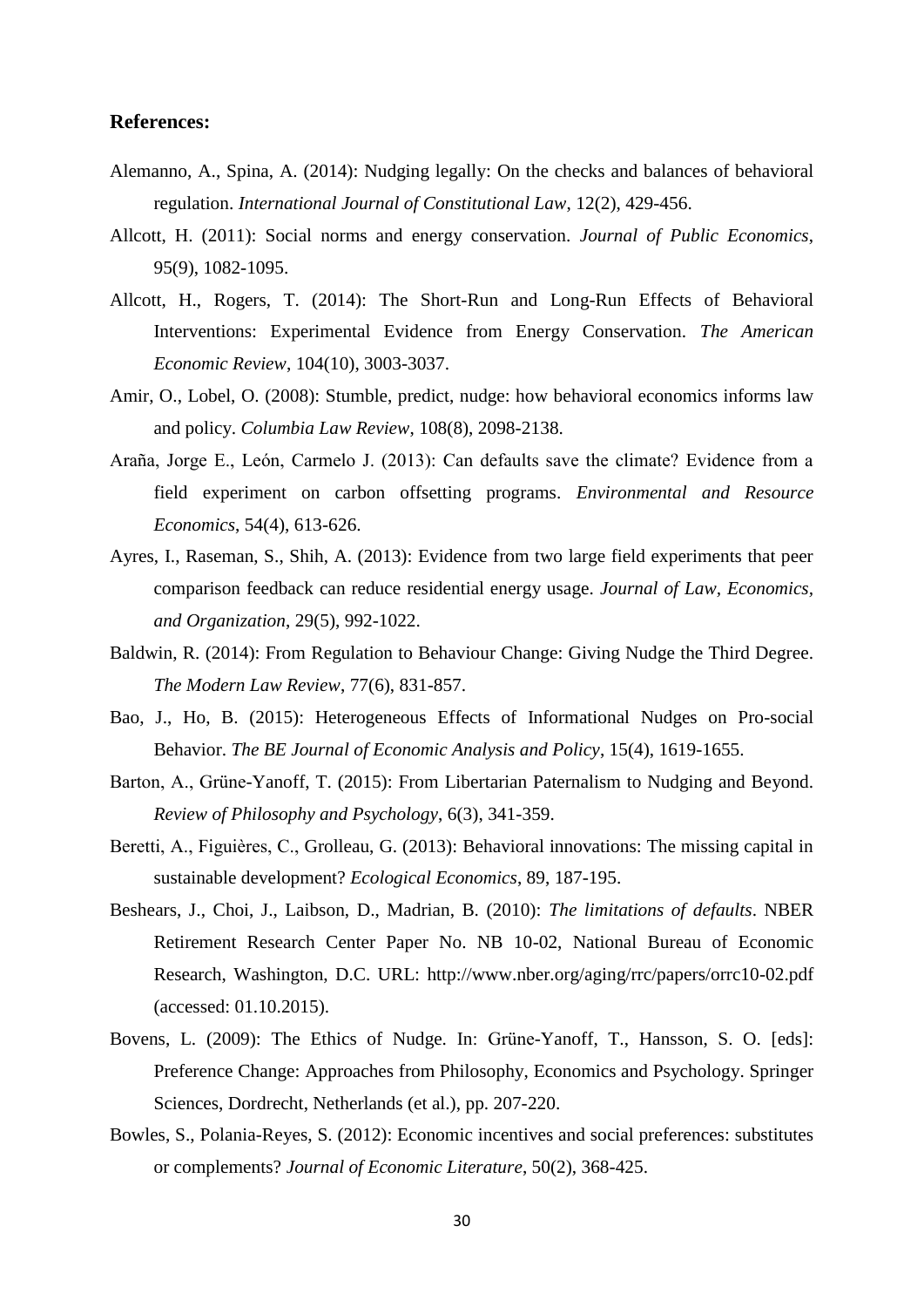- Brehm, S. S., Brehm, J. W. (1981): *Psychological reactance – A theory of freedom and control*. Academic Press, New York, NY (et al.).
- Brewer, P. R., Graf, J., Willnat, L. (2003): Priming or Framing. Media Influence on Attitudes toward Foreign Countries. *Gazette: the International Journal for Communication Studies*, 65(6), 493-508.
- Bronchetti, E. T., Dee, T. S., Huffman, D. B., Magenheim, E. (2011): *When a Nudge Isn't Enough: Defaults and Saving Among Low-Income Tax Filers*. NBER Working Paper No. 16887, National Bureau of Economic Research, Washington, D.C. URL: http://www.nber.org/papers/w16887.pdf (accessed: 01.10.2015).
- Brown, Z., Johnstone, N., Haščič, I., Vong, L., Barascud, F. (2013): Testing the effect of defaults on the thermostat settings of OECD employees. *Energy Economics*, 39, 128- 134.
- Brown, E. B., Gordon, Z., Quinn, K., Staking, K., Stewart, N., Zabriskie, C. H., Visual Literacy Working Group (2015): The Visual Literacy Toolbox (website). College of Arts and Humanities, University of Maryland. URL: http://www.humanities.umd.edu/vislit/modules\_frameGaze.php (accessed 01.10.2015).
- Carlsson-Kanyama, A., Gonzalez, A. D. (2009): Potential contributions of food consumption patterns to climate change. *American Journal of Clinical Nutrition*, 89(5), 1704S– 1709S.
- Carroll, G. D., Choi, J. J., Laibson, D., Madrian B. C., Metrick, A.(2009): Optimal defaults and active decisions. *The Quarterly Journal of Economics*, 124(4): 1639-1674.
- Chen, S., Duckworth, K., Chaiken, C. (1999): Motivated heuristics and systematic processing. *Psychological Inquiry*, 10(1), 44-49.
- Chetty, R., Looney, A., Kroft, K. (2007): Salience and taxation: Theory and evidence. *The American Economic Review*, 99(4), 1145-77.
- Cialdini, R. B. (2003): Crafting Normative Messages to Protect the Environment. *Current Directions in Psychological Science*, 12(4), 105-109.
- Clark, R. L., Maki, J. A., Morrill, M. S. (2014): Can Simple Informational Nudges Increase Employee Participation in a 401 (k) Plan? *Southern Economic Journal*, 80(3), 677-701.
- Costa, D. L., Kahn, M. E. (2013): Energy conservation 'nudges' and environmentalist ideology: evidence from a randomized residential electricity field experiment. *Journal of the European Economic Association*, 11(3), 680-702.
- Dayan, E., Bar-Hillel, M. (2011): Nudge to nobesity II: Menu positions influence food orders. *Judgment and Decision Making*, 6(4), 333-342.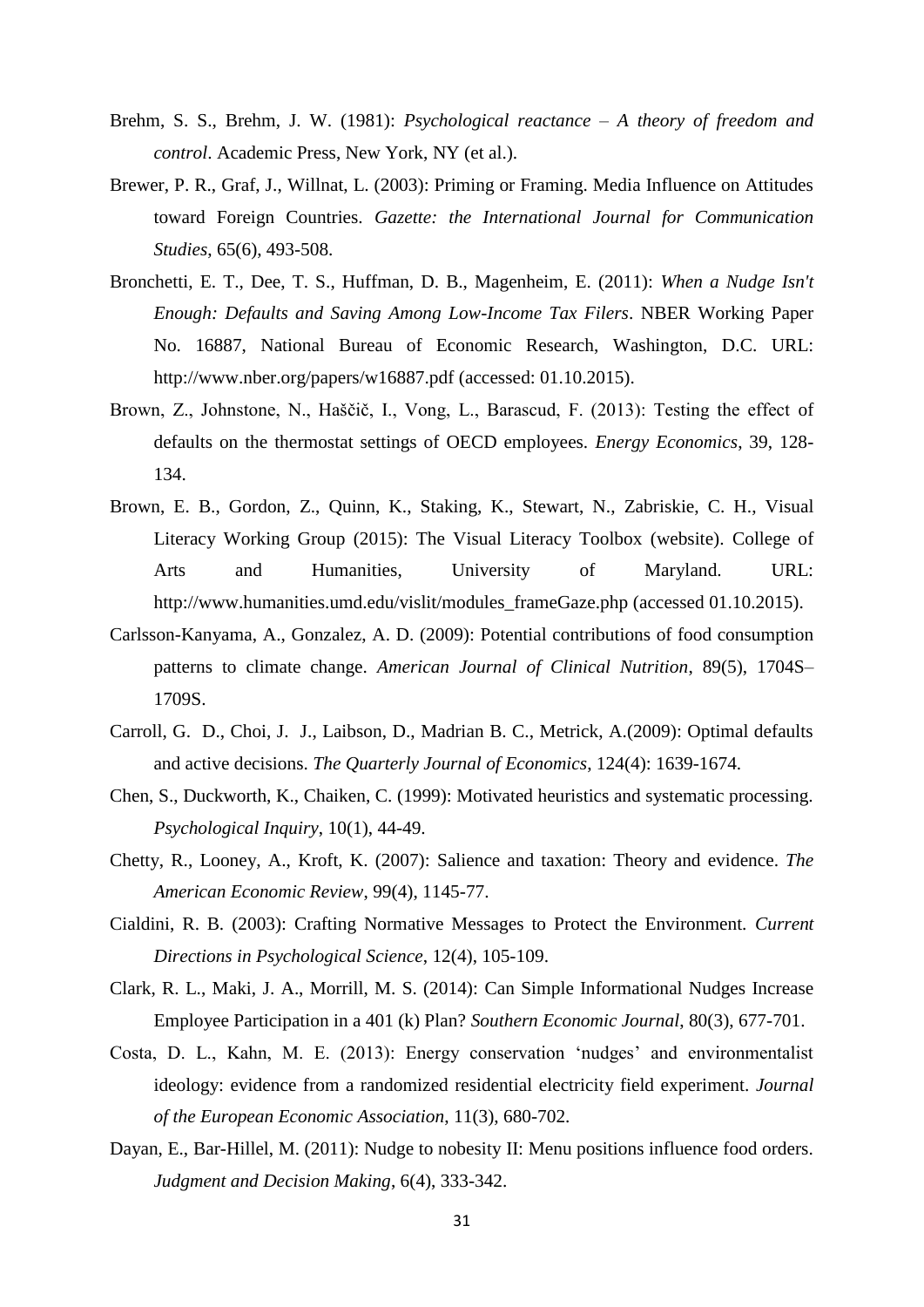- Di Porto, F., Rangone, N. (2013): Cognitive-Based Regulation: New Challenges for Regulators? Società editoriale federalismi s.r.l. Rome, Italy. URL: http://papers.ssrn.com/sol3/Papers.cfm?abstract\_id=2382470 (accessed 01.10.2015).
- Dolan, P., Hallsworth, M., Halpern, D., King, D., Metcalfe, R., Vlaev, I. (2012): Influencing behaviour: The mindspace way. *Journal of Economic Psychology*, 33 (1), 264-277.
- Downs, J. S., Loewenstein, G., Wisdom, J. (2009): Strategies for promoting healthier food choices. *The American Economic Review*, 99(2), 159-164.
- Druckman, A. Chitnis, M., Sorrell, S., Jackson, T. (2011): Missing carbon reductions? Exploring rebound and backfire effects in UK households. *Energy Policy*, 39(6), 3572- 3581.
- Ebeling, F., Lotz, S. (2015): Domestic uptake of green energy promoted by opt-out tariffs. *Nature Climate Change*, 5, 868-871.
- Egebark, J., Ekström, M. (2013): *Can Indifference Make the World Greener?* IFN Working Paper No. 975, Research Institute of Industrial Economics, Stockholm, Sweden. URL: http://papers.ssrn.com/sol3/papers.cfm?abstract\_id=2324922 (accessed 01.10.2015).
- Elliot, A. J., Maier, M. A. (2007): Color and Psychological Functioning. *Current Directions in Psychological Science*, 16(5), 250-254.
- Epstein, S., Lipson, A., Holstein, C., Huh, E. (1992): Irrational reactions to negative outcomes: Evidence for two conceptual systems. *Journal of Personality and Social Psychology*, 62(2), 328-339.
- Evans, J. S. B. T. (2003): In two minds: dual-process accounts of reasoning. *Trends in Cognitive Sciences*, 7(10), 454-459.
- Evans, J. S. B. T., Stanovich, K. E. (2013): Dual-process theories of higher cognition advancing the debate. *Perspectives on Psychological Science*, 8(3), 223-241.
- Fischoff, B. (1981): Debiasing. In: Kahneman, D., Slovic, P., Tversky, A. [eds.]: *Judgmenet under uncertainity. Heuristics and Biases*, Cambridge University Press, New York, NY, pp. 422-444.
- Flanagan, K., Uyarra, E., Laranja, M. (2011): Reconceptualising the 'policy mix' for innovation. *Research Policy*, 40(5), 702-713.
- Frey, E., Rogers, T. (2014): Persistence: How Treatment Effects Persist After Interventions Stop. *Policy Insights from the Behavioral and Brain Sciences*, 1(1), 172-179.
- Gardner, B., Lally, P., Wardle, J. (2012): Making health habitual: the psychology of 'habitformation' and general practice. *British Journal of General Practice*, 62(605), 664-666.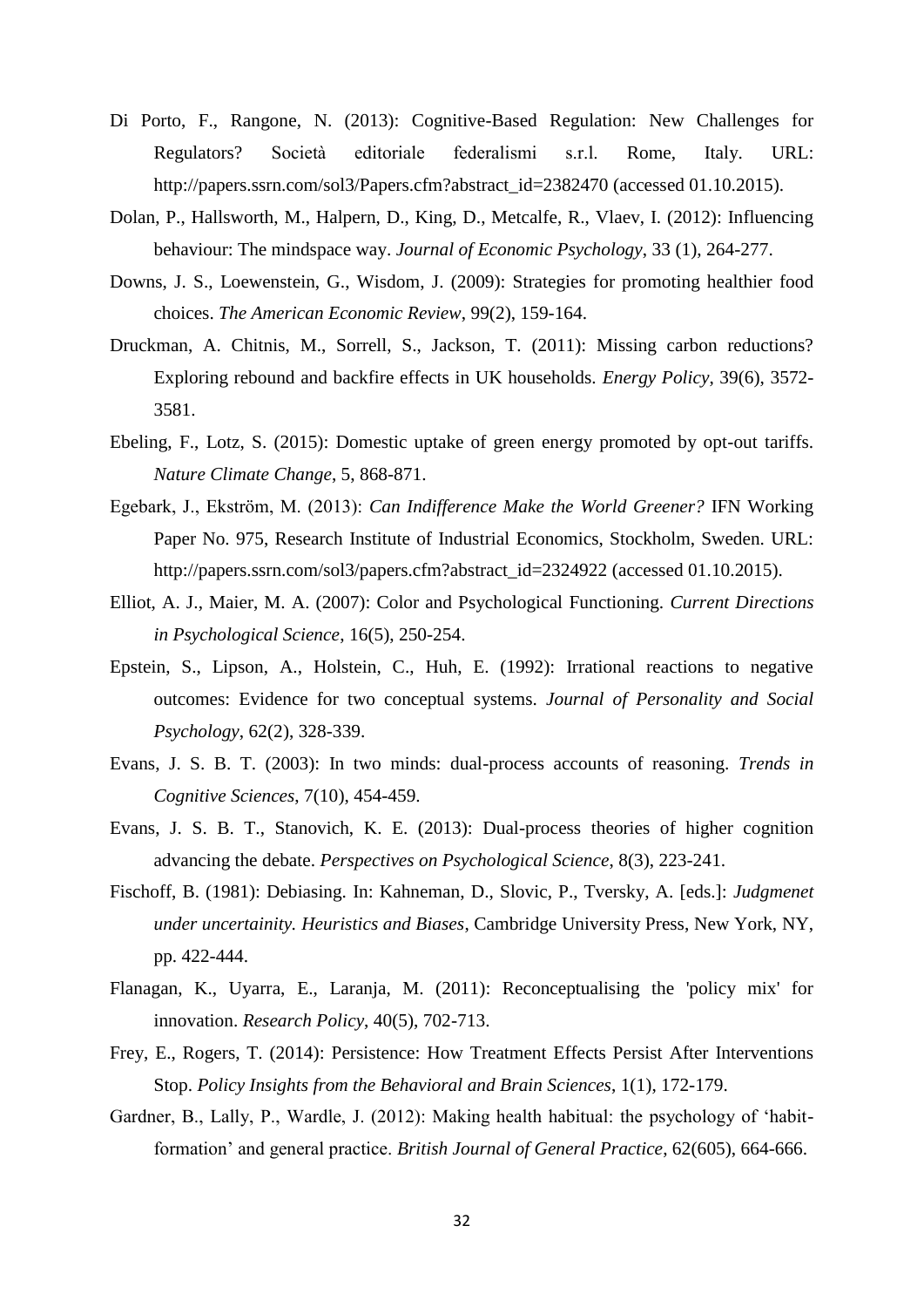- Gerend, M. A., Sias, T. (2009): Message framing and color priming: How subtle threat cues affect persuasion. *Journal of Experimental Social Psychology*, 45(4), 999–1002.
- Gigerenzer, G., Brighton, H. (2009): Homo heuristicus: Why biased minds make better inferences. *Topics in Cognitive Science*, 1(1), 107-143.
- Gneezy, U., Meier, S., Rey-Biel, P. (2011): When and why incentives (don't) work to modify behavior. *The Journal of Economic Perspectives*, 25(4), 191-209.
- Goldin, J., Lawson, N. (2015): *Nudges, Mandates, and Taxes: Policy Design with Active and Passive Decision-Makers*. Available at SSRN. URL: http://papers.ssrn.com/sol3/papers.cfm?abstract\_id=2585038 (accessed 01.10.2015).
- Goldstein, N. J., Cialdini, R. B., Griskevicius, V. (2008): A Room with a Viewpoint: Using Social Norms to Motivate Environmental Conservation in Hotels. *Journal of Consumer Research*, 35, 472-482.
- Goodwin, T. (2012): Why We Should Reject 'Nudge'. *Politics*, 32(2), 85-92.
- Göckeritz, S., Schultz, P.W., Rendo, T., Cialdini, R., Goldstein, N.J., Griskevicius, V. (2010): Descriptive normative beliefs and conservation behavior: The moderating roles of personal involvement and injunctive normative beliefs. *European Journal of Social Psychology*, 40(3), 514-523.
- Gordon, M. E., McKeage, K., Fox, M. A. (1998): Relationship Marketing Effectiveness: The Role of Involvement. *Psychology and Marketing*, 15(5), 443-459.
- Grießhammer, R., Brommer. E., Gattermann, M., Grether, S., Krüger, M., Teufel, J., Zimmer, J. (2010): *CO2-Einsparpotenziale für Verbraucher*. Öko-Institut e.V.. URL: http://www.oeko.de/oekodoc/1029/2010-081-de.pdf (accessed 03.07.015)
- Griffith, R., Smith, S., Scholder, S. V. H. K. (2014): *Getting a healthy start? Nudge versus economic incentives*. Centre for Market and Public Organisation Working Paper No. 14/328(No. 13/328), University of Bristol, Bristol, UK. URL: http://www.bristol.ac.uk/media-library/sites/cmpo/migrated/documents/wp328.pdf (accessed 01.10.2015).
- Grüne-Yanoff, T., Hertwig, R. (2015): Nudge Versus Boost: How Coherent are Policy and Theory? *Minds & Machines*. Published as online first article: DOI 10.1007/s11023-015- 9367-9.
- Guala, F., Mittone, L. (2015): A political justification of nudging. *Review of Philosophy and Psychology*, 6(3), 385-395.
- Hagen, K. (2010): Nährwertkennzeichnung: Die Ampel erreicht die Verbraucher am besten. *Wochenbericht des DIW Berlin*, 77(22), 2-12.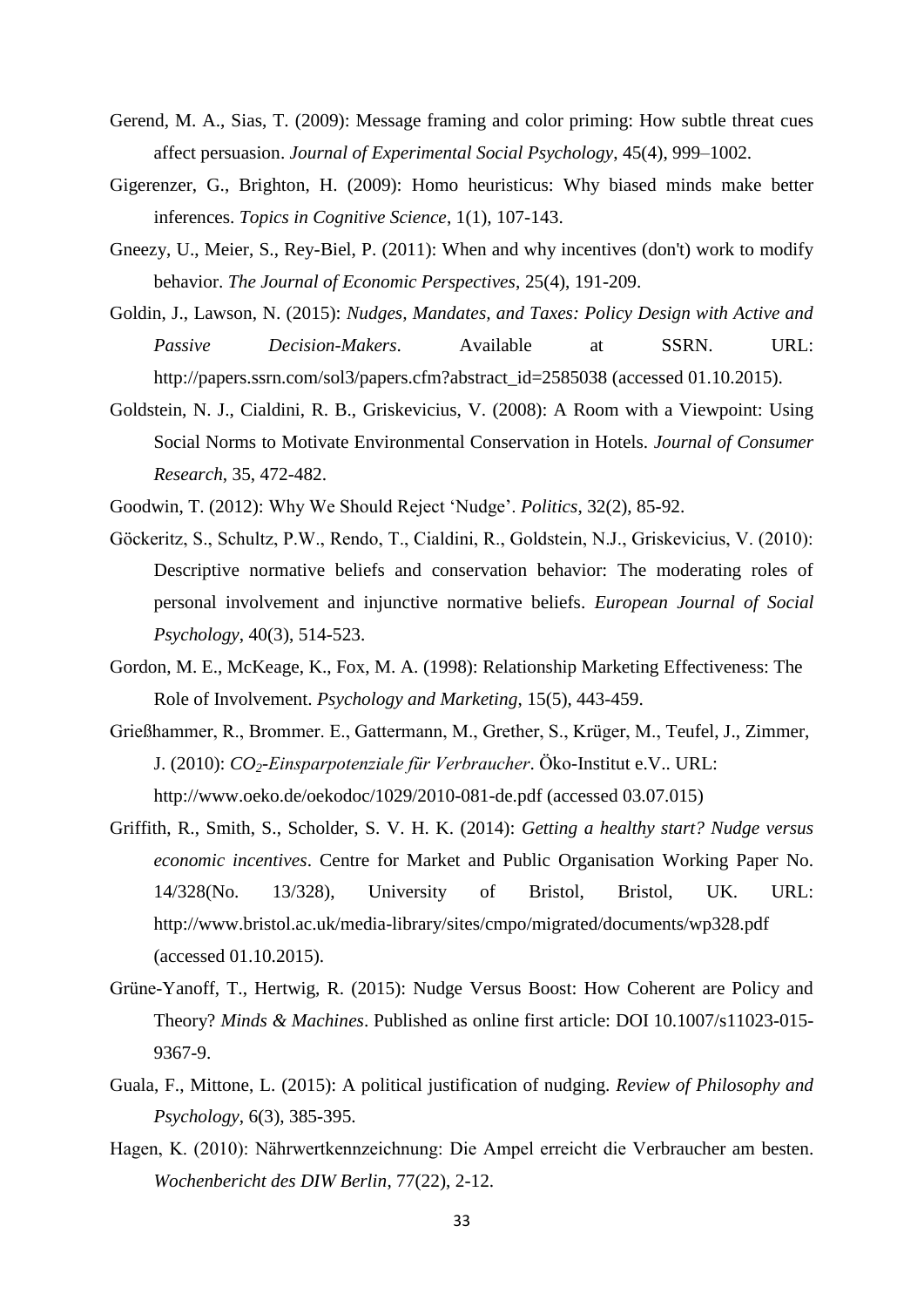- Hagman W., Andersson, D., Västfjäll, D., Tinghög, G. (2015): Public Views on Policies Involving Nudges. *Review of Philosophy and Psychology*, 6(3), 439-453.
- Hallahan, K. (1999): Seven Models of Framing: Implications for Public Relations. *Journal of Public Relations*, 11(3), 205-242.
- Hansen, P. G., Jespersen, A. M. (2013): Nudge and the Manipulation of Choice: A Framework for the Responsible Use of the Nudge Approach to Behaviour Change in Public Policy. *European Journal of Risk Regulation*, 4(1), 3-28.
- Hausman, D. M., Welch, B. (2010). Debate: To Nudge or Not to Nudge. *Journal of Political Philosophy*, 18(1), 123-136.
- Hirsch, L. E. (2007): Weaponizing Classical Music: Crime Prevention and Symbolic Power in the Age of Repetition. *Journal of Popular Music Studies*, 19(4), 342-358.
- Hossain T., List, J. A. (2012): The Behavioralist Visits the Factory: Increasing Productivity Using Simple Framing Manipulations. *Management Science*, 58(12), 2151-2167.
- Howlett, M., Rayner, J. (2007): Design Principles for Policy Mixes: Cohesion and Coherence in 'New Governance Arrangements'. *Policy and Society*, 26(4), 1-18.
- Johnson E. J., Goldstein, D. (2003): Do defaults save lives? *Science*, 302, 1338-1339.
- Johnson, E. J., Hershey, J., Meszaros, J., Kunreuther, H. (1993): Framing, probability distortions, and insurance decisions. In: Camerer, C., Kunreuther, H. [Eds.]: Making Decisions About Liability And Insurance. Springer Science, Dordrecht, pp. 35-51.
- Johnson, E. J., Keinan, A., Häubl, G. (2007): Aspects of Endowment: A Query Theory of Value Construction. *Journal of Experimental Psychology: Learning, Memory, and Cognition*, 33(3), 461-474.
- Johnson, E. J., Shu, S. B., Dellaert, B. G. C., Fox, C., Goldstein, D. G., Häubl, G., Larrick, R. P., Payne, J. W., Peters, E., Schkade, D., Wansink, B., Weber, E. U. (2012): Beyond nudges: Tools of a choice architecture. *Marketing Letters*, 23(2), 487-504.
- Kahneman, D. (2002): Nobel Lecture: Maps of bounded rationality: a perspective on intuitive judgment and choice. In: Frängsmyr, T. (ed.): *Les Prix Nobel – The Nobel Prizes*. Nobel Foundation, Stockholm, pp. 449-489. URL: http://www.nobelprize.org/nobel\_prizes/economic-sciences/laureates/2002/kahnemannlecture.pdf [accessed 03.04.2015].
- Kahneman, D. (2003a): A perspective on judgment and choice. *American Psychologist*, 58(9), 697-720.
- Kahneman, D. (2003b): Maps of Bounded Rationality: Psychology for Behavioral Economics. *The American Economic Review*, 93(5), 1449-1475.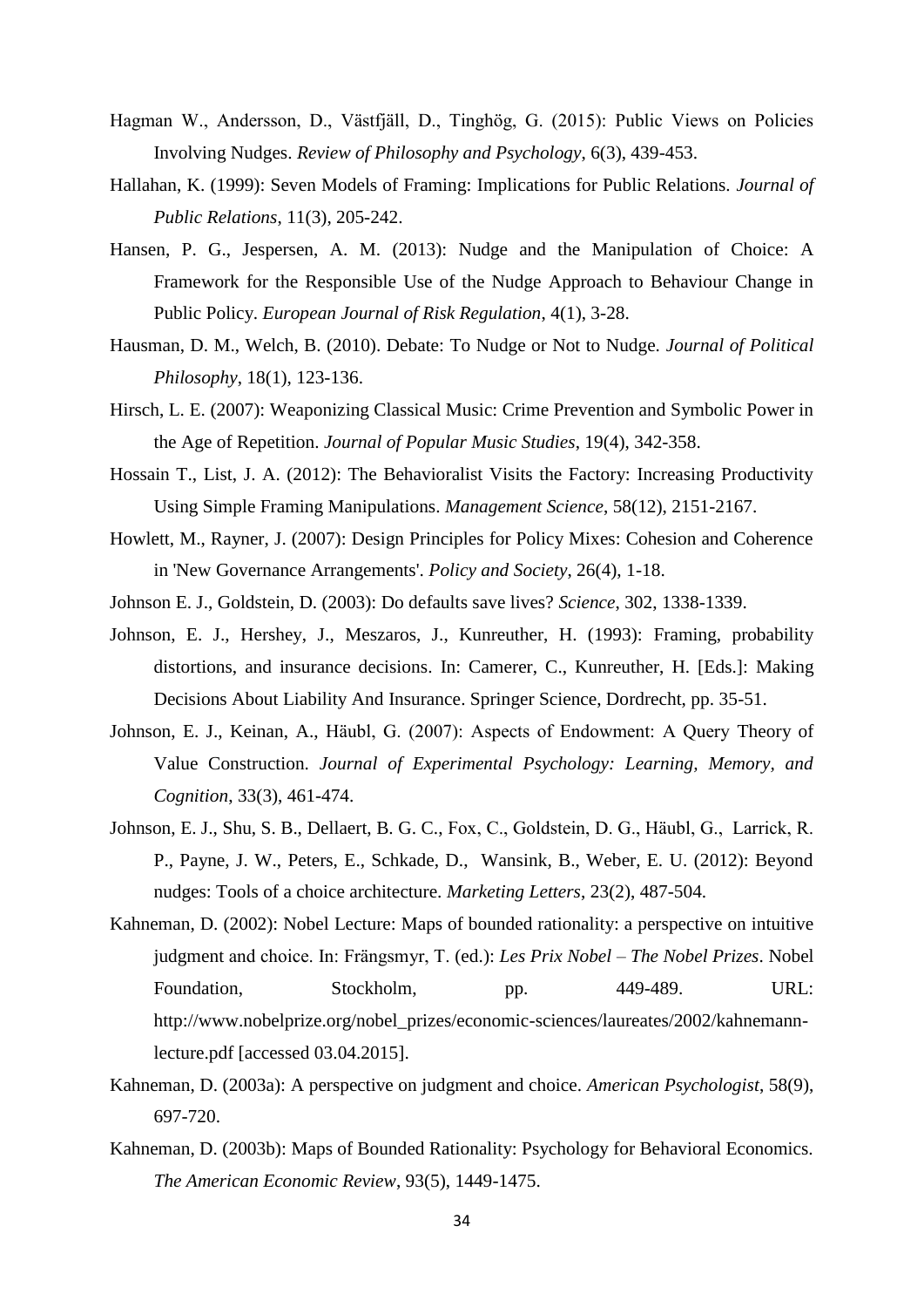- Kahneman, D., Frederick, S. (2002): Representativeness revisited: Attribute substitution in intuitive judgment. In: Gilovich, T., Griffin, D., Kahneman, D. [eds.]: *Heuristics and Biases*. Cambridge University Press, New York, NY, pp. 49-81.
- Kaplan, S., Kaplan, R. (2009): Creating a larger role for environmental psychology: The Reasonable Person Model as an integrative framework. *Journal of Environmental Psychology*, 29(3), 329-339.

Klein, G. (1998): *Sources of power: How people make decisions*. MIT Press, Cambridge, MA.

- Kordansky, M., Hermann, G. (2011): Europe's parking U-turn: from accommodation to regulation. Institute for Transportation and Development Policy. ITDP – Institute for Transportation & Development Policy, New York, NY. URL: http://dcba.ie/wpcontent/uploads/temp/2012/04/European\_Parking\_U-Turn.pdf (accessed 01.10.2015).
- Lally, P., Van Jaarsveld, C. H. M., Potts, H. W. W., Wardle, J. (2010): How are habits formed: Modelling habit formation in the real world. *European Journal of Social Psychology*, 40(6), 998–1009.
- Lee, L., Amir, O., Ariely, D. (2009): In Search of Homo Economicus: Cognitive Noise and the Role of Emotion in Preference Consistency. *Journal of Consumer Research*, 36(2), 173-187.
- Levin I. P., Gaeth, G. J. (1988): Framing of attribute information before and after consuming the product. *Journal of Consumer Research*, 15(3), 374-378.
- Levin, I. P., Schneider, S. L., Gaeth G. J. (1998): All Frames Are Not Created Equal: A Typology and Critical Analysis of Framing Effects. *Organizational behavior and human decision process*, 76(2), 149–188.
- Liebig, G., Rommel, J. (2014): Active and Forced Choice for Overcoming Status Quo Bias: A Field Experiment on the Adoption of 'No junk mail' Stickers in Berlin, Germany. *Journal of Consumer Policy*, 37(3), 423-435.
- Maan, S., Merkus, B., Ham, J., Middel C. (2010): Making it not too obvious: the effect of ambient light feedback on space heating energy consumption. *Energy Efficiency*, 4(2), 175–183.
- Madrian, B. C. (2014): *Applying insights from behavioral economics to policy design*. NBER Working Paper No. 20318, National Bureau of Economic Research, Washington, D.C.
- Madrian, B. C., Shea D. F. (2001): The power of suggestion: Inertia in 401(k) participation and savings behavior. *The Quarterly Journal of Economics*, 116 (4), 1149-87.
- Marteau, T., Ogilvie, D., Roland, M., Suhrcke, M., Kelly, M.P. (2011): Judging nudging: can nudging improve population health? *BMJ – British Medical Journal*, 342, 263-265.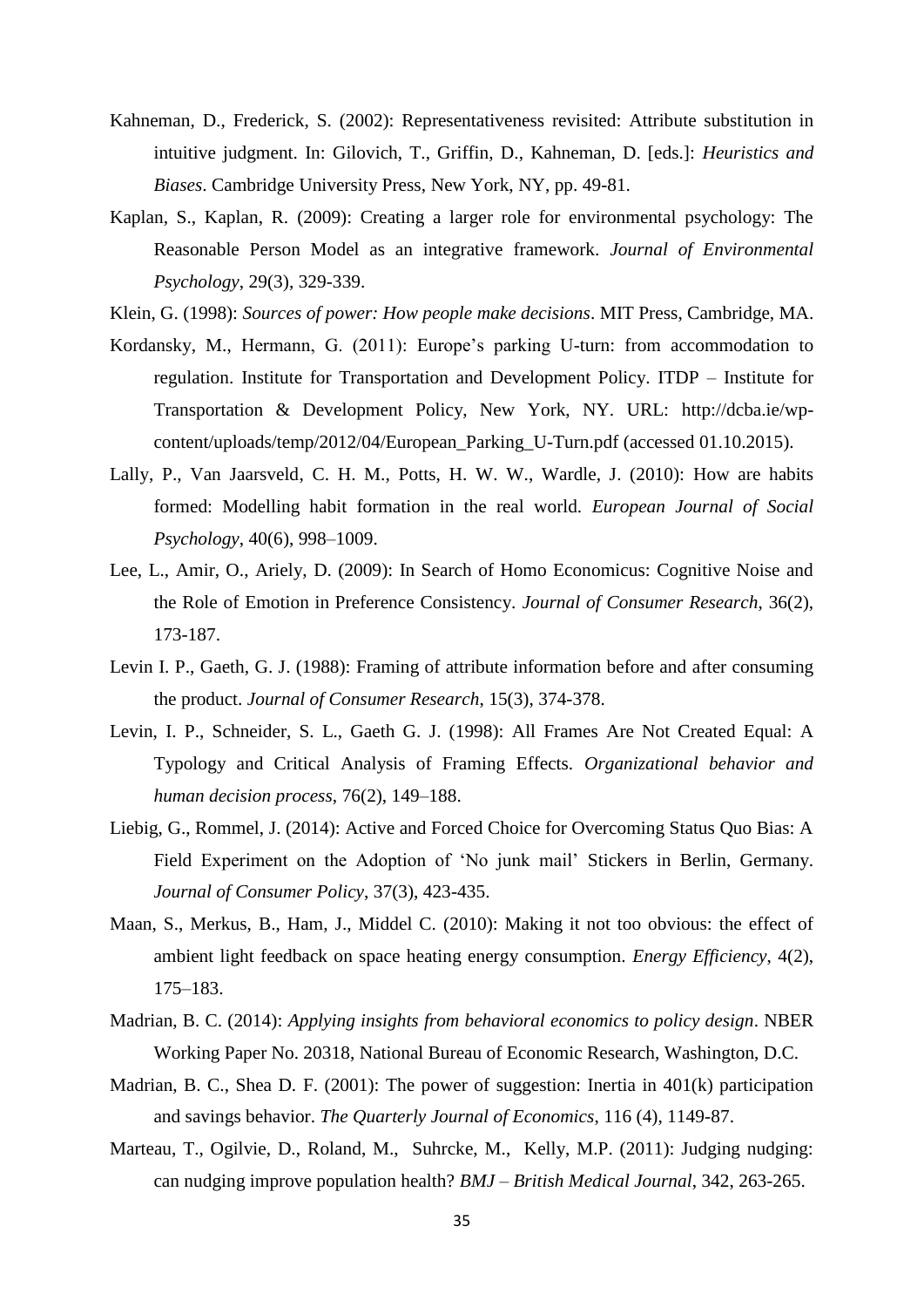- McKenzie, C. R., Liersch, M. J., Finkelstein, S. R. (2006): Recommendations implicit in policy defaults. *Psychological Science*, 17(5), 414-420.
- McElroy, T., Seta, J. J. (2003): Framing effects: An analytic–holistic perspective. *Journal of Experimental Social Psychology*, 39(6), 610–617.
- Meran, G., Schwarze, R. (2015): A theory of optimal green defaults. UFZ Discussion Papers No. 6/2015, Helmholtz Zentrum für Umweltforschung, Leipzig, Germany. URL: https://www.ufz.de/export/data/global/67135\_DP\_06\_2015\_Meran\_Schwarze.pdf (accessed 01.10.2015).
- Michalek, G., Schwarze, R. (2015): Carbon leakage: pollution, trade or politics? *Environment, Development and Sustainability*. Published as online first article: DOI 10.1007/s10668- 014-9616-8
- Miehe, R. Scheumann, R. Jones, C. M., Kammen, D. M., Finkbeiner, M. (2015): Regional carbon footprints of households: a German case study. *Environment Development and Sustainability*. Published as online first article: DOI 10.1007/s10668-015-9649-7
- Mills, C. (2015): The heteronomy of choice architecture. *Review of Philosophy and Psychology*, 6(3), 495-509.
- Mont, O., Lehner, M., Heiskanen E. (2014): *Nudging – A tool for sustainable behavior?* Swedish Environmental Protection Agency – Report 6643, Swedish Environmental Protection Agency, Stockholm. URL: https://www.naturvardsverket.se/Documents/publikationer6400/978-91-620-6643- 7.pdf?pid=14232 (accessed: 01.10.2015).
- Morewedge, C. K., Kahneman, D. (2010): Associative processes in intuitive Judgment. *Trends in Cognitive Sciences*, 14(10), 435-440.
- Morton, T. H., Rabinovich, A., Marshall, D., Bretschneider, P. (2011): The future that may (or may not) come: How framing changes responses to uncertainty in climate change communications. *Global Environmental Change*, 21(1), 103-109.
- Moseley, A., Stoker, G. (2013): Nudging citizens? Prospects and pitfalls confronting a new heuristic. *Resources, Conservation and Recycling*, 79, 4-10.
- Oliver, A. (2013): From nudging to budging: using behavioural economics to inform public sector policy. *Journal of Social Policy*, 42(4), 685-700.
- Oliver, A. (2015): Nudging, Shoving, and Budging: Behavioural Economic-Informed Policy. *Public Administration*, 93(3), 700-714.
- Orbell, S., Verplanken, B., (2010): The Automatic Component of Habit in Health Behavior: Habit as Cue-Contingent Automaticity. *Health Psychology*, 29(4), 374-383.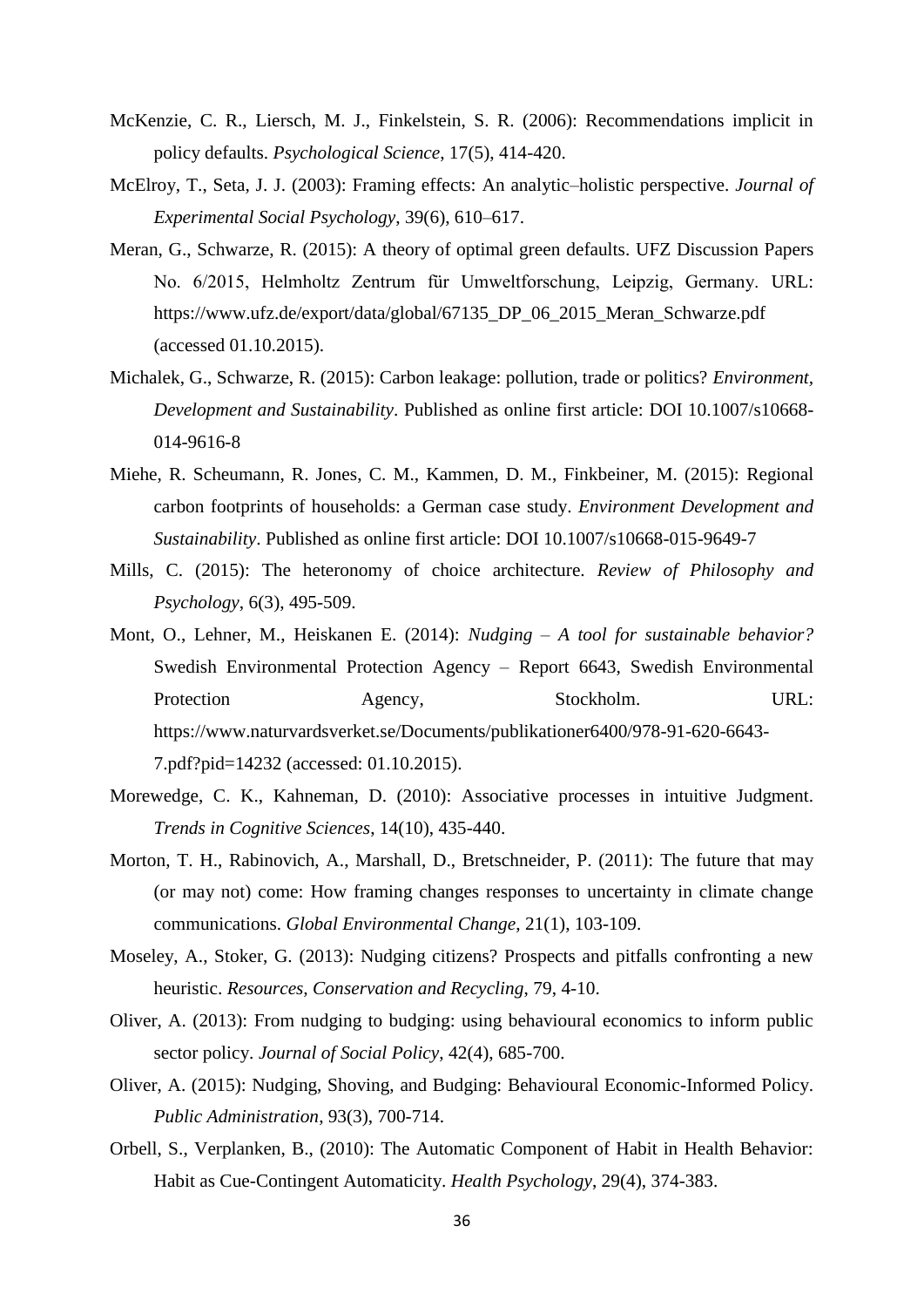- Ölander, F., Thøgersen, J. (2014): Informing Versus Nudging in Environmental Policy. *Journal of Consumer Policy*, 37(3), 341-356.
- Park, C. W., Jun, S. Y., MacInnis, D. J. (2000): Choosing what I want versus rejecting what I do not want: An application of decision framing to product option choice decisions. *Journal of Marketing Research*, 37(2), 187-202.
- Petty R. E., Brinol, P., Loersch, C., McCasslimn M. J. (2009): The Need for cognition. In: Leary, M. R., Hoyle, R. H. [eds.]: *Handbook of individual differences in social behavior*. Guilford Press, New York, NY, pp. 318-329.
- Petty, R. E., Cacioppo, J. T. (1981): Issue involvement as a moderator of the effects on attitude of advertising content and context. *Advances in Consumer Research*, 8(1), 20- 24.
- Petty, R. E., Cacioppo, J. T., Schumann, D. (1983): Central and peripheral routes to advertising effectiveness: the moderating role of involvement. *Journal of Consumer Research*, 10(2), 135-146.
- Petty, R. E., Cacioppo, J. T. (1986): *Communication and persuasion: Central and peripheral routes to attitude change*. Springer Publishing, New York.
- Petty R.E., Wegener, D. (1999): The Elaboration Likelyhood Model: Current Status and Controversies, In: Chaiken, S., Trope, Y. [eds.]: *Dual-process theories in social psychology*. The Guilford Press, New York, NY, pp. 41-72.
- Pichert, D., Katsikopoulos, K. V. (2008): Green defaults: Information presentation and proenvironmental behaviour. *Journal of Environmental Psychology*, 28(1), 63-73.
- Putnam, L. (2015): *Workplace Wellness that Works: 10 Steps to Infuse Well-Being and Vitality into Any Organization*. John Wiley & Sons, Hoboken, NJ.
- Reisch, L., Hagen, K. (2011): Kann der Konsumwandel gelingen? Chancen und Grenzen einer verhaltensökonomisch basierten sozialen Regulierung. In: Schmidt, I., Ahaus, B. [eds.]: *Die Verantwortung des Konsumenten: Über das Verhältnis von Markt, Moral und Konsum*. Campus Verlag GmbH, Frankfurt am Main, pp. 221-243.
- Rogge, K. S., Reichardt, K. (2013): *Towards a more comprehensive policy mix conceptualization for environmental technological change: a literature synthesis*. Working Paper Sustainability and Innovation S3/2013, Fraunhofer Institute for Systems and Innovation Research ISI, Karlsruhe, Germany. URL: https://www.econstor.eu/dspace/bitstream/10419/77924/1/749915005.pdf (accessed 01.10.2015).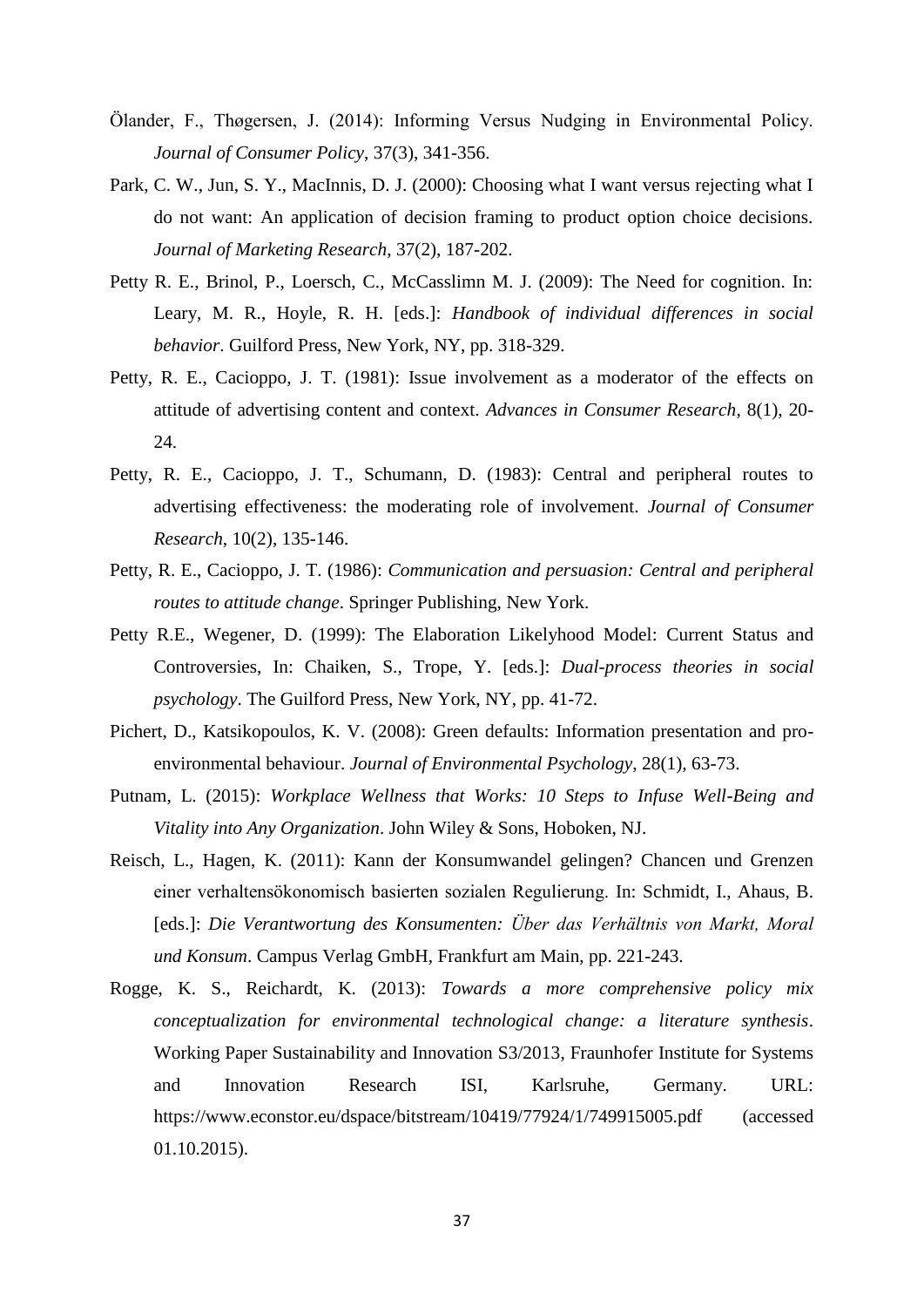- Ronis, D. L., Yates, F. J., Kirscht, J. P (1989): Attitudes, Decisions, and Habits as Determinants of Repeated Behavior. In: Pratkanis, A., Breckler, S. J., Greenwald, A. G. [eds.]: *Attitude, Structure and Function*. Lawrence Erlbaum Associates, Hillsdale, NJ, pp. 213-239.
- Rozin, P., Scott, S., Dingley, M., Urbanek, J. K., Jiang, H., Kaltenbach, M. (2011): Nudge to nobesity I: Minor changes in accessibility decrease food intake. *Judgment and Decision Making*, 6(4), 323-332.
- Salovey, P., Williams-Piehota, P. (2004): Field Experiments in Social Psychology Message Framing and the Promotion of Health Protective Behaviors. *American Behavioral Scientists*, 47(5), 488-505.
- Scheufele, D. A., Tewksbury, D. (2007): Framing, Agenda Setting, and Priming: The Evolution of Three Media Effects Models. *Journal of Communication*, 57(1), 9-20.
- Schultz, P. W., Nolan, J. M., Cialdini, R. B., Goldstein, N. J., Griskevicius, V. (2007): The Constructive, Destructive, and Reconstructive Power of Social Norms. *Psychological Science*, 18(5), 429-434.
- Schurr, P. H. (1987): Effects of gain and loss decision frames on risky purchase negotiations. *Journal of Applied Psychology*, 72(3), 351-358.
- Science and Technology Committee (2011): *House of Lords - Science and Technology Select Committee 2nd Report of Session 2010-12 – Behaviour Change*. House of Lords Paper 179, House of Lords, London. URL: http://www.publications.parliament.uk/pa/ld201012/ldselect/ldsctech/179/179.pdf (accessed 01.10.2015).
- Selinger, E., Whyte, K. (2011): Is There a Right Way to Nudge? The Practice and Ethics of Choice Architecture. *Sociology Compass*, 5 (10), 923–935.
- Selinger, E., Whyte, K. (2012): What counts as Nudge? The American Journal of Bioethics, 12(2), 11-31.
- Simon, H. A., Chase, W. G. (1973): Skill in Chess. *American Scientist*, 61(4), 394-403.
- Skov, L. R., Lourenco, S., Hansen, G. L., Mikklsen, B. E., Schofield, C. (2013): Choice architecture as a means to change eating behaviour in self-service settings: a systematic review. *Obesity Reviews*, 14(3), 187-96.
- Sunstein, C. R. (2014): *Nudge vs. Shoves*. Regulatory Policy Program Working Paper RPP 2014-09. Mossavar-Rahmani Center for Business and Government, Harvard Kennedy School, Harvard University, Cambridge, MA. URL: http://papers.ssrn.com/sol3/papers.cfm?abstract\_id=2390120 (accessed 01.10.2015).